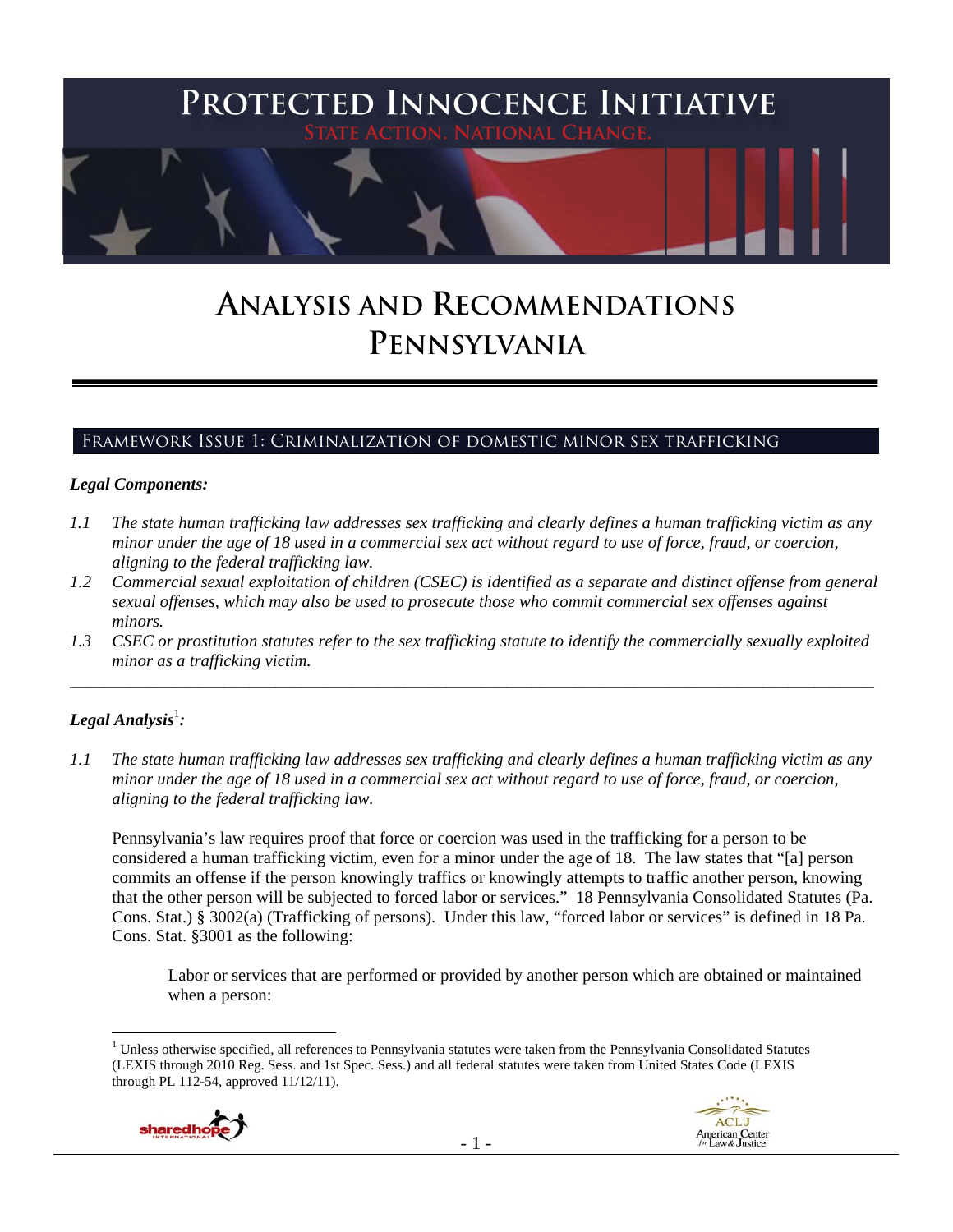(1) attempts to cause, causes or by threat of physical menace puts another person in fear of bodily injury;

(2) physically restrains or threatens to physically restrain another person unlawfully;

(3) abuses or threatens to abuse the law or legal process;

(4) possesses except as required by Federal immigration law or regulation, destroys, conceals, removes or confiscates any actual or purported passport or other immigration document of another person, or any other actual or purported government identification document of another person; or

(5) engages in criminal coercion of another person.

- 1.1.1 Recommendation: Eliminate the requirement to prove that force or coercion was used in the sex trafficking of a minor.
- 1.1.2 Recommendation: Amend 18 Pa. Cons. Stat. § 3001 to include a definition of "commercial sex act."
- 1.1.3 Recommendation: Alternatively, enact a separate sex trafficking of a child statute that eliminates the requirement to prove force or coercion.<sup>2</sup>

#### *1.2 Commercial sexual exploitation of children (CSEC) is identified as a separate and distinct offense from general sexual offenses, which may also be used to prosecute those who commit commercial sex offenses against minors.*

The following laws criminalize CSEC in Pennsylvania:

1. 18 Pa. Cons. Stat. § 5902(b) (Prostitution) makes it a third degree felony to "knowingly promote[] prostitution of another" when, among other things, the prostituted person is a "child under the age of 16 years, whether or not he is aware of the age of the child" under 18 Pa. Cons. Stat. §  $5902(c)(1)(iii)$  or when "the actor promotes prostitution of his spouse, child, ward or any person for whose care, protection or support he is responsible" under 18 Pa. Cons. Stat.  $\S 5902(c)(1)(iv)$ . The following constitutes promoting prostitution under subsection (b):

(b) *Promoting prostitution.*—A person who knowingly promotes prostitution of another commits a misdemeanor or felony as provided in subsection (c) of this section. The following acts shall, without limitation of the foregoing, constitute promoting prostitution:

(1) owning, controlling, managing, supervising or otherwise keeping, alone or in association with others, a house of prostitution or a prostitution business;

(2) procuring an inmate for a house of prostitution or a place in a house of prostitution for one who would be an inmate;

(3) encouraging, inducing, or otherwise intentionally causing another to become or remain a prostitute;

(4) soliciting a person to patronize a prostitute;

(5) procuring a prostitute for a patron;

(6) transporting a person into or within this Commonwealth with intent to promote the engaging in prostitution by that person, or procuring or paying for transportation with that intent;

(7) leasing or otherwise permitting a place controlled by the actor, alone or in association with others, to be regularly used for prostitution or the promotion of prostitution, or failure to make reasonable effort to abate such use by ejecting the tenant, notifying law enforcement authorities, or

<sup>&</sup>lt;sup>2</sup> Subsequent recommendations in this report referring to 18 Pa. Cons. Stat. § 3002 (Trafficking of persons) or § 3001 (Definitions) are predicated upon the recommendations contained in Section 1.1 being previously or simultaneously implemented.

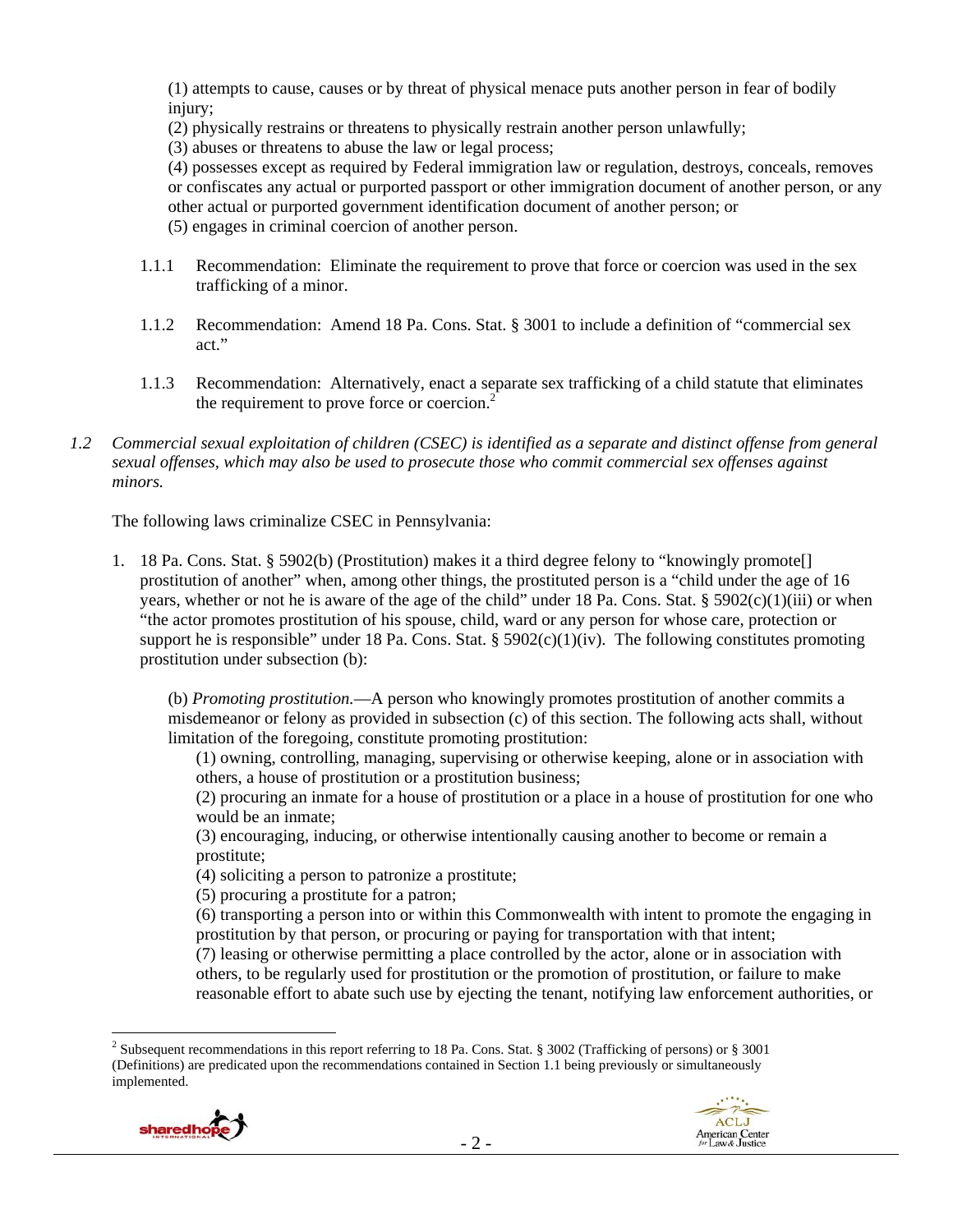other legally available means; or (8) soliciting, receiving, or agreeing to receive any benefit for doing or agreeing to do anything forbidden by this subsection.<sup>3</sup>

2. 18 Pa. Cons. Stat. § 6318(a) (Unlawful contact with minor) states,

(a) OFFENSE DEFINED.—A person commits an offense if he is intentionally in contact with a minor, or a law enforcement officer acting in the performance of his duties who has assumed the identity of a minor, for the purpose of engaging in an activity prohibited under any of the following, and either the person initiating the contact or the person being contacted is within this Commonwealth:

(1) Any of the offenses enumerated in Chapter 31 (relating to sexual offenses).

(2) Open lewdness as defined in section 5901 (relating to open lewdness).

(3) Prostitution as defined in section 5902 (relating to prostitution and related offenses).

(4) Obscene and other sexual materials and performances as defined in section 5903 (relating to obscene and other sexual materials and performances).

(5) Sexual abuse of children as defined in section 6312 (relating to sexual abuse of children). (6) Sexual exploitation of children as defined in section 6320 (relating to sexual exploitation of children).

Under subsection (b), "A violation of subsection (a) is: (1) an offense of the same grade and degree as the most serious underlying offense in subsection (a) for which the defendant contacted the minor; or (2) a felony of the third degree; whichever is greater." Subsection (c) defines "contacts" as "[d]irect or indirect contact or communication by any means, method or device, including contact or communication in person or through an agent or agency, through any print medium, the mails, a common carrier or communication common carrier, any electronic communication system and any telecommunications, wire, computer or radio communications device or system."

3. 18 Pa. Cons. Stat. §  $5903(a)(6)^4$  (Obscene and other sexual materials and performances) states it is illegal to "hire, employ, use or permit any minor child to do or assist in doing any act or thing mentioned in [subsection (a)]." These things include the following:

(c) *Grading of offenses under subsection (b).* 

(1) An offense under subsection (b) constitutes a felony of the third degree if:

 (iii) the actor promotes prostitution of a child under the age of 16 years, whether or not he is aware of the age of the child;

 (iv) the actor promotes prostitution of his spouse, child, ward or any person for whose care, protection or support he is responsible; or

 (v) the person knowingly promoted prostitution of another who was HIV positive or infected with the AIDS virus.

(2) Otherwise the offense is a misdemeanor of the second degree.<br><sup>4</sup> In 1975, the Supreme Court of Pennsylvania held in Commonwealth v. MacDonald, 347 A.2d 290, 299 (Pa. 1975), "that section 5903(a) fails to satisfy the *Miller* standard and therefore may not constitutionally be applied unless and until it is amended to specifically define the sexual conduct whose depiction or description is to be regulated thereby." The statute was subsequently amended and appears to have not been held unconstitutional since. *See, e.g.*, Commonwealth v. Bond, 504 A.2d 869, 875 (Pa. Super. Ct. 1986); Commonwealth v. Croll, 480 A.2d 266, 268–69 (Pa. Super. Ct. 1984) ("Initially, appellant argues that the obscenity statute is unconstitutionally vague. This question has, however, been considered and decided adversely to appellant by this Court. *See Commonwealth v. Doe* . . . . Appellant's argument was ably refuted by Judge Johnson in that case. Appellant concedes that the Pennsylvania Act was amended 'with slavish adherence to' the decision of the United States Supreme Court in *Miller v. California* . . . .") (citations omitted).





 $\overline{a}$  $3$  18 Pa. Cons. Stat. § 5902(c) states,

<sup>(</sup>i) the offense falls within paragraphs  $(b)(1)$ ,  $(b)(2)$  or  $(b)(3)$ ;

 <sup>(</sup>ii) the actor compels another to engage in or promote prostitution;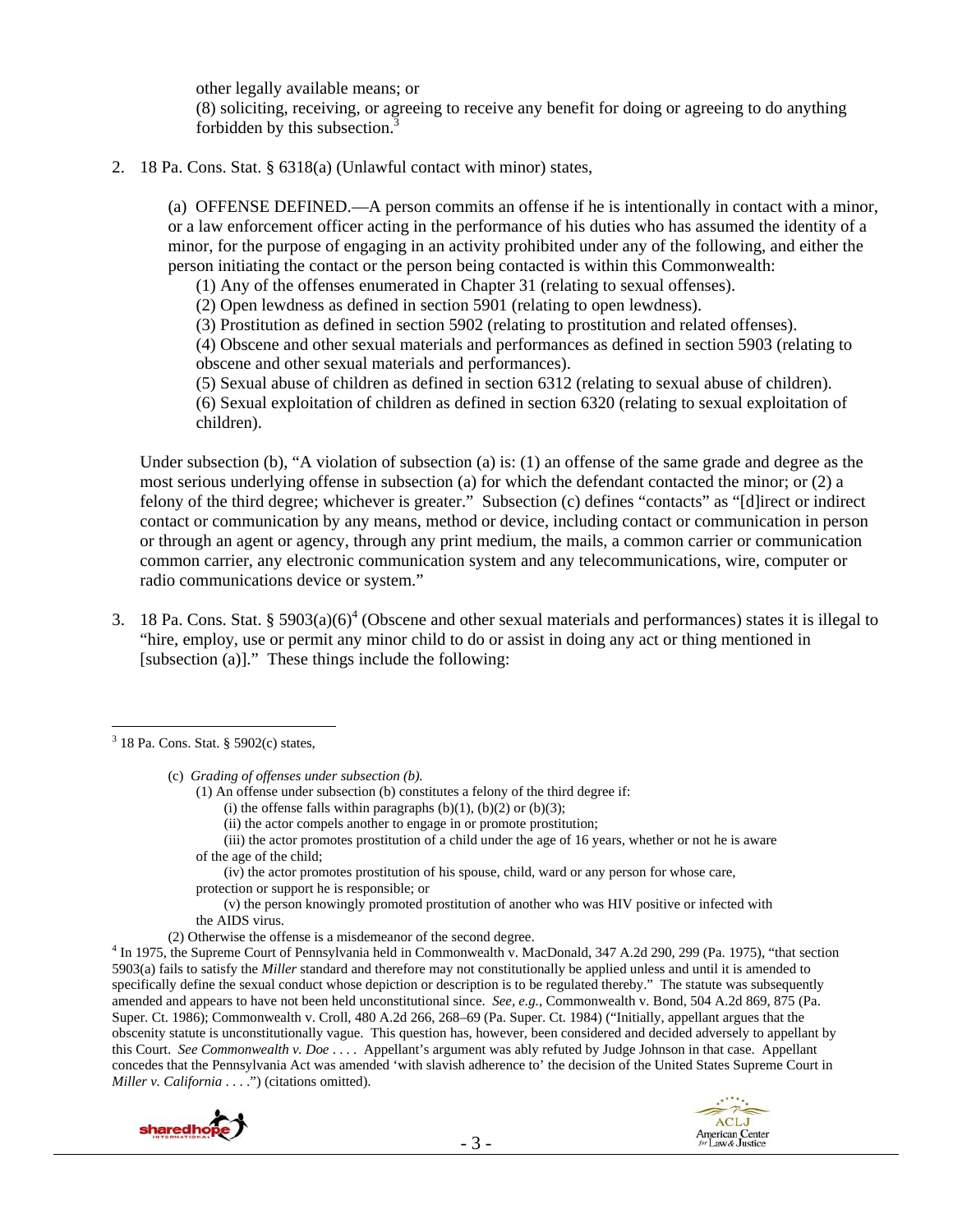(a) OFFENSES DEFINED.—No person, knowing the obscene character of the materials or performances involved, shall:

. . . (3) design, copy, draw, photograph, print, utter, publish or in any manner manufacture or prepare any obscene materials;

(4) write, print, publish, utter or cause to be written, printed, published or uttered any advertisement or notice of any kind giving information, directly or indirectly, stating or purporting to state where, how, from whom, or by what means any obscene materials can be purchased, obtained or had; (5) produce, present or direct any obscene performance or participate in a portion thereof that is obscene or that contributes to its obscenity;. . . .

4. Pennsylvania's criminal solicitation statute, 18 Pa. Cons. Stat. § 902 states in subsection (a), "A person is guilty of solicitation to commit a crime if with the intent of promoting or facilitating its commission he commands, encourages or requests another person to engage in specific conduct which would constitute such crime or an attempt to commit such crime or which would establish his complicity in its commission or attempted commission."

Although not expressly commercial, the following laws could apply to commercial sexual exploitation of children in Pennsylvania:

- 1. 18 Pa. Cons. Stat. § 6320 (Sexual exploitation of children) makes it a felony in the second degree "if [a person] procures for another person a child under 18 years of age for the purpose of sexual exploitation." 18 Pa. Cons. Stat. § 6320(a), (b). "Sexual exploitation" is defined as "[a]ctual or simulated sexual activity or nudity arranged for the purpose of sexual stimulation or gratification of any person." 18 Pa. Cons. Stat.  $§ 6320(c).$
- 2. Producing child pornography is addressed in 18 Pa. Cons. Stat. § 6312 (Sexual abuse of children), which states in subsection (b),

(b) PHOTOGRAPHING, VIDEOTAPING, DEPICTING ON COMPUTER OR FILMING SEXUAL ACTS.—Any person who causes or knowingly permits a child under the age of 18 years to engage in a prohibited sexual act<sup>5</sup> or in the simulation of such act is guilty of a felony of the second degree if such person knows, has reason to know or intends that such act may be photographed, videotaped, depicted on computer or filmed. Any person who knowingly photographs, videotapes, depicts on computer or films a child under the age of 18 years engaging in a prohibited sexual act or in the simulation of such an act is guilty of a felony of the second degree.

3. Pennsylvania's corruption of minors statute, 18 Pa. Cons. Stat. § 6301, could apply to trafficking and states in subsection (a),

# (a) OFFENSE DEFINED.—

(1)(i) Except as provided in subparagraph (ii), whoever, being of the age of 18 years and upwards, by any act corrupts or tends to corrupt the morals of any minor less than 18 years of age, or who aids, abets, entices or encourages any such minor in the commission of any crime, or who knowingly assists or encourages such minor in violating his or her parole or any order of court, commits a misdemeanor of the first degree.

 $\overline{a}$  $5$  18 Pa. Cons. Stat. § 6312(g) defines "prohibited sexual act" as "[s]exual intercourse as defined in section 3101 (relating to definitions), masturbation, sadism, masochism, bestiality, fellatio, cunnilingus, lewd exhibition of the genitals or nudity if such nudity is depicted for the purpose of sexual stimulation or gratification of any person who might view such depiction."



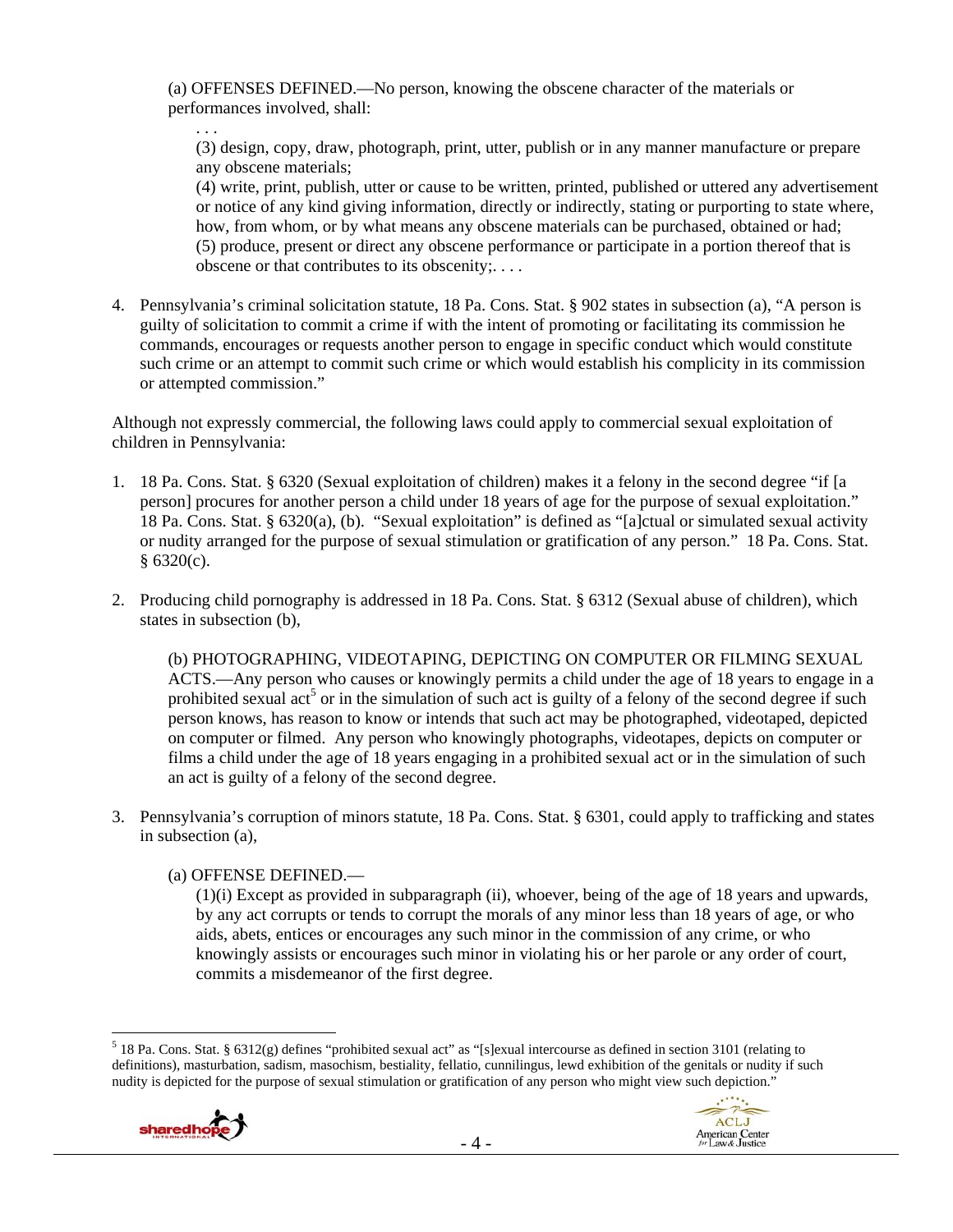(ii) Whoever, being of the age of 18 years and upwards, by any course of conduct in violation of Chapter 31 (relating to sexual offenses) corrupts or tends to corrupt the morals of any minor less than 18 years of age, or who aids, abets, entices or encourages any such minor in the commission of an offense under Chapter 31 commits a felony of the third degree.

(2) Any person who knowingly aids, abets, entices or encourages a minor younger than 18 years of age to commit truancy commits a summary offense. Any person who violates this paragraph within one year of the date of a first conviction under this section commits a misdemeanor of the third degree. A conviction under this paragraph shall not, however, constitute a prohibition under section 6105 (relating to persons not to possess, use, manufacture, control, sell or transfer firearms).

- 1.2.1 Recommendation: Amend 18 Pa. Cons. Stat.  $\S$  5902(c)(1)(iii) to raise the age from under 16 to under 18 in order to cover promoting prostitution of all minors and refer cases of promoting prostitution of a minor to 18 Pa. Cons. Stat. § 3002(a) for prosecution as a human trafficking crime.
- *1.3 CSEC or prostitution statutes refer to the sex trafficking statute to identify the commercially sexually exploited minor as a trafficking victim*.

Pennsylvania CSEC statutes do not refer to 18 Pa. Cons. Stat. § 3002(a) (Trafficking of persons) to clarify the status of the victim.

1.3.1 Recommendation: Amend 18 Pa. Cons. Stat. § 5902(c)(1)(iii), (iv) (Prostitution), § 6301(a) (Corruption of minors), § 6312 (Sexual abuse of children), § 6320 (Sexual exploitation of children), § 5903(a)(6) (Obscene and other sexual materials and performance), and § 6318(a) (Unlawful contact with a minor) to refer cases of commercial sexual exploitation of a minor to 18 Pa. Cons. Stat. § 3002(a) (Trafficking of persons) in order to ensure parity of penalties and proper identification of the minor as a sex trafficking victim.



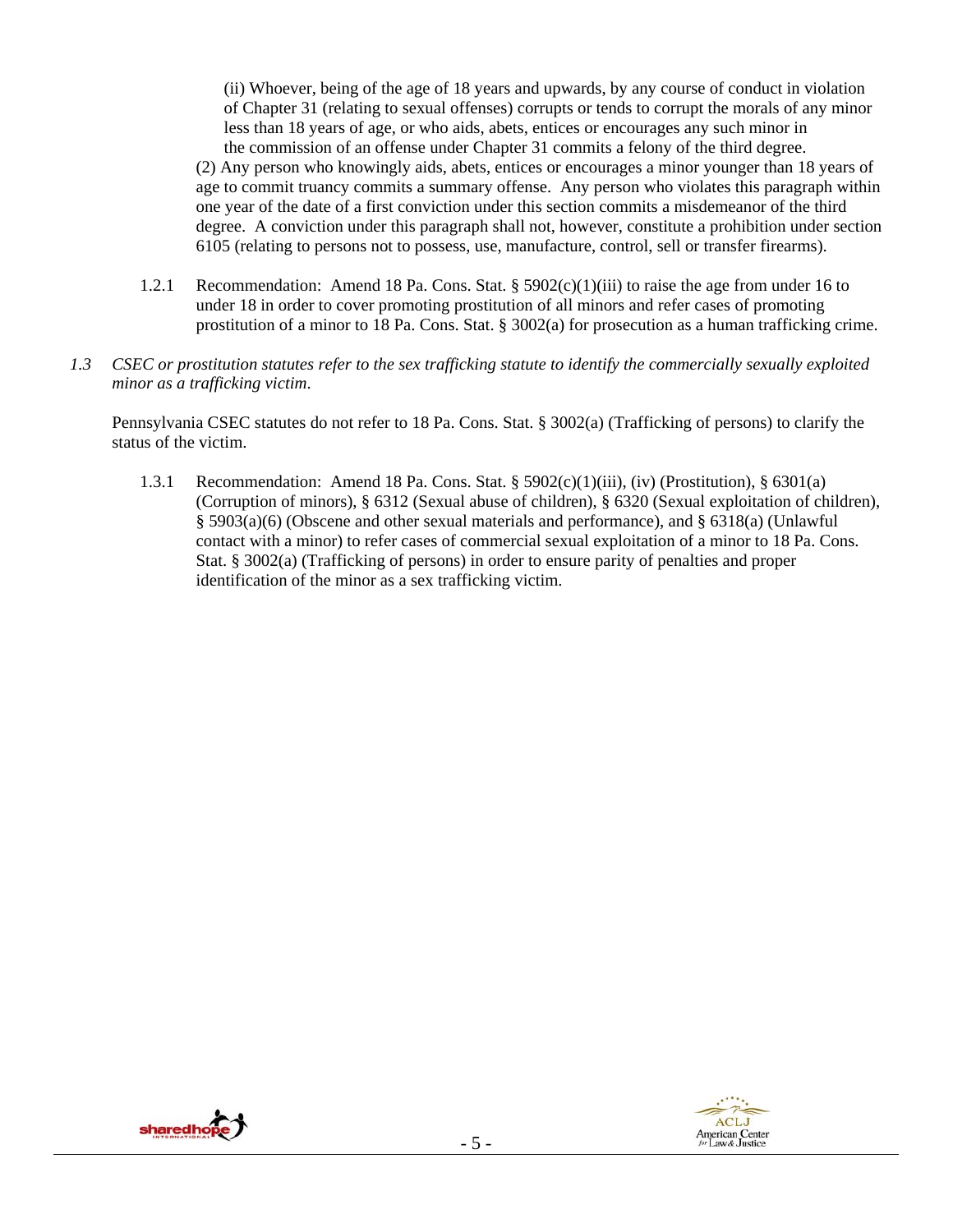# Framework Issue 2: Criminal Provisions Addressing Demand

# *Legal Components:*

- *2.1 The state sex trafficking law can be applied to the buyers of commercial sex acts with a victim of domestic minor sex trafficking.*
- *2.2 Buyers of commercial sex acts with a minor can be prosecuted under CSEC laws.*
- *2.3 Solicitation of prostitution laws differentiate between buying sex acts with an adult and buying sex acts with a minor under 18.*
- *2.4 Penalties for buyers of commercial sex acts with minors are as high as federal penalties.*
- *2.5 Using the Internet to lure, entice, or purchase, or attempt to lure, entice, or purchase commercial sex acts with a minor is a separate crime or results in an enhanced penalty for buyers.*
- *2.6 No age mistake defense is permitted for a buyer of commercial sex acts with any minor under 18.*
- *2.7 Base penalties for buying sex acts with a minor are sufficiently high for all minors under 18 and not reduced for older minors.*
- *2.8 Financial penalties for buyers of commercial sex acts with minors are sufficiently high to make it difficult for buyers to hide the crime.*
- *2.9 Buying and possessing child pornography carries penalties as high as similar federal offenses.*
- *2.10 Convicted buyers of commercial sex acts with minors and child pornography are required to register as sex offenders*.

\_\_\_\_\_\_\_\_\_\_\_\_\_\_\_\_\_\_\_\_\_\_\_\_\_\_\_\_\_\_\_\_\_\_\_\_\_\_\_\_\_\_\_\_\_\_\_\_\_\_\_\_\_\_\_\_\_\_\_\_\_\_\_\_\_\_\_\_\_\_\_\_\_\_\_\_\_\_\_\_\_\_\_\_\_\_\_\_\_\_\_\_\_\_

# *Legal Analysis:*

*2.1 The state sex trafficking law can be applied to the buyers of sex with a victim of domestic minor sex trafficking.*

18 Pa. Cons. Stat. § 3002(a) (Trafficking of persons) states that a person commits the offense of trafficking "if the person knowingly traffics or knowingly attempts to traffic another person, knowing that the other person will be subjected to forced labor or services." "Traffic" is defined in 18 Pa. Cons. Stat. § 3001 as occurring when one "[r]ecruits, entices, harbors, transports or provides or obtains by any means." Federal prosecutors, under the Trafficking Victims Protection Act  $(TVPA)$ , have applied the crime of human trafficking to attempted buyers of commercial sex with minors by charging that the buyers attempted to "obtain"<sup>7</sup> a person under 18 to engage in commercial sex.<sup>8</sup> It is unsettled whether the courts will uphold this interpretation of the TVPA. It is arguable, therefore, that the term "obtain" in Pennsylvania's trafficking statute may be similarly applied, and could, therefore, implicate buyers under 18 Pa. Cons. Stat. § 3002(a). Under the Pennsylvania statute, however, the buyer would need to "knowingly traffic[] or knowingly attempt[] to traffic" and to "know[] that the other person will be subjected to forced labor or services." 18 Pa. Cons. Stat. §§ 3002(a), 3001. This requirement makes it less likely that 18 Pa. Cons. Stat. § 3002(a) would be applicable against buyers.

2.1.1 Recommendation: Amend the definition of "traffic" in Pa. Cons. Stat. § 3001 to clearly make the law applicable to buyers.

<sup>8</sup> *See, e.g*., Indictment at 1, United States v. Oflyng, No. 09-00084-01-CR-W-SOW (W.D. Mo. Mar. 10, 2009); *see also* News Release, U.S. Department of Justice, Office of the Unites States Attorney for the Western District of Missouri, Human Trafficking Rescue Project, Operation Guardian Angel, Final Defendant Pleads Guilty to Sex Trafficking of a Child, (Dec. 18, 2009), http://www.justice.gov/usao/mow/news2009/mikoloyck.ple.htm.



 $\overline{a}$ <sup>6</sup> Trafficking Victims Protection Act (TVPA) of 2000, Pub. L. No. 106-386, 114 Stat. 1464, 1466 (codified in scattered sections of 18 and 22 U.S.C.).

 $7$  18 U.S.C. § 1591(a).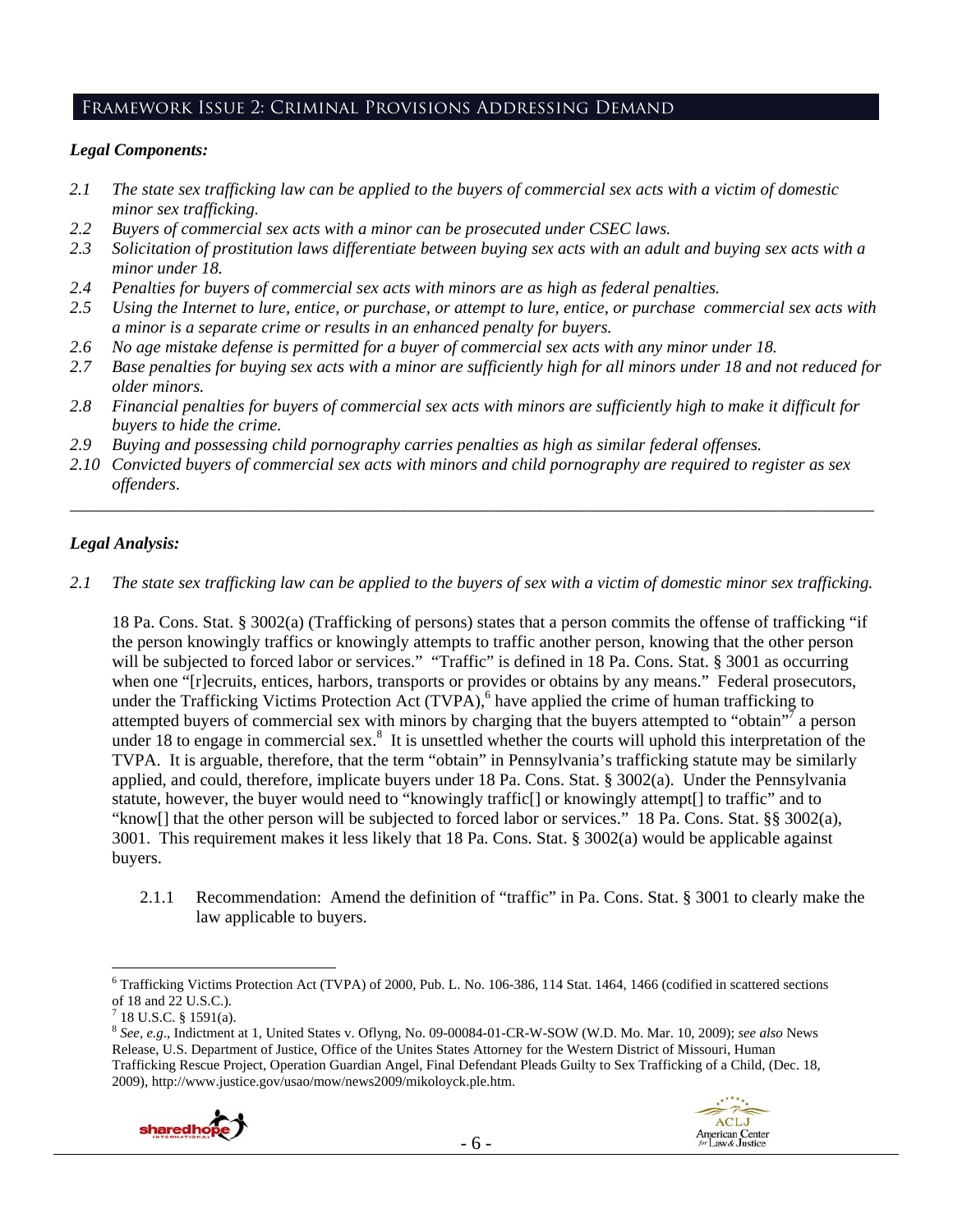2.1.2 Recommendation: Eliminate the requirement that buyers of commercial sex with minors must "know" of the force or coercion occurring in the trafficking situation.

#### *2.2 Buyers of commercial sex acts with a minor can be prosecuted under CSEC laws.*

Pennsylvania law has several offenses applicable to the crime of buying sex with a minor. Patronizing a prostitute is a crime that applies to those who patronize both minors and adults for commercial sexual purposes. Under 18 Pa. Cons. Stat. § 5902(e), "[A] person commits the offense of patronizing prostitutes if that person hires a prostitute or any other person enters or remains in a house of prostitution for the purpose of engaging in sexual activity." The crime is a third degree misdemeanor for the first or second offense, a second degree misdemeanor for the third offense, and a first degree misdemeanor for the fourth and subsequent offenses. 18 Pa. Cons. Stat. § 5902(e)(E.1)(1)–(3).

A buyer in Pennsylvania could be charged with unlawful contact with a minor under 18 Pa. Cons. Stat. § 6318. Under this statute, "A person commits an offense if he is intentionally in contact with a minor, or a law enforcement officer acting in the performance of his duties who has assumed the identity of a minor, for the purpose of engaging in an activity prohibited under any of the following, and either the person initiating the contact or the person being contacted is within this Commonwealth: . . . . (3) Prostitution as defined in section 5902 (relating to prostitution and related offenses)."<sup>9</sup> 18 Pa. Cons. Stat. § 6318(a)(3). Under this statute, a crime constitutes either "(1) an offense of the same grade and degree as the most serious underlying offense in subsection (a) for which the defendant contacted the minor; or (2) a felony of the third degree; whichever is greater." 18 Pa. Cons. Stat. § 6318(b). Since prostitution is generally a misdemeanor offense in Pennsylvania, the buyer could be guilty of a third degree felony under this statute. 18 Pa. Cons. Stat. § 5902(a), (A.1).

A buyer could be charged with criminal solicitation under 18 Pa. Cons. Stat. § 902 if he attempts to patronize a prostitute under 18 Pa. Cons. Stat. § 5902(a).

Lastly, a buyer could possibly be charged with corruption of minors under Pa. Cons. Stat. § 6301(a)(1)(ii), which states that "[w]hoever, being of the age of 18 years and upwards, by any course of conduct in violation of Chapter  $31^{10}$  (relating to sexual offenses) corrupts or tends to corrupt the morals of any minor less than 18 years of age, or who aids, abets, entices or encourages any such minor in the commission of an offense under Chapter 31 commits a felony of the third degree."

- 2.2.1 Recommendation: Amend 18 Pa. Cons. Stat. § 5902 to refer prosecutions for buying sex with a minor to 18 Pa. Cons. Stat. § 3002(a) (Trafficking of persons). Alternatively, enact a new statute, apart from the prostitution statute, to address the exploitation of minors through prostitution and live or recorded sexual performance, which will specifically criminalize buying sex acts with a minor.
- *2.3 Solicitation of prostitution laws differentiate between buying sex acts with an adult and buying sex acts with a minor under 18.*

18 Pa. Cons. Stat. § 5902(e), which addresses "patronizing prostitutes," does not differentiate between buying sex with a minor and buying sex with an adult. The law is age-neutral and makes buying sex a third degree misdemeanor for the first and second offense, a second degree misdemeanor for the third offense, and a first

<sup>&</sup>lt;sup>10</sup> Offenses falling within Chapter 31 include the following: Pa. Cons. Stat. § 3121 (Rape), § 3122.1 (Statutory sexual assault), § 3123 (Involuntary deviate sexual intercourse), § 3124.1 (Sexual assault), § 3124.2 Institutional sexual assault), § 3125 (Aggravated indecent assault), § 3126 (Indecent assault), and § 3127 (Indecent exposure).





 $\overline{a}$ <sup>9</sup> A person is guilty of "prostitution" in 18 Pa. Cons. Stat. § 5902(a) "if he or she: (1) is an inmate of a house of prostitution or otherwise engages in sexual activity as a business; or (2) loiters in or within view of any public place for the purpose of being hired to engage in sexual activity."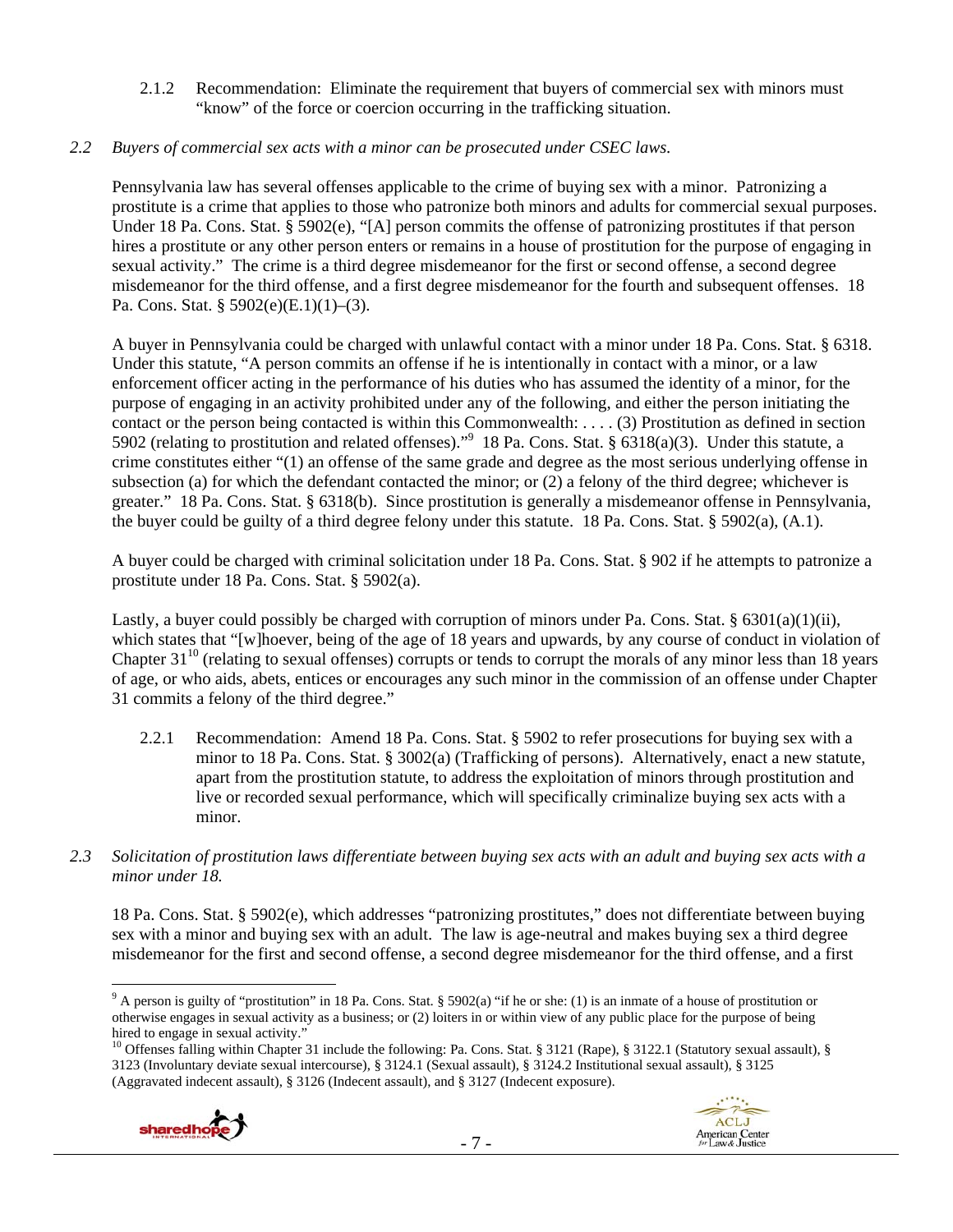degree misdemeanor for a fourth or subsequent offense. 18 Pa. Cons. Stat. § 5902(e), (E.1). It is also possible that a buyer soliciting a minor to engage in prostitution could be charged with criminal solicitation under 18 Pa. Cons. Stat. § 902(a) with the underlying criminal conduct alleged as prostitution under 18 Pa. Cons. Stat. § 5902(a). But, this would result in a failure to recognize solicitation of a minor for prostitution as more severe than solicitation of an adult. However, under Pa. Cons. Stat. § 6318(a)(3) (Unlawful contact with a minor), a buyer potentially faces a third degree felony for contacting a minor under 18 in order to engage in prostitution. 18 Pa. Cons. Stat. § 6318(a)(3), (b).

2.3.1 Recommendation: Amend 18 Pa. Cons. Stat. § 5902(e) and § 902(a) when the crime solicited is any commercial sex act to indicate that solicitation of a minor is an offense under 18 Pa. Cons. Stat. § 3002(a) (Trafficking of persons).

#### *2.4 Penalties for buyers of commercial sex acts with minors are as high as federal penalties.*

In the unlikely event that the trafficking provision applies to buyers, then the buyer would be guilty of a first degree felony with a fine up to \$25,000 and possible imprisonment up to 20 years. 18 Pa. Cons. Stat. §§ 3002(b), 1101(2), 1103(1). If, however, a trafficker commits the offense of trafficking of persons while also committing "(1) 18 Pa.C.S.  $\S 2901$  (relating to kidnapping); (2) 18 Pa.C.S.  $\S 3121$  (relating to rape); or (3) 18 Pa.C.S. § 3123 (relating to involuntary deviate sexual intercourse)," then the maximum possible term of imprisonment increases to life imprisonment. 42 Pa. Cons. Stat. § 9720.2.

For "patronizing a prostitute," regardless of the age of the prostituted person, the buyer is guilty of a third degree misdemeanor for the first and second offense with a possible fine of \$2,500 and a potential term of imprisonment not to exceed one year. 18 Pa. Cons. Stat. §§ 5902(E.1)(1), 1101(6), 1104(3). A third offense is a second degree misdemeanor with a possible fine of \$5,000 and possible imprisonment up to 2 years. 18 Pa. Cons. Stat. §§ 5902(E.1)(2), 1101(5), 1104(2). Fourth and subsequent offenses of patronizing a prostitute are first degree misdemeanors with a possible fine of \$10,000 and possible imprisonment up to 5 years. 18 Pa. Cons. Stat. §§ 5902(E.1)(3), 1101(4), 1104(1).

If convicted of unlawful contact with a minor under 18 Pa. Cons. Stat. § 6318, which includes being in contact with a minor for prostitution, or if convicted of corruption of minors under 18 Pa. Cons. Stat. §  $6301(a)(1)(ii)$ involving sexual offenses codified in Chapter 31, the buyer will be convicted of a felony in the third degree punishable by a fine up to \$15,000 and imprisonment up to 7 years. 18 Pa. Cons. Stat. §§ 6318(a), (b),  $6301(a)(1)(ii)$ ,  $1101(3)$ ,  $1103(3)$ . Corruption of minors not involving the sexual offenses in Chapter 31, such as Chapter 59 offenses (Prostitution), is prohibited under 18 Pa. Cons. Stat. § 6301(a)(1)(i), and the buyer will be convicted of a first degree misdemeanor punishable by a fine up to \$10,000 and imprisonment up to 5 years. 18 Pa. Cons. Stat. §§ 6301(a)(1)(i), 1101(4), 1104(1).

In comparison, if the victim is under the age of 14, a conviction under the TVPA for child sex trafficking is punishable by 15 years to life imprisonment and a fine not to exceed \$250,000. 18 U.S.C. §§ 1591(b)(1),  $3559(a)(1)$ ,  $3571(b)(3)$ . If the victim is between the ages of  $14-17$ , a conviction is punishable by 10 years to life imprisonment and a fine not to exceed \$250,000. 18 U.S.C. §§ 1591(b)(2), 3559(a)(1), 3571(b)(3). A conviction is punishable by mandatory life imprisonment, however, if the buyer has a prior conviction for a federal sex offense<sup>11</sup> against a minor. 18 U.S.C. § 3559(e)(1). To the extent buyers can be prosecuted under

an offense under section 1591 [18 USCS § 1591] (relating to sex trafficking of children), 2241 [18 USCS § 2241] (relating to aggravated sexual abuse), 2242 [18 USCS § 2242] (relating to sexual abuse), 2244(a)(1) [18 USCS § 2244(a)(1)] (relating to abusive sexual contact), 2245 [18 USCS § 2245] (relating to sexual abuse resulting in death), 2251 [18 USCS § 2251] (relating to sexual exploitation of children), 2251A [18 USCS § 2251A] (relating



 $\overline{a}$ <sup>11</sup> Pursuant to 18 U.S.C. § 3559(e)(2), "federal sex offense" is defined as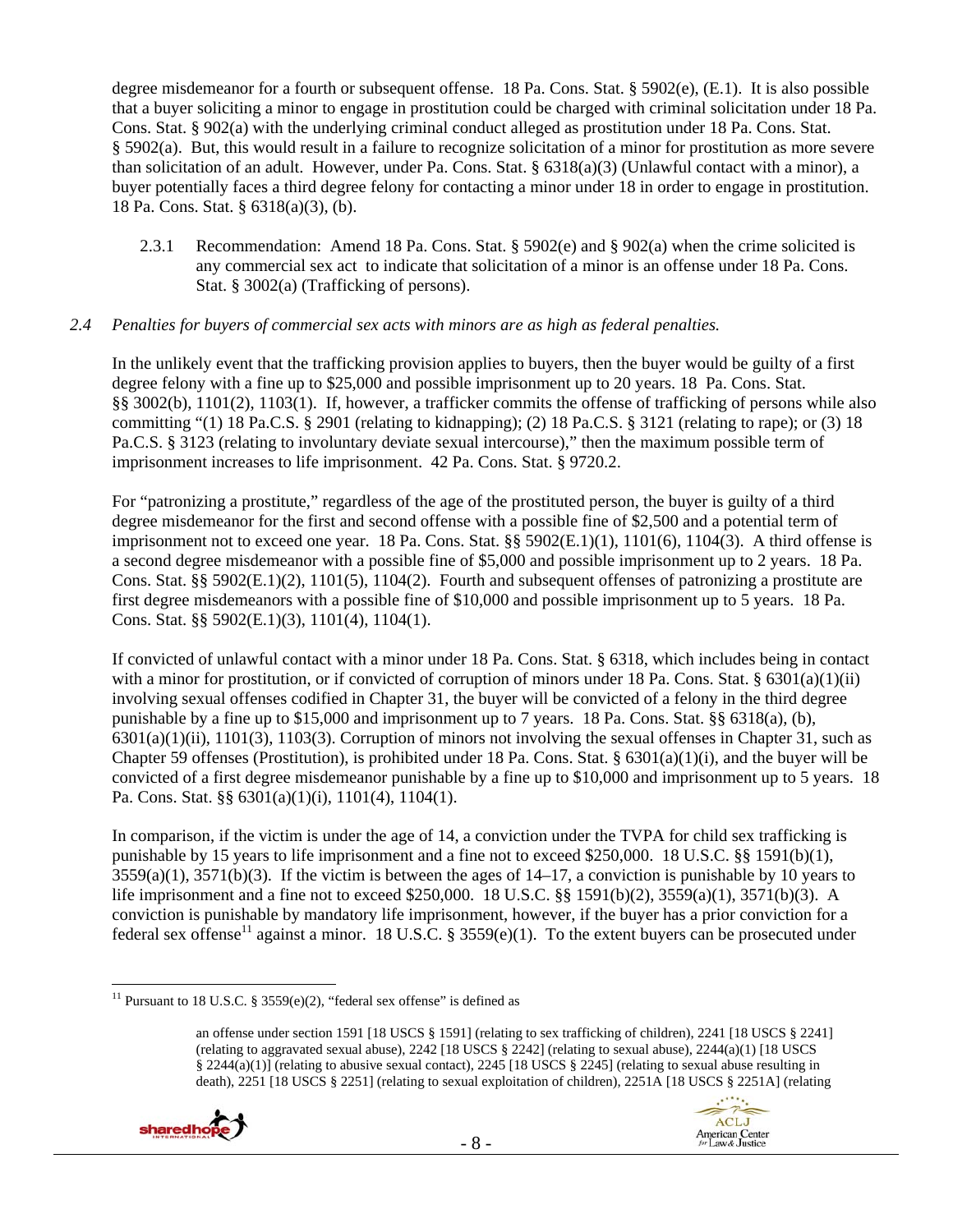other federal CSEC laws,12 a conviction is punishable by penalties ranging from a fine not to exceed \$250,000 to life imprisonment and a fine not to exceed  $$250,000$ <sup>13</sup>

- 2.4.1 Recommendation: Amend 18 Pa. Cons. Stat. §§ 5902(E.1) to refer any case of "patronizing a prostitute" when the victim is a minor to 18 Pa. Cons. Stat. 3002(a) (Trafficking of persons). Also amend 18 Pa. Cons. Stat. § 6318 (Unlawful contact with a minor), § 6301(a)(1)(ii) (Corruption of minors) involving sexual offenses codified in Chapter 31, and  $\S$  6301(a)(1)(i) (Corruption of minors) involving other offenses, such as Chapter 59 offenses (Prostitution) to refer to 18 Pa. Cons. Stat. § 3002(a) (Trafficking of persons) for cases involving commercial sexual exploitation of a child in order to bring parity to the sentencing and fines for offenders.
- *2.5 Using the Internet to lure, entice, or purchase, or attempt to lure, entice, or purchase commercial sex acts with a minor is a separate crime or results in an enhanced penalty for buyers.*

18 Pa. Cons. Stat. § 6318(a) (Unlawful contact with a minor) can possibly be used to prosecute those who use the Internet to lure, entice, recruit, or purchase commercial and non-commercial sex acts with minors. Under this provision,

(a) OFFENSE DEFINED—A person commits an offense if he is intentionally in contact with a minor, or a law enforcement officer acting in the performance of his duties who has assumed the identity of a minor, for the purpose of engaging in an activity prohibited under any of the following, and either the person initiating the contact or the person being contacted is within this Commonwealth:

- (1) Any of the offenses enumerated in Chapter 31(relating to sexual offenses).
- (2) Open lewdness as defined in section 5901 (relating to open lewdness).
- (3) Prostitution as defined in section 5902 (relating to prostitution and related offenses).

(4) Obscene and other sexual materials and performances as defined in section 5903 (relating to obscene and other sexual materials and performances).

(5) Sexual abuse of children as defined in section 6312 (relating to sexual abuse of children).

(6) Sexual exploitation of children as defined in section 6320 (relating to sexual exploitation of children).

"Contacts" is defined in subsection (c) as "[d]irect or indirect contact or communication by any means, method or device, including contact or communication in person or through an agent or agency, through any print medium, the mails, a common carrier or communication common carrier, any electronic communication system and any telecommunications, wire, computer or radio communications device or system." 18 Pa. Cons. Stat. § 6318(c). A violation of 18 Pa. Cons. Stat. § 6318(a) (Unlawful contact with a minor) is "(1) an offense of the same grade and degree as the most serious underlying offense in subsection (a) for which the defendant contacted the minor; or (2) a felony of the third degree; whichever is greater." 18 Pa. Cons. Stat. § 6318(b).

<sup>&</sup>lt;sup>13</sup> 18 U.S.C. §§ 2251A(b) (conviction punishable by imprisonment for 30 years to life and a fine), 2251(e) (conviction punishable by imprisonment for 15–30 years and a fine), 2423(a) (conviction punishable by imprisonment for 10 years to life and a fine),  $2422(a)$  (conviction punishable by a fine, imprisonment up to 20 years, or both),  $2252(a)(2)$ , (4) (stating that a conviction under subsection (a)(2) is punishable by imprisonment for  $5-20$  years and a fine, while a conviction under subsection (a)(4) is punishable by imprisonment up to 10 years, a fine, or both); *see also* 18 U.S.C. §§ 3559(a)(1) (classifying all of the above listed offenses as felonies), 3571(b)(3) (providing a fine up to \$250,000 for any felony conviction).





to selling or buying of children), 2422(b) [18 USCS § 2422(b)] (relating to coercion and enticement of a minor

into prostitution), or 2423(a) [18 USCS § 2423(a)] (relating to transportation of minors).<br><sup>12</sup> 18 U.S.C. §§ 2251A(b) (Selling or buying of children), 2251(a) (Sexual exploitation of children), 2423(a) (Transportation of a minor with intent for minor to engage in criminal sexual activity), 2422(a) (Coercion and enticement), 2252(a)(2), (a)(4) (Certain activities relating to material involving the sexual exploitation of minors).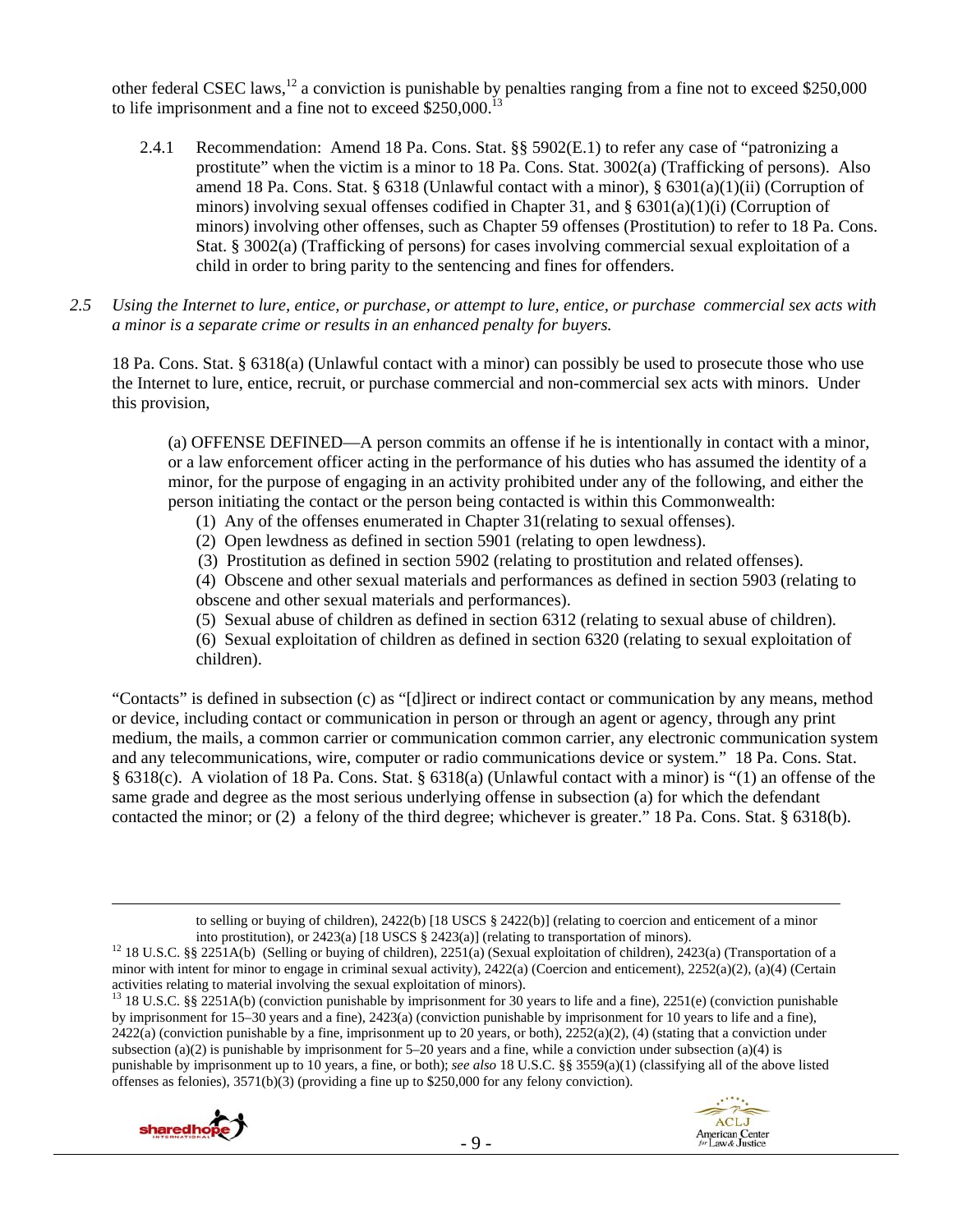The statute gives concurrent jurisdiction to the Attorney General and district attorney "when the person charged with a violation of this section contacts a minor through the use of a computer, computer system or computer network." 18 Pa. Cons. Stat. § 6318(B.1).

2.5.1 Recommendation: Amend 18 Pa. Cons. Stat. § 6318(a) (Unlawful contact with a minor) to specify that any of the enumerated offenses committed against a minor for purposes of commercial sexual exploitation is punishable under 18 Pa. Cons. Stat. § 3002(a) (Trafficking of persons) and amend subsection (b) to indicate that if the underlying offense in subsection (a) for which the defendant contacted the minor is commercial sexual exploitation then punishment is the same grade and degree as that provided in 18 Pa. Cons. Stat. § 3002 (Trafficking of persons) where the victim is a minor in sexual servitude.

## *2.6 No age mistake defense is permitted for a buyer of commercial sex acts with any minor under 18.*

18 Pa. Cons. Stat. § 6312(E.1) (Sexual abuse of children—Mistake of age) eliminates the possibility of a defense to a prosecution of 18 Pa. Cons. Stat.  $\S 6312(b)^{14}$  based on the defendant's lack of knowledge of the age of the child victimized. Further, it states, "Neither a misrepresentation of age by the child nor a bona fide belief that the person is over the specified age shall be a defense." 18 Pa. Cons. Stat. § 6312(E.1).

Also, 18 Pa. Cons. Stat. § 6301 (Corruption of minors) prohibits a mistake of age defense when the minor victim is under 16. Subsection  $(d)(1)$  states, "Whenever in this section the criminality of conduct depends upon the corruption of a minor whose actual age is under 16 years, it is no defense that the actor did not know the age of the minor or reasonably believed the minor to be older than 18 years." However, the same statute permits a mistake of age defense when the minor victim is 16–18 years old, pursuant to 18 Pa. Cons. Stat. 6301(d)(2) as follows, "Whenever in this section the criminality of conduct depends upon the corruption of a minor whose actual age is 16 years or more but less than 18 years, it is a defense for the actor to prove by a preponderance of the evidence that he reasonably believed the minor to be 18 years or older."

18 Pa. Cons. Stat. § 3102 creates a mistake of age provision for sexual offenses under Chapter 31, including 18 Pa. Cons. Stat. § 3122.1 (Statutory sexual assault), which criminalizes sexual intercourse with a minor under 16 in certain cases. Section 3102 states, "Except as otherwise provided, whenever in this chapter the criminality of conduct depends on a child being below the age of 14 years, it is no defense that the defendant did not know the age of the child or reasonably believed the child to be the age of 14 years or older. When criminality depends on the child's being below a critical age older than 14 years, it is a defense for the defendant to prove by a preponderance of the evidence that he or she reasonably believed the child to be above the critical age."

Furthermore, 18 Pa. Cons. Stat. § 304 (Ignorance or mistake) holds that "[i]gnorance or mistake as to a matter of fact, for which there is reasonable explanation or excuse, is a defense if: (1) the ignorance or mistake negatives the intent, knowledge, belief, recklessness, or negligence required a [sic] establish a material element of the offense; or (2) the law provides that the state of mind established by such ignorance or mistake constitutes a defense."

2.6.1 Recommendation: Add a provision prohibiting a mistake of age defense in any case of commercial sexual exploitation of a child under 18 in 18 Pa. Cons. Stat. § 3002 (Trafficking of persons).

<sup>14 18</sup> Pa. Cons. Stat. § 6312(b), states, "PHOTOGRAPHING, VIDEOTAPING, DEPICTING ON COMPUTER OR FILMING SEXUAL ACTS.—Any person who causes or knowingly permits a child under the age of 18 years to engage in a prohibited sexual act or in the simulation of such act is guilty of a felony of the second degree if such person knows, has reason to know or intends that such act may be photographed, videotaped, depicted on computer or filmed. Any person who knowingly photographs, videotapes, depicts on computer or films a child under the age of 18 years engaging in a prohibited sexual act or in the simulation of such an act is guilty of a felony of the second degree."



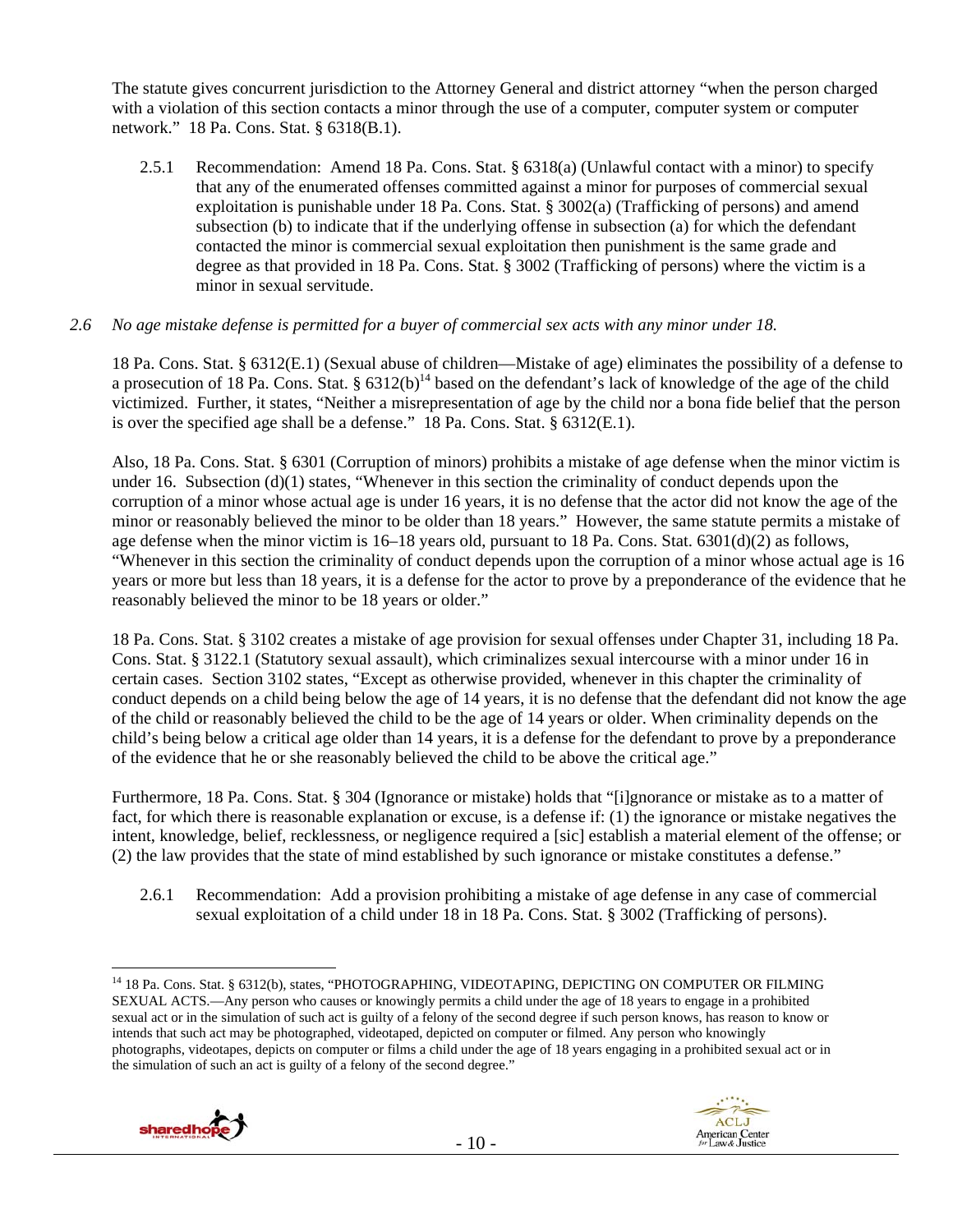*2.7 Base penalties for buying sex acts with a minor are sufficiently high for all minors under 18 and not reduced for older minors.* 

Unlawful contact with a minor, which includes being in contact with a minor for prostitution, defines a minor as under 18 and does not adjust the penalty based on the age of the minor victim. 18 Pa. Cons. Stat. § 6318(b)(2), (c). For this crime, a buyer can be convicted of a third degree felony punishable by a fine up to \$15,000 and imprisonment up to 7 years. 18 Pa. Cons. Stat. §§ 1101(3), 1103(3).

If prosecuted as a prostitution offense, then 18 Pa. Cons. Stat. § 5902(e) (Patronizing a prostitute) does not have stiffer penalties for buyers of commercial sex with minors. A first time offender of this crime faces a possible fine of \$2,500 and a term of imprisonment not to exceed one year. 18 Pa. Cons. Stat. §§ 5902(E.1)(1), 1101(6), 1104(3).

- 2.7.1 Recommendation: Amend 18 Pa. Cons. Stat. § 6318(b)(2) (Unlawful contact with a minor) when the contact is for prostitution, pornography or sexual performance, and amend 18 Pa. Cons. Stat. § 5902(e) (Patronizing a prostitute) when the victim is a minor under 18 to refer these cases to 18 Pa. Cons. Stat. § 3002(a) to ensure consistent sentences for offenders.
- *2.8 Financial penalties for buyers of commercial sex acts with minors are sufficiently high to make it difficult for buyers to hide the crime.*

If convicted of trafficking of persons under 18 Pa. Cons. Stat. § 3002(a), a buyer faces a first degree felony with a possible fine up to \$25,000 in addition to imprisonment up to 20 years. 18 Pa. Cons. Stat. §§ 3002(b), 1101(2), 1103(1).

If convicted of unlawful contact with a minor, which includes being in contact with a minor for prostitution, or corruption of minors, the buyer will be convicted of a felony in the third degree punishable by a fine up to \$15,000. 18 Pa. Cons. Stat. §§ 6318(b)(2), 6301, 1101(3).

Fines for the misdemeanor offense of patronizing a prostitute pursuant to 18 Pa. Cons. Stat. § 5902, range from \$2,500 for the first and second offense under 18 Pa. Cons. Stat. §§ 5902(E.1)(1), 1101(6) to \$5,000 for a third offense under 18 Pa. Cons. Stat.  $\S$  5902(E.1)(2), 1101(5) to \$10,000 for a fourth and subsequent offenses under 18 Pa. Cons. Stat. §§ 5902(E.1)(3), 1101(4).

A buyer prosecuted under 18 Pa. Cons. Stat. § 3002 (Trafficking of persons) faces asset forfeiture pursuant to 18 Pa. Cons. Stat. § 3004, which states in subsection (a),

(a) GENERAL RULE.—The following shall be subject to forfeitures to the Commonwealth, and no property right shall exist in them:

(1) All assets, foreign or domestic:

 (i) Of an individual, entity or organization engaged in planning or perpetrating an act in this Commonwealth which violates section 3002 (relating to trafficking of persons) and all assets, foreign or domestic, affording a person a source of influence over such individual, entity or organization.

 (ii) Acquired or maintained by a person with the intent and for the purpose of supporting, planning, conducting or concealing an act in this Commonwealth which violates section 3002. (iii)Derived from, involved in or used or intended to be used to commit an act in this Commonwealth which violates section 3002.

(2) All assets within this Commonwealth:

(i) Of an individual, entity or organization engaged in planning or perpetrating an act which



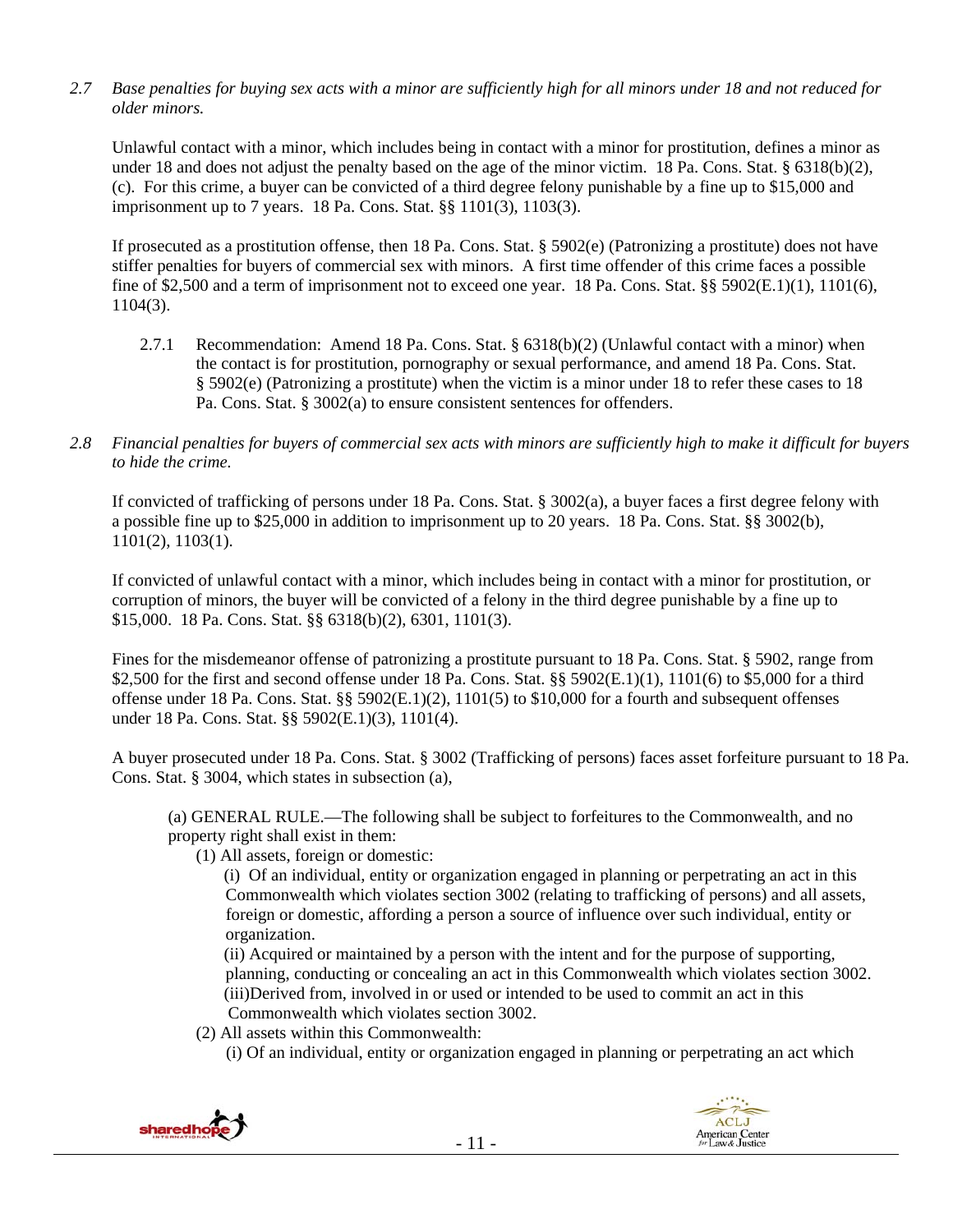violates section 3002.

 (ii) Acquired or maintained with the intent and for the purpose of supporting, planning, conducting or concealing an act which violates section 3002. (iii)Derived from, involved in or used or intended to be used to commit an act which violates section 3002.

Additionally, under 18 Pa. Cons. Stat. § 3003(a), "A person convicted of an offense under this chapter [Trafficking of persons] shall, in addition to any other remedy deemed appropriate by the court, be sentenced to pay the victim restitution, including the greater of: (1) the gross income or value to the person to whom the labor or services were performed by the victim; or (2) the value of the victim's labor based on the minimum wage of this Commonwealth."

If a buyer is convicted for a sexual crime other than trafficking of persons, restitution could be provided under 18 Pa. Cons. Stat. § 1106(a) (Restitution for injuries to person or property), which states, "Upon conviction for any crime wherein property has been stolen, converted or otherwise unlawfully obtained, or its value substantially decreased as a direct result of the crime, or wherein the victim suffered personal injury directly resulting from the crime, the offender shall be sentenced to make restitution in addition to the punishment prescribed therefor." 18 Pa. Cons. Stat. § 1106(a) (Restitution for injuries to person or property). "Personal injury" is defined as "[a]ctual bodily harm, including pregnancy, directly resulting from the crime." 18 Pa. Cons. Stat. § 1106(h). As a result, if the victim<sup>15</sup> suffered "personal injury directly resulting from the crime," then the buyer could potentially be required to pay restitution for every crime related to trafficking. 18 Pa. Cons. Stat. § 1106(a).

# *2.9 Buying and possessing child pornography carries penalties as high as similar federal offenses.*

Pursuant to 18 Pa. Cons. Stat. § 6312(d)(1), "Any person who intentionally views or knowingly possesses or controls any book, magazine, pamphlet, slide, photograph, film, videotape, computer depiction or other material depicting a child under the age of 18 years engaging in a prohibited sexual act or in the simulation of such act commits an offense." A first time offender of this provision is guilty of a third degree felony, punishable by a possible fine up to \$15,000 and possible imprisonment up to 7 years. 18 Pa. Cons. Stat. §§ 6312(d)(2), 1101(3), 1103(3). Second and subsequent offenses of this provision are second degree felonies with possible fines up to \$25,000 and possible imprisonment up to 10 years. 18 Pa. Cons. Stat. §§ 6312(d)(2), 1101(2), 1103(2).

In comparison, a federal conviction for possession of child pornography<sup>16</sup> is generally punishable by imprisonment for 5–20 years and a fine not to exceed  $$250,000$ .<sup>17</sup> Subsequent convictions, however, are punishable by imprisonment up to 40 years and a fine not to exceed  $$250,000$ .<sup>18</sup>

<sup>&</sup>lt;sup>17</sup> 18 U.S.C. §§ 2252(b) (stating that a conviction under subsection (a)(2) is punishable by imprisonment for 5–20 years and a fine, while a conviction under subsection (a)(4) is punishable by imprisonment up to 10 years, a fine, or both),  $2252A(b)(1)$  (a conviction is punishable by imprisonment for 5–20 years and a fine), 1466A(a), (b) (stating that a conviction under subsection (a) is "subject to the penalties provided in section 2252A(b)(1)," imprisonment for 5–20 years and a fine, while a conviction under subsection (b) is "subject to the penalties provided in section 2252A(b)(2)," imprisonment up to 10 years, a fine, or both); *see also* 18 U.S.C. §§ 3559(a)(1) (classifying all of the above listed offenses as felonies), 3571(b)(3) (providing a fine up to \$250,000 for any felony conviction).<br><sup>18</sup> 18 U.S.C. §§ 2252(b) (stating if a person has a prior conviction under subsection (a punishable by a fine and imprisonment for 15–40 years, but if a person has a prior conviction under subsection (a)(4), or a list of other



<sup>&</sup>lt;sup>15</sup> "Victim" is defined in the Crime Victim's Act, codified at 18 Pa. Cons. Stat. § 11.103. The definition of victim included in 18 Pa. Cons. Stat. § 1106(h) refers to "section 479.1 of the act of April 9, 1929 (P.L. 177, No. 175), known as the Administrative Code of 1929." 18 Pa. Cons. Stat. § 1106(h). This statute has been repealed and replaced by the Crime Victim's Act, also known as "the act of November 24, 1998, P.L. 822, No. 111." *Restitution for injuries to person or property—18 Pa. Cons. Stat. § 1106*, ONECLE, http://law.onecle.com/pennsylvania/crimes-and-offenses/00.011.006.000.html (last visited July 14, 2011); 1998 Pa. Laws 111; 18 Pa. Cons. Stat. § 11.103. See Section 5.1 for a definition of "victim" as defined in the Crime Victim's Act.<br><sup>16</sup> 18 U.S.C. §§ 2252(a)(2), (a)(4) (Certain activities relating to material involving the sexual (Certain activities relating to material constituting or containing child pornography), 1466A(a), (b) (Obscene visual representations of the

sexual abuse of children).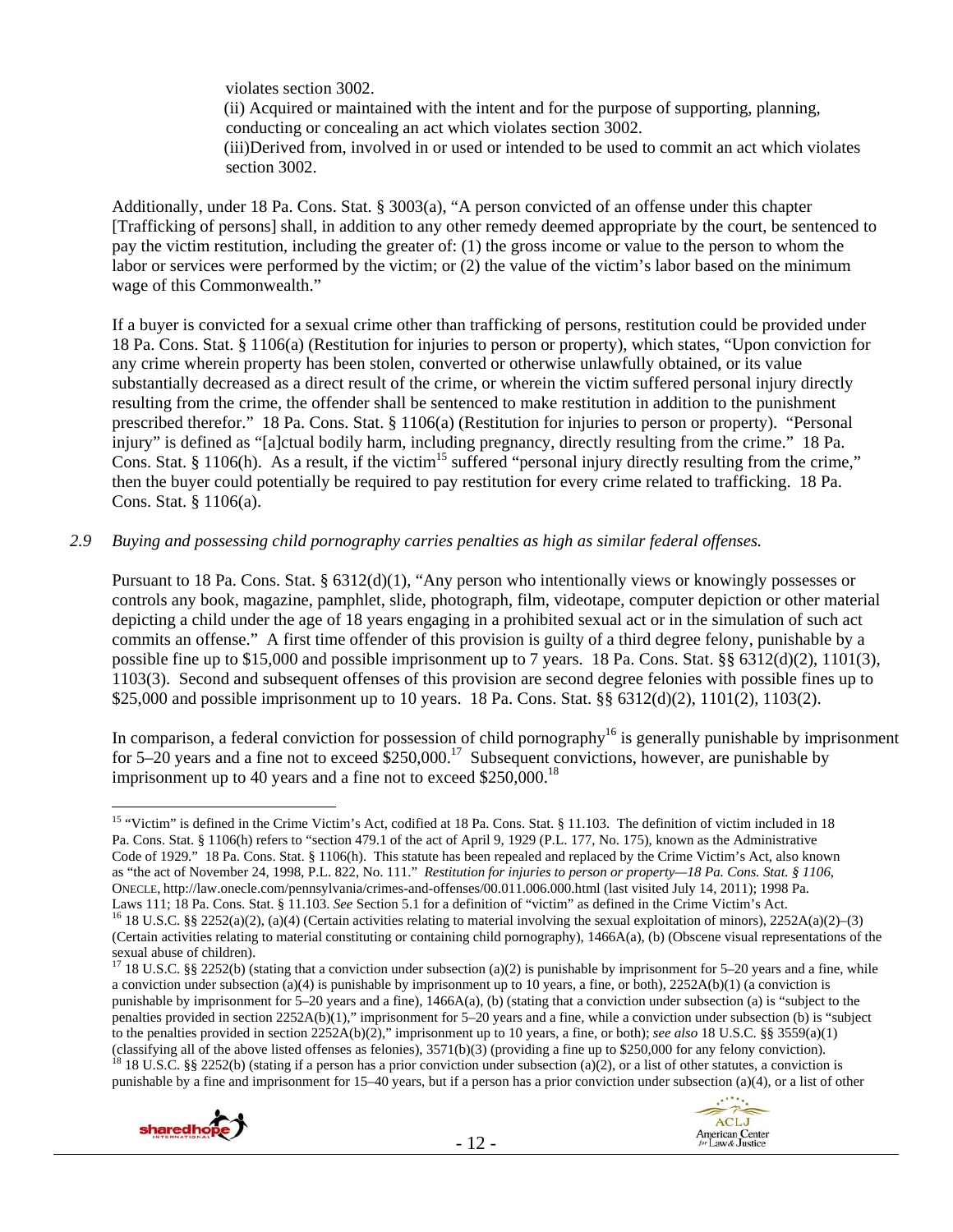*2.10 Convicted buyers of commercial sex acts with minors and child pornography are required to register as sex offenders*.

Those convicted of trafficking of persons under 18 Pa. Cons. Stat. § 3002 or of patronizing a prostitute of any age under 18 Pa. Cons. Stat. § 5902(e) are not required to register as sex offenders under 42 Pa. Cons. Stat. § 9795.1. However, if the individual commits unlawful contact with a minor pursuant to 18 Pa. Cons. Stat. § 6318, sexual abuse of a child under 18 Pa. Cons. Stat. § 6312, kidnapping under 18 Pa. Cons. Stat. § 2901 "where the victim is a minor," sexual exploitation of a minor under 18 Pa. Cons. Stat. § 6320, or certain offenses under 18 Pa. Cons. Stat. § 5903(a) (Obscene and other sexual materials and performances), then the buyer must register as a sex offender. 42 Pa. Cons. Stat. § 9795.1(a)(1).

Notably, incarcerated buyers of commercial sex with minors will be required to attend "sexual offender treatment" under 42 Pa. Cons. Stat. § 9718.1 (Sexual offender treatment), which requires those who commit a crime of "[p]rostitution, as defined in section 5902 (relating to prostitution and related offenses), if the offense involved a minor under 18 years of age" or sexual exploitation of a minor under 18 Pa. Cons. Stat. § 6320(a) to receive treatment. 42 Pa. Cons. Stat. § 9718.1(a)(5), (9).

2.10.1 Recommendation: Amend the sex offender registry statute under 42 Pa. Cons. Stat. § 9795.1 to include violations of 18 Pa. Cons. Stat. § 3002 (Trafficking of persons) when they involve trafficking a minor for sexual purposes and commercial sexual exploitation of children offenses pursuant to 18 Pa. Cons. Stat. § 6301(a) (Corruption of minors).

 statutes, a conviction is punishable by a fine and imprisonment for 10–20 years), 2252A(b)(1) (stating if a person has a prior conviction under subsection (a)(2), (a)(3), or a list of other statutes, a conviction is punishable by a fine and imprisonment for  $15-40$  years), 1466A(a), (b) (stating that the penalty scheme for section 2252A(b) applies); *see also* 18 U.S.C. §§ 3559(a)(1) (classifying all of the above listed offenses as felonies),  $3571(b)(3)$  (providing a fine up to \$250,000 for any felony conviction).



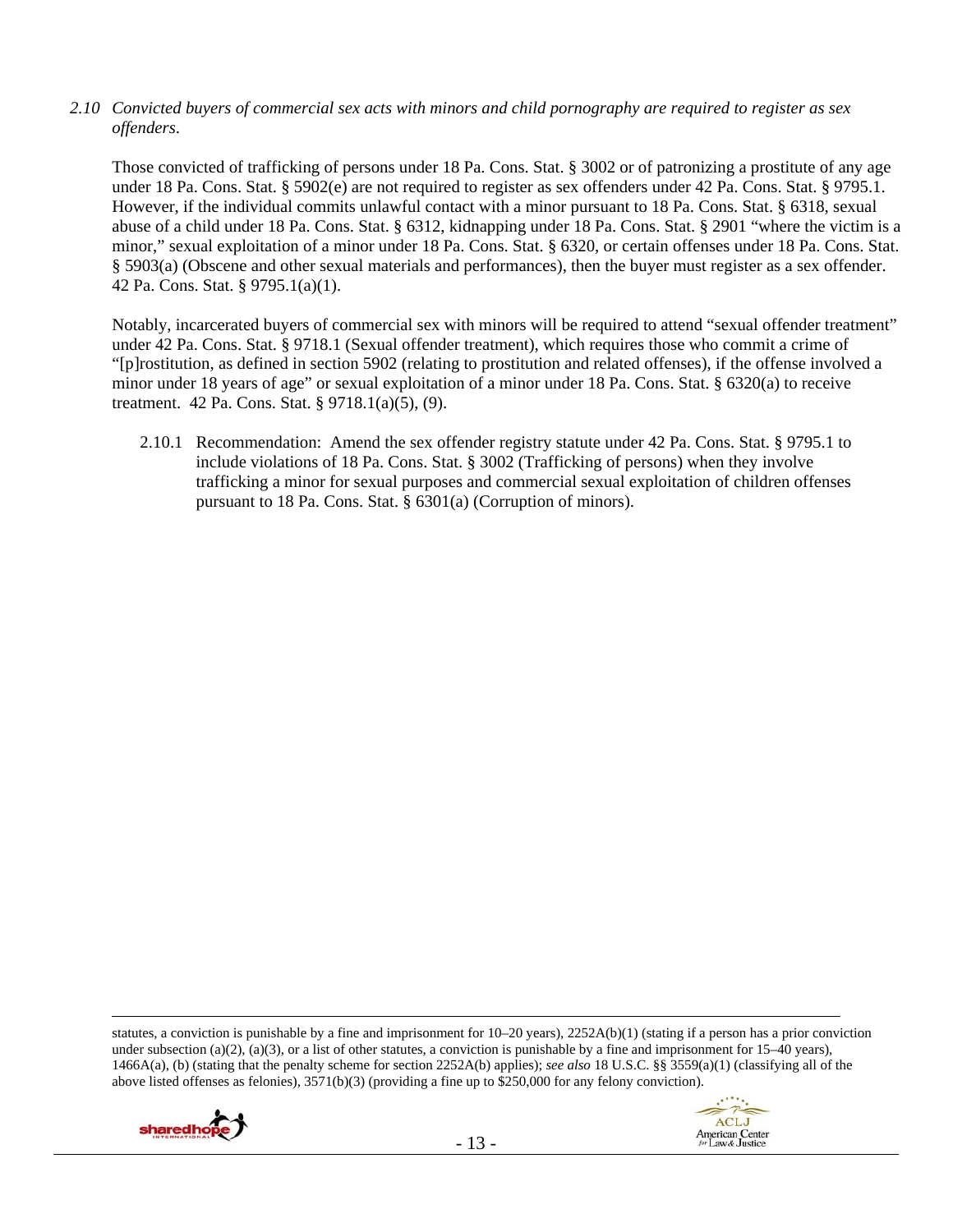# Framework Issue 3: Criminal provisions for traffickers

#### *Legal Components:*

- *3.1 Penalties for trafficking a child for sexual exploitation are as high as federal penalties.*
- *3.2 Creating and distributing child pornography carries penalties as high as similar federal offenses*.
- *3.3 Using the Internet to lure, entice, recruit, or sell commercial sex acts with a minor is a separate crime or results in an enhanced penalty for traffickers.*
- *3.4 Financial penalties for traffickers, including asset forfeiture, are sufficiently high*.
- *3.5 Convicted traffickers are required to register as sex offenders.*
- *3.6 Laws relating to termination of parental rights for certain offenses include sex trafficking or CSEC offenses in order to remove the children of traffickers from their control and potential exploitation.*

*\_\_\_\_\_\_\_\_\_\_\_\_\_\_\_\_\_\_\_\_\_\_\_\_\_\_\_\_\_\_\_\_\_\_\_\_\_\_\_\_\_\_\_\_\_\_\_\_\_\_\_\_\_\_\_\_\_\_\_\_\_\_\_\_\_\_\_\_\_\_\_\_\_\_\_\_\_\_\_\_\_\_\_\_\_\_\_\_\_\_\_\_\_\_* 

#### *Legal Analysis:*

*3.1 Penalties for trafficking a child for sexual exploitation are as high as federal penalties.* 

Trafficking a minor under 18 is a first degree felony with a possible fine not to exceed \$25,000 and possible imprisonment up to 20 years. 18 Pa. Cons. Stat. §§ 3002(b), 1101(2), 1103(1). If, however, a trafficker commits the offense of trafficking of persons while also committing "(1) 18 Pa.C.S. § 2901 (relating to kidnapping); (2) 18 Pa.C.S. § 3121 (relating to rape); or (3) 18 Pa.C.S. § 3123 (relating to involuntary deviate sexual intercourse)," then the maximum possible term of imprisonment increases to life imprisonment. 42 Pa. Cons. Stat. § 9720.2.

For the offense of promoting prostitution of a minor under 16 pursuant to 18 Pa. Cons. Stat. § 5902(b),  $(c)(1)(iii)$ , a trafficker is guilty of a third degree felony punishable by a fine up to \$15,000 and possible imprisonment up to 7 years. 18 Pa. Cons. Stat. §§ 1101(3), 1103(3). However, if the minor involved is 16 or 17, the punishment varies based on which section of the promoting prostitution statute the trafficker violated. If the trafficker was guilty of, among other things, "(1) owning, controlling, managing, supervising or otherwise keeping, alone or in association with others, a house of prostitution or a prostitution business; (2) procuring an inmate for a house of prostitution or a place in a house of prostitution for one who would be an inmate; (3) encouraging, inducing, or otherwise intentionally causing another to become or remain a prostitute" or "compel[ling] another to engage in or promote prostitution," then the trafficker is guilty of a third degree felony with a possible fine up to \$15,000 and possible imprisonment up to 7 years. 18 Pa. Cons. Stat. §§ 5902(b)(1)–  $(3)$ ,  $5902(c)(1)(i)$ –(ii),  $1101(3)$ ,  $1103(3)$ . In contrast, if the minor is 16 or 17 and the trafficker is convicted of, among other things, "(4) soliciting a person to patronize a prostitute; (5) procuring a prostitute for a patron; [or] (6) transporting a person into or within this Commonwealth with intent to promote the engaging in prostitution by that person, or procuring or paying for transportation with that intent;" then the trafficker is guilty of a second degree misdemeanor with a possible fine of up to \$5,000 and possible imprisonment up to 2 years. 18 Pa. Cons. Stat. §§ 5902(b)(4)–(6), 5902(c)(2), 1101(5), 1104(2).

A trafficker could be punished under 18 Pa. Cons. Stat. § 6301 (Corruption of minors). Subsection (a)(1)(i), states, "Except as provided in subparagraph (ii), whoever, being of the age of 18 years and upwards, by any act corrupts or tends to corrupt the morals of any minor less than 18 years of age, or who aids, abets, entices or encourages any such minor in the commission of any crime, or who knowingly assists or encourages such minor in violating his or her parole or any order of court, commits a misdemeanor of the first degree." 18 Pa. Cons. Stat. §  $6301(a)(1)(i)$ . This crime is punishable by a possible fine of \$10,000 and possible imprisonment up to 5 years. 18 Pa. Cons. Stat. §§ 1101(4), 1104(1). However, a trafficker age 18 or older who "by any course of conduct in violation of Chapter 31 (relating to sexual offenses) corrupts or tends to corrupt the morals of any minor less than 18 years of age, or who aids, abets, entices or encourages any such minor in the commission of



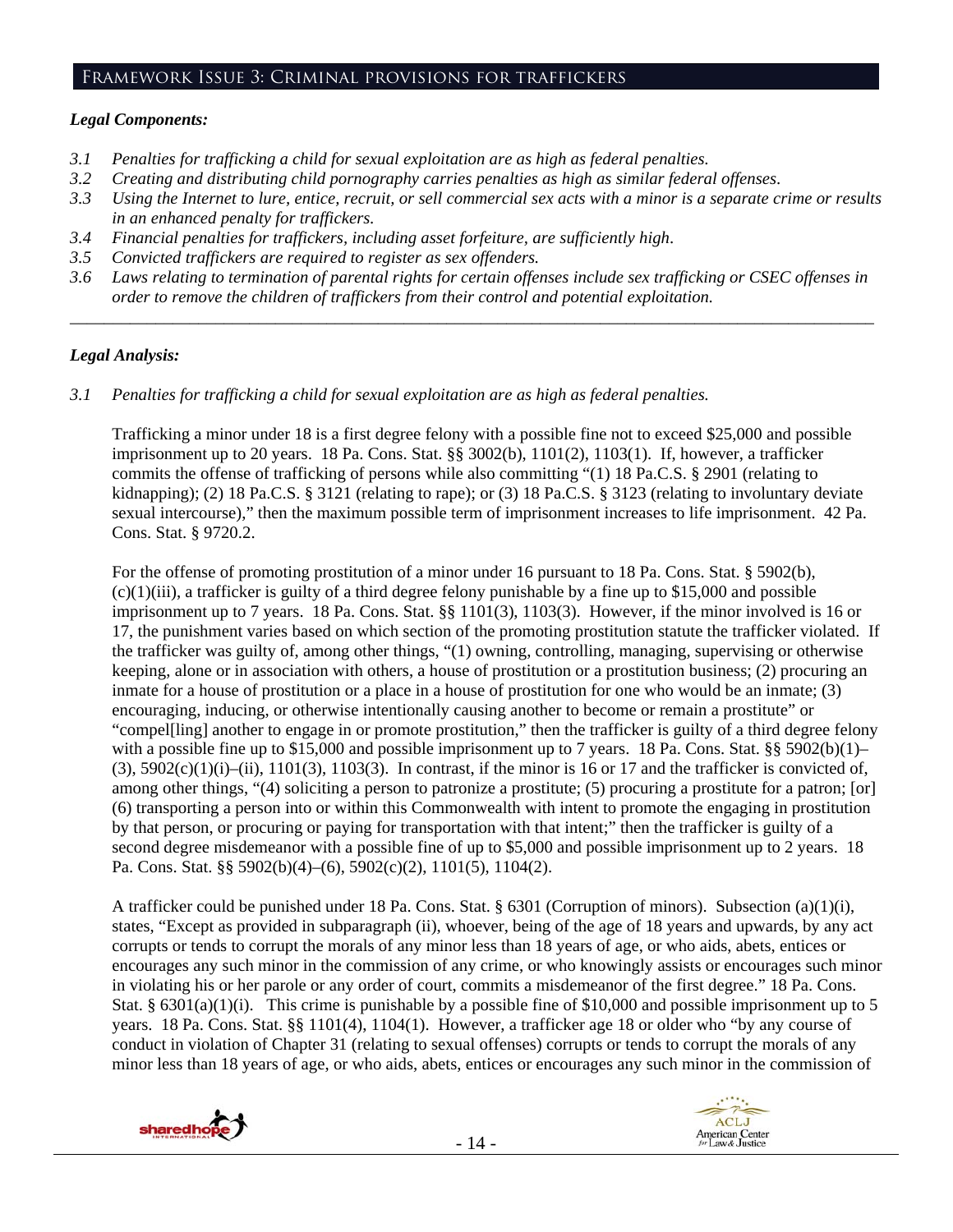an offense under Chapter 31" may be found guilty of a third degree felony. 18 Pa. Cons. Stat. §  $6301(a)(1)(ii)$ . This crime is punishable by a possible fine up to \$15,000 and possible imprisonment up to 7 years. 18 Pa. Cons. Stat. §§ 6301(a)(1)(ii), 1101(3), 1103(3).

18 Pa. Cons. Stat. § 6318(a) (Unlawful contact with minor) states,

. . . .

(a) OFFENSE DEFINED.—A person commits an offense if he is intentionally in contact with a minor, or a law enforcement officer acting in the performance of his duties who has assumed the identity of a minor, for the purpose of engaging in an activity prohibited under any of the following, and either the person initiating the contact or the person being contacted is within this Commonwealth:

(3) Prostitution as defined in section 5902 (relating to prostitution and related offenses).

(4) Obscene and other sexual materials and performances as defined in section 5903 (relating to obscene and other sexual materials and performances).

(5) Sexual abuse of children as defined in section 6312 (relating to sexual abuse of children). (6) Sexual exploitation of children as defined in section 6320 (relating to sexual exploitation of children).

Under subsection (b), "A violation of subsection (a) is: (1) an offense of the same grade and degree as the most serious underlying offense in subsection (a) for which the defendant contacted the minor; or (2) a felony of the third degree; whichever is greater." Subsection (c) defines "contacts" as "[d]irect or indirect contact or communication by any means, method or device, including contact or communication in person or through an agent or agency, through any print medium, the mails, a common carrier or communication common carrier, any electronic communication system and any telecommunications, wire, computer or radio communications device or system."

Sexual exploitation of a child, which is defined as "procur[ing] for another person a child under 18 years of age for the purpose of sexual exploitation"<sup>19</sup> is a second degree felony punishable by a fine up to \$25,000 and possible imprisonment up to 10 years. 18 Pa. Cons. Stat. §§ 6320(a), (b), 1101(2), 1103(2).

Pennsylvania's Corrupt Organizations statute, 18 Pa. Cons. Stat. § 911, could apply to traffickers since offenses that fall under the definition of "racketeering activity" include "Chapter 30 (relating to trafficking of persons)" and "Chapter 59 (relating to public indecency) [which includes 18 Pa. Cons. Stat. § 5902 (Prostitution and related offenses)]." 18 Pa. Cons. Stat. §  $911(h)(1)(i)$ . 18 Pa. Cons. Stat. §  $911(b)$  states in part, "(1) It shall be unlawful for any person who has received any income derived, directly or indirectly, from a pattern of racketeering activity in which such person participated as a principal, to use or invest, directly or indirectly, any part of such income, or the proceeds of such income, in the acquisition of any interest in, or the establishment or operation of, any enterprise: ... . (2) It shall be unlawful for any person through a pattern of racketeering activity to acquire or maintain, directly or indirectly, any interest in or control of any enterprise. (3) It shall be unlawful for any person employed by or associated with any enterprise to conduct or participate, directly or indirectly, in the conduct of such enterprise's affairs through a pattern of racketeering activity. (4) It shall be unlawful for any person to conspire to violate any of the provisions of subsections (1), (2) or (3) of this subsection." Conviction under this statute is a first degree felony, which is punishable by a possible fine not to exceed \$25,000 and possible imprisonment up to 20 years. 18 Pa. Cons. Stat. §§ 911(c), 1101(2), 1103(1).

In comparison, if the victim is under the age of 14, a conviction under the Trafficking Victims Protection Act  $(TVPA)^{20}$  for child sex trafficking is punishable by 15 years to life imprisonment and a fine not to exceed

<sup>&</sup>lt;sup>19</sup> 18 Pa. Cons. Stat. § 6320(c) defines "procure" as "[t]o obtain or make available for sexual exploitation" and "sexual exploitation" as "[a]ctual or simulated sexual activity or nudity arranged for the purpose of sexual stimulation or gratification of any person."



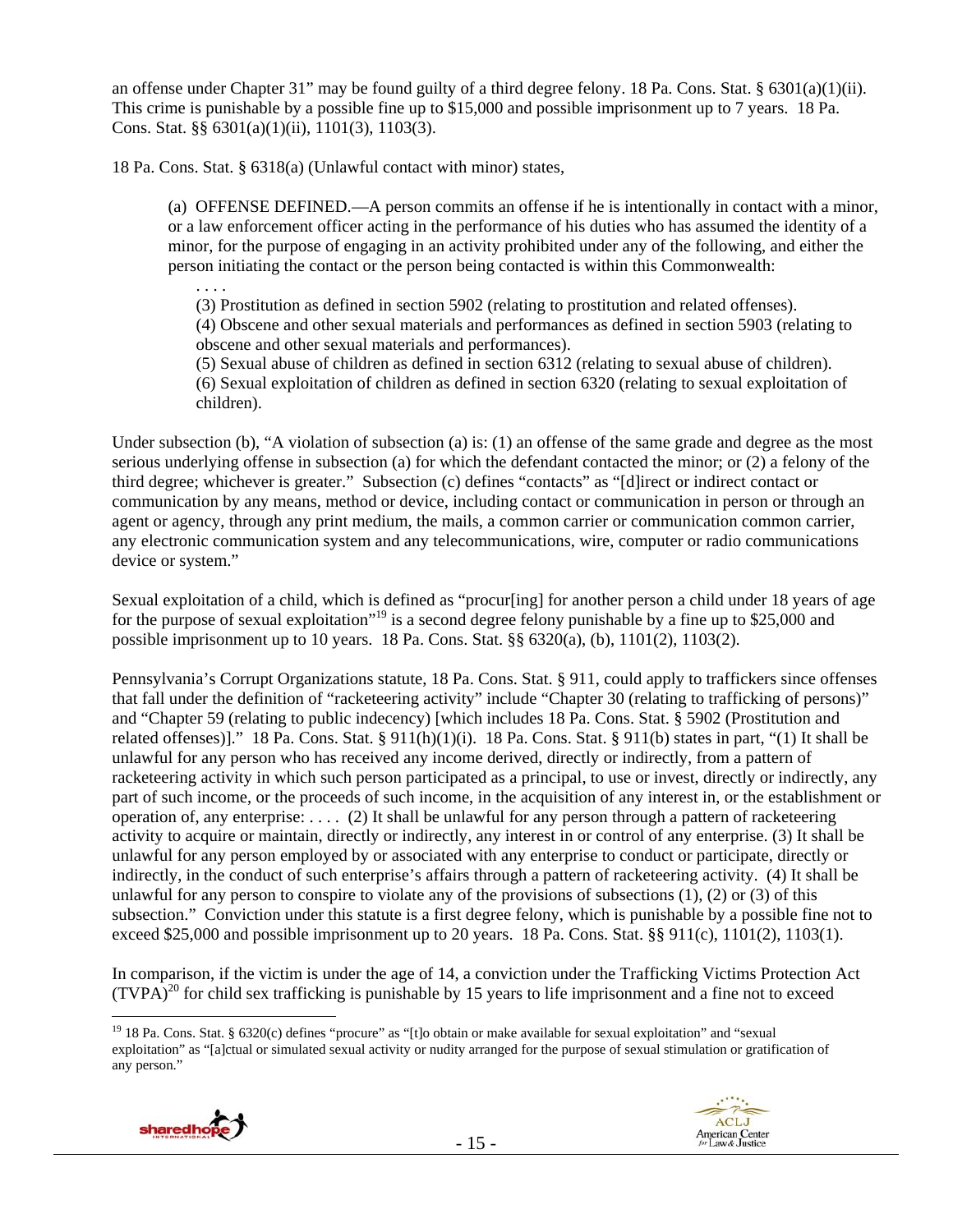\$250,000. 18 U.S.C. §§ 1591(b)(1), 3559(a)(1), 3571(b)(3). If the victim is between the ages of 14–17, a conviction is punishable by 10 years to life imprisonment and a fine not to exceed \$250,000. 18 U.S.C. §§ 1591(b)(2), 3559(a)(1), 3571(b)(3). A conviction is punishable by mandatory life imprisonment, however, if the trafficker has a prior conviction for a federal sex offense<sup>21</sup> against a minor.

3.1.1 Recommendation: Amend 18 Pa. Cons. Stat. § 5902(b) (Prostitution—promoting prostitution), § 6301(a) (Corruption of minors), § 6312(b) (Sexual abuse of children), § 6320 (Sexual exploitation of children), § 5903(a)(6) (Obscene and other sexual materials and performance), and § 6318(a) (Unlawful contact with a minor) to refer cases involving commercial sex acts with a minor to 18 Pa. Cons. Stat. § 3002(a) (Trafficking of persons) to ensure parity of penalties and proper identification of the minor as a sex trafficking victim.

#### *3.2 Creating and distributing child pornography carries penalties as high as similar federal offenses*.

18 Pa. Cons. Stat. § 6312 criminalizes creating and distributing child pornography by stating in subsections (b) and (c),

 (b) PHOTOGRAPHING, VIDEOTAPING, DEPICTING ON COMPUTER OR FILMING SEXUAL ACTS.—Any person who causes or knowingly permits a child under the age of 18 years to engage in a prohibited sexual act or in the simulation of such act is guilty of a felony of the second degree if such person knows, has reason to know or intends that such act may be photographed, videotaped, depicted on computer or filmed. Any person who knowingly photographs, videotapes, depicts on computer or films a child under the age of 18 years engaging in a prohibited sexual act or in the simulation of such an act is guilty of a felony of the second degree.

(c) DISSEMINATION OF PHOTOGRAPHS, VIDEOTAPES, COMPUTER DEPICTIONS AND FILMS.—

(1) Any person who knowingly sells, distributes, delivers, disseminates, transfers, displays or exhibits to others, or who possesses for the purpose of sale, distribution, delivery, dissemination, transfer, display or exhibition to others, any book, magazine, pamphlet, slide, photograph, film, videotape, computer depiction or other material depicting a child under the age of 18 years engaging in a prohibited sexual act or in the simulation of such act commits an offense.

(2) A first offense under this subsection is a felony of the third degree, and a second or subsequent offense under this subsection is a felony of the second degree

Creating child pornography is a second degree felony punishable by a fine up to \$25,000 and possible imprisonment up to 10 years. 18 Pa. Cons. Stat. §§ 6312(b), 1101(2), 1103(2). For a first offense, disseminating or selling child pornography is a third degree felony punishable by a fine up to \$15,000 and possible imprisonment up to 7 years. 18 Pa. Cons. Stat. §§ 6312(c), 1101(3), 1103(3). A subsequent offense is a second degree felony. 18 Pa. Cons. Stat. §§ 6312(c).

In comparison, if the victim is under the age of 14, a conviction under the TVPA for child sex trafficking is punishable by 15 years to life imprisonment and a fine not to exceed \$250,000. 18 U.S.C. §§ 1591(b)(1),  $3559(a)(1)$ ,  $3571(b)(3)$ . If the victim is between the ages of  $14-17$ , a conviction is punishable by 10 years to life imprisonment and a fine not to exceed \$250,000. 18 U.S.C.  $\S$  1591(b)(2), 3559(a)(1), 3571(b)(3). A conviction is punishable by mandatory life imprisonment, however, if the trafficker has a prior conviction for a federal sex offense<sup>22</sup> against a minor. Additionally, a federal conviction for distribution of child pornography<sup>23</sup> is generally





<sup>20</sup> *See supra* note 6. 21 *See supra* note 11 for the definition of "federal sex offense." 22 *See supra* note 11 for the definition of "federal sex offense."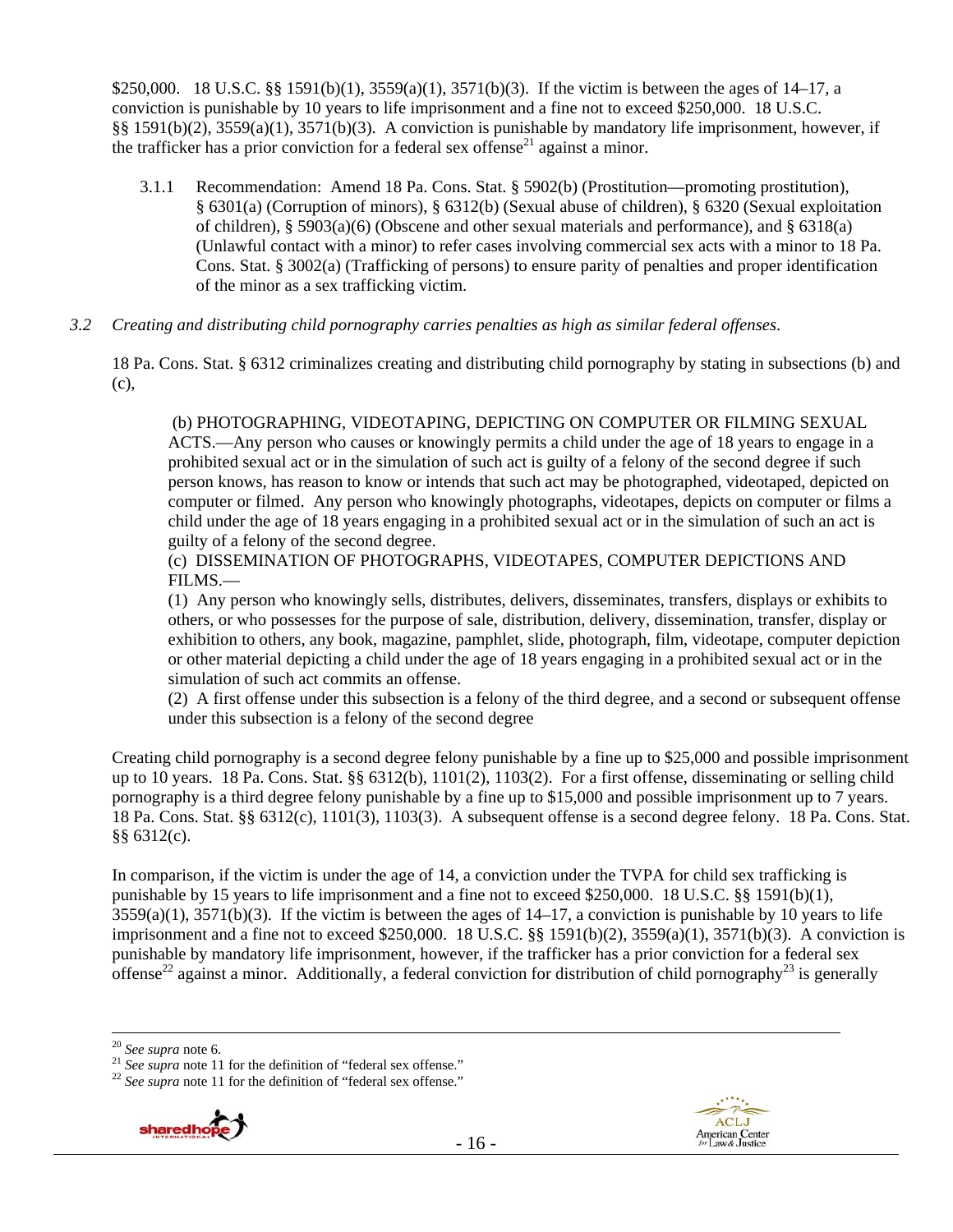punishable by imprisonment for  $5-20$  years and a fine not to exceed \$250,000.<sup>24</sup> Subsequent convictions, however, are punishable by imprisonment up to 40 years and a fine not to exceed \$250,000.<sup>25</sup>

*3.3 Using the Internet to lure, entice, recruit, or sell commercial sex acts with a minor is a separate crime or results in an enhanced penalty for traffickers.* 

18 Pa. Cons. Stat. § 6318(a) (Unlawful contact with minor) can possibly be used to prosecute those who use the Internet to lure, entice, recruit, or purchase commercial and non-commercial sex acts with minors. Under this provision,

(a) OFFENSE DEFINED.—A person commits an offense if he is intentionally in contact with a minor, or a law enforcement officer acting in the performance of his duties who has assumed the identity of a minor, for the purpose of engaging in an activity prohibited under any of the following, and either the person initiating the contact or the person being contacted is within this Commonwealth:

- (1) Any of the offenses enumerated in Chapter 31(relating to sexual offenses).
- (2) Open lewdness as defined in section 5901 (relating to open lewdness).
- (3) Prostitution as defined in section 5902 (relating to prostitution and related offenses).

(4) Obscene and other sexual materials and performances as defined in section 5903 (relating to obscene and other sexual materials and performances).

(5) Sexual abuse of children as defined in section 6312 (relating to sexual abuse of children).

(6) Sexual exploitation of children as defined in section 6320 (relating to sexual exploitation of children).

"Contacts" is defined in subsection (c) as "[d]irect or indirect contact or communication by any means, method or device, including contact or communication in person or through an agent or agency, through any print medium, the mails, a common carrier or communication common carrier, any electronic communication system and any telecommunications, wire, computer or radio communications device or system." 18 Pa. Cons. Stat. § 6318(c). A violation of 18 Pa. Cons. Stat. § 6318(a) (Unlawful contact with a minor) is "(1) an offense of the same grade and degree as the most serious underlying offense in subsection (a) for which the defendant contacted the minor; or (2) a felony of the third degree; whichever is greater." 18 Pa. Cons. Stat. § 6318(b).

The statute gives concurrent jurisdiction, which exists with the Attorney General and district attorney, "when the person charged with a violation of this section contacts a minor through the use of a computer, computer system or computer network." 18 Pa. Cons. Stat. § 6318(B.1).

3.3.1 Recommendation: Amend 18 Pa. Cons. Stat. § 6318(a) (Unlawful contact with minor) to specify that any of the enumerated offenses committed against a minor for purposes of commercial sexual exploitation is punishable under 18 Pa. Cons. Stat. § 3002(a) (Trafficking of persons) and amend

<sup>&</sup>lt;sup>25</sup> 18 U.S.C. §§ 2252(b) (stating if a person has a prior conviction under subsection (a)(1), (a)(2), or (a)(3) or a list of other statutes, a conviction is punishable by a fine and imprisonment for 15–40 years), 2252A(b)(1) (stating if a person has a prior conviction under subsection (a)(2), (a)(3), or a list of other statutes, a conviction is punishable by a fine and imprisonment for  $15-$ 40 years), 1466A(a), (b) (stating that the penalty scheme for section 2252A(b) applies); *see also* 18 U.S.C. §§ 3559(a)(1) (classifying all of the above listed offenses as felonies),  $3571(b)(3)$  (providing a fine up to \$250,000 for any felony conviction).





<sup>&</sup>lt;sup>23</sup> 18 U.S.C. §§ 2252(a)(1), (a)(2), (a)(3) (Certain activities relating to material involving the sexual exploitation of minors), 2252A(a)(2), (a)(3) (Certain activities relating to material constituting or containing child pornography), 1466A(a) (Obscene visual representations of the sexual abuse of children).

<sup>&</sup>lt;sup>24</sup> 18 U.S.C. §§ 2252(b) (stating that a conviction under subsection (a)(1), (a)(2), or (a)(3) is punishable by imprisonment for 5– 20 years and a fine), 2252A(b)(1) (a conviction is punishable by imprisonment for 5–20 years and a fine), 1466A(a), (b) (stating that a conviction under subsection (a) is "subject to the penalties provided in section  $2252A(b)(1)$ ," imprisonment for 5–20 years and a fine, while a conviction under subsection (b) is "subject to the penalties provided in section 2252A(b)(2)," imprisonment up to 10 years, a fine, or both); *see also* 18 U.S.C.

<sup>§§ 3559(</sup>a)(1) (classifying all of the above listed offenses as felonies), 3571(b)(3) (providing a fine up to \$250,000 for any felony conviction).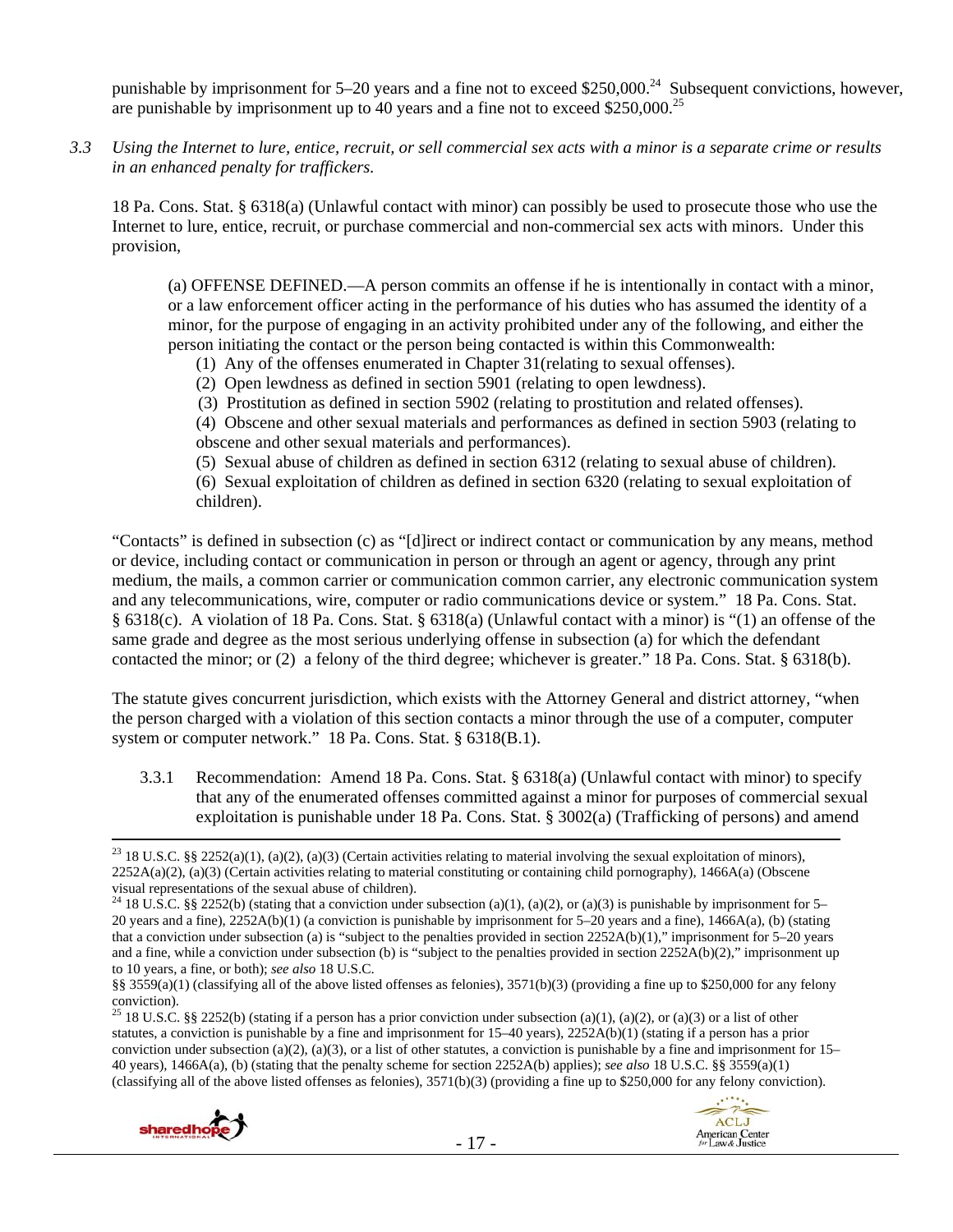subsection (b) to indicate that if the underlying offense in subsection (a) for which the defendant contacted the minor is commercial sexual exploitation then punishment is the same grade and degree as that provided in 18 Pa. Cons. Stat. § 3002 (Trafficking of persons) where the victim is a minor in sexual servitude.

## *3.4 Financial penalties for traffickers, including asset forfeiture, are sufficiently high*.

Trafficking a minor under 18 is a first degree felony with a fine up to \$25,000. 18 Pa. Cons. Stat. §§ 3002(b), 1101(2). If convicted of corruption of a minor under 18 Pa. Cons. Stat.  $\S 6301(a)(1)(ii)$ , a third degree felony, then traffickers can receive a fine up to \$15,000. 18 Pa. Cons. Stat. §§ 6301(a)(1)(ii), 1101(3). If convicted of sexual exploitation of a child under 18 Pa. Cons. Stat. § 6320, a second degree felony, then traffickers can receive a fine up to \$25,000. 18 Pa. Cons. Stat. §§ 6320(b), 1101(2). For promoting prostitution of minors under 16 and for some forms of promoting prostitution of minors 16 and 17 years of age, including "(1) owning, controlling, managing, supervising or otherwise keeping, alone or in association with others, a house of prostitution or a prostitution business; (2) procuring an inmate for a house of prostitution or a place in a house of prostitution for one who would be an inmate; (3) encouraging, inducing, or otherwise intentionally causing another to become or remain a prostitute" or "compel[ling] another to engage in or promote prostitution," then the trafficker is guilty of a third degree felony with a possible fine up to \$15,000. 18 Pa. Cons. Stat. §§ 5902(b)(1)–(3), 5902(c)(1)(i)–(iii), 1101(3). With a few other exceptions, for other forms of promoting prostitution of 16 and 17 year olds, the trafficker is guilty of a second degree misdemeanor with a possible fine up to \$5,000. 18 Pa. Cons. Stat. §§ 5902(b)(4)–(6), 5902(c)(2), 1101(5).

Restitution for victims of trafficking is available through 18 Pa. Cons. Stat. § 3003(a), which states, "A person convicted of an offense under this chapter [Trafficking of persons] shall, in addition to any other remedy deemed appropriate by the court, be sentenced to pay the victim restitution, including the greater of: (1) the gross income or value to the person to whom the labor or services were performed by the victim; or (2) the value of the victim's labor based on the minimum wage of this Commonwealth." Additionally, under 18 Pa. Cons. Stat. § 1106(a) (Restitution for injuries to person or property), "Upon conviction for any crime wherein property has been stolen, converted or otherwise unlawfully obtained, or its value substantially decreased as a direct result of the crime, or wherein the victim suffered personal injury directly resulting from the crime, the offender shall be sentenced to make restitution in addition to the punishment prescribed therefor."

Traffickers prosecuted under 18 Pa. Cons. Stat. § 3002 (Trafficking of persons) also face asset forfeiture under 18 Pa. Cons. Stat. § 3004. The statute states,

 (a) GENERAL RULE.—The following shall be subject to forfeitures to the Commonwealth, and no property right shall exist in them:

(1) All assets, foreign or domestic:

 (i) Of an individual, entity or organization engaged in planning or perpetrating an act in this Commonwealth which violates section 3002 (relating to trafficking of persons) and all assets, foreign or domestic, affording a person a source of influence over such individual, entity or organization.

 (ii) Acquired or maintained by a person with the intent and for the purpose of supporting, planning, conducting or concealing an act in this Commonwealth which violates section 3002.

 (iii) Derived from, involved in or used or intended to be used to commit an act in this Commonwealth which violates section 3002.

(2) All assets within this Commonwealth:

 (i) Of an individual, entity or organization engaged in planning or perpetrating an act which violates section 3002.

(ii) Acquired or maintained with the intent and for the purpose of supporting, planning,



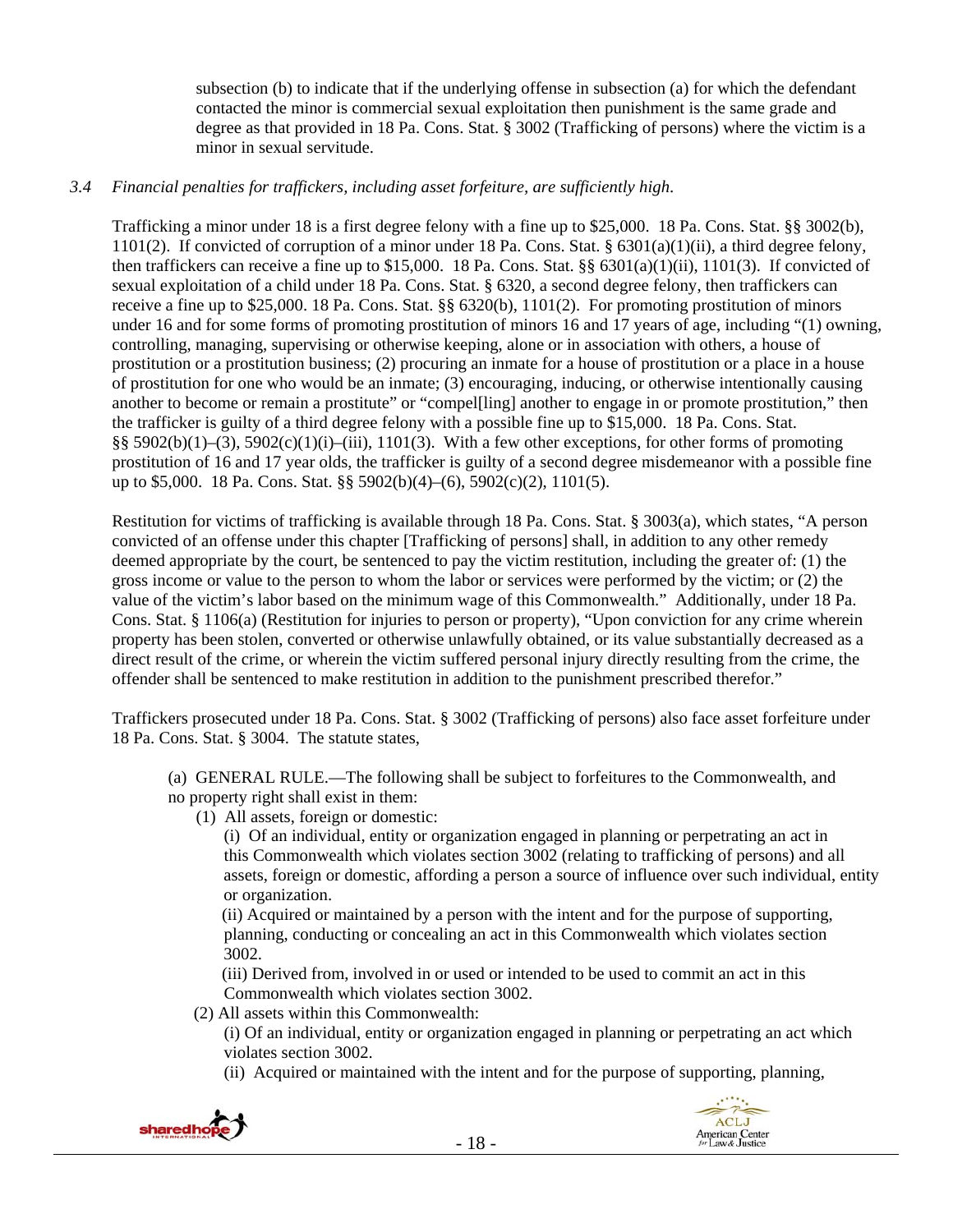conducting or concealing an act which violates section 3002. (iii) Derived from, involved in or used or intended to be used to commit an act which violates section 3002.

. . . .

Lastly, Pennsylvania's Corrupt Organizations statute, 18 Pa. Cons. Stat. § 911, could apply to traffickers since offenses that fall under the definition of racketeering activity include "Chapter 30 (relating to trafficking of persons)" and "Chapter 59 (relating to public indecency) [which includes 18 Pa. Cons. Stat. § 5902 (Prostitution and related offenses)]." 18 Pa. Cons. Stat. § 911(h)(1)(i). 18 Pa. Cons. Stat. § 911(b) states in part, "(1) It shall be unlawful for any person who has received any income derived, directly or indirectly, from a pattern of racketeering activity in which such person participated as a principal, to use or invest, directly or indirectly, any part of such income, or the proceeds of such income, in the acquisition of any interest in, or the establishment or operation of, any enterprise:  $\dots$  . (3) It shall be unlawful for any person employed by or associated with any enterprise to conduct or participate, directly or indirectly, in the conduct of such enterprise's affairs through a pattern of racketeering activity. (4) It shall be unlawful for any person to conspire to violate any of the provisions of subsections (1), (2) or (3) of this subsection." If guilty of racketeering, a trafficker may be ordered to, among other things, "divest himself of any interest direct or indirect, in the enterprise." 18 Pa. Cons. Stat. § 911(d)(1)(i).

## *3.5 Convicted traffickers are required to register as sex offenders.*

Pennsylvania's sex offender registry law, codified at 42 Pa. Cons. Stat. § 9795.1, does not require those convicted of trafficking of persons pursuant to 18 Pa. Cons. Stat. § 3002 to register as sex offenders. However, those traffickers convicted of promoting prostitution of a minor under 18 Pa. Cons. Stat. § 5902(b), sexual abuse of a child under 18 Pa. Cons. Stat. § 6312, kidnapping under 18 Pa. Cons. Stat. § 2901 "where the victim is a minor," sexual exploitation of a minor under 18 Pa. Cons. Stat. § 6320, unlawful contact with a minor under 18 Pa. Cons. Stat. § 6318 or certain offenses under 18 Pa. Cons. Stat. § 5903(a) (Obscene and other sexual materials and performance) are required to register as sex offenders.  $42$  Pa. Cons. Stat. § 9795.1(a)(1).

An incarcerated trafficker may also be required to attend "sexual offender treatment" pursuant to 42 Pa. Cons. Stat. § 9718.1 if the trafficker is convicted of any prostitution offense (including promoting prostitution) under 18 Pa. Cons. Stat. § 5902(b) or sexual exploitation of a minor under 18 Pa. Cons. Stat. § 6320(a). 42 Pa. Cons. Stat. § 9718.1(a)(5), (9).

- 3.5.1 Recommendation: Amend the sex offender registry statute under 42 Pa. Cons. Stat. § 9795.1 to include violations of 18 Pa. Cons. Stat. § 3002 (Trafficking of persons) when they involve trafficking minors for sexual purposes and commercial sexual exploitation of children offenses pursuant to 18 Pa. Cons. Stat. § 6301(a) (Corruption of minors).
- *3.6 Laws relating to termination of parental rights for certain offenses include sex trafficking or CSEC offenses in order to remove the children of traffickers from their control and potential exploitation.*

In Pennsylvania, only a few violent crimes are grounds for the terminating parental rights. These select crimes must have been committed by the parent against one of the parent's children. Neither trafficking of persons nor commercial sexual exploitation crimes against children are included on this list. 23 Pa. Cons. Stat. § 2511 (Grounds for involuntary termination—Version effective April 25, 2011) states, "The rights of a parent in regard to a child may be terminated after a petition filed on any of the following grounds: . . . . (2) The repeated and continued incapacity, abuse, neglect or refusal of the parent has caused the child to be without essential parental care, control or subsistence necessary for his physical or mental well-being and the conditions and causes of the incapacity, abuse, neglect or refusal cannot or will not be remedied by the parent. . . . (9) The parent has been convicted of one of the following in which the victim was a child of the parent: (i) an offense under 18 Pa.C.S. Ch. 25 (relating to criminal homicide); (ii) a felony under 18 Pa.C.S. § 2702 (relating to



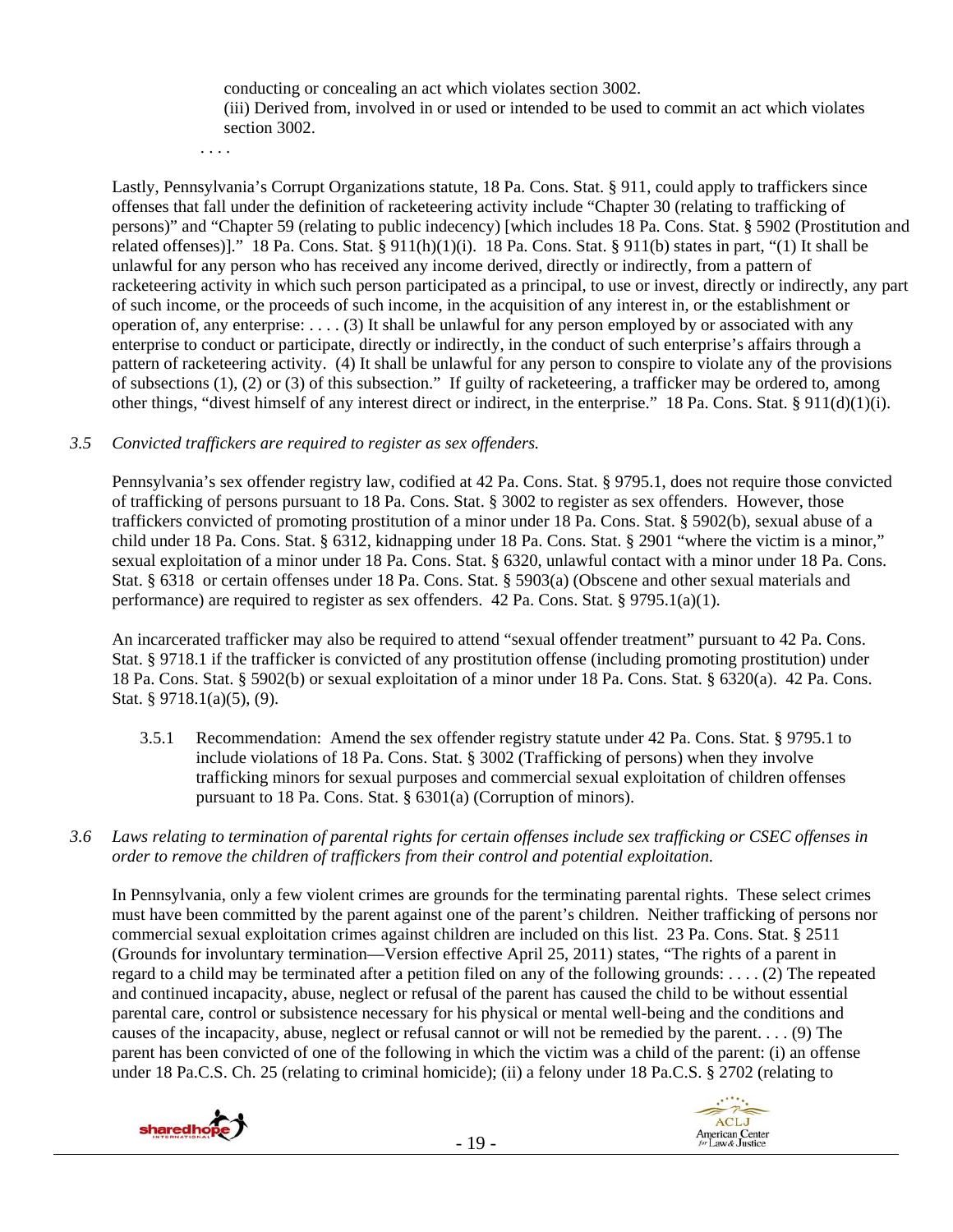aggravated assault); (iii) an offense in another jurisdiction equivalent to an offense in subparagraph (i) or (ii); or (iv) an attempt, solicitation or conspiracy to commit an offense in subparagraph (i), (ii) or (iii)."

3.6.1 Recommendation: Add the crimes of 18 Pa. Cons. Stat. § 3002 (Trafficking of persons) and § 5902(b) (Prostitution and related offenses) , when the victim is a minor, along with 18 Pa. Cons. Stat. § 6320 (Sexual exploitation of children), and § 6318 (Unlawful contact with a minor), when commercial sexual exploitation is involved, to the list of crimes in 23 Pa. Cons. Stat. § 2511 constituting grounds for petition for terminating parental rights.

## **Framework Issue 4: Criminal provisions for facilitators**

#### *Legal Components:*

- *4.1 The acts of assisting, enabling, or financially benefitting from child sex trafficking are included as criminal offenses in the state sex trafficking statute.*
- *4.2 Financial penalties, including asset forfeiture laws, are in place for those who benefit financially from or aid and assist in committing domestic minor sex trafficking.*

*\_\_\_\_\_\_\_\_\_\_\_\_\_\_\_\_\_\_\_\_\_\_\_\_\_\_\_\_\_\_\_\_\_\_\_\_\_\_\_\_\_\_\_\_\_\_\_\_\_\_\_\_\_\_\_\_\_\_\_\_\_\_\_\_\_\_\_\_\_\_\_\_\_\_\_\_\_\_\_\_\_\_\_\_\_\_\_\_\_\_\_\_\_\_* 

- *4.3 Promoting and selling child sex tourism is illegal.*
- *4.4 Promoting and selling child pornography is illegal.*

## *Legal Analysis:*

*4.1 The acts of assisting, enabling, or financially benefitting from child sex trafficking are included as criminal offenses in the state sex trafficking statute*.

18 Pa. Cons. Stat. § 3002 (Trafficking in persons) states, "A person commits an offense if the person knowingly traffics or knowingly attempts to traffic another person, knowing that the other person will be subjected to forced labor or services." The term "traffics" includes "[r]ecruits, entices, harbors, transports or provides or obtains by any means," which could reach some facilitators. But the term does not include benefiting, assisting, or aiding, which are terms more explicitly applicable to facilitators. 18 Pa. Cons. Stat. § 3001. Trafficking is a first degree felony if the person trafficked is under 18, with a possible fine not to exceed \$25,000 and possible imprisonment up to 20 years. 18 Pa. Cons. Stat. §§ 3002, 1101(2), 1103(2).

Facilitators may be charged under several sections of 18 Pa. Cons. Stat. § 5902 (Prostitution and related offenses). Under 18 Pa. Cons. Stat. § 5902(b) (Promoting prostitution), "owning, controlling, managing, supervising or otherwise keeping, alone or in association with others, a house of prostitution or a prostitution business" constitutes a third degree felony, but "leasing or otherwise permitting a place controlled by the actor, alone or in association with others, to be regularly used for prostitution or the promotion of prostitution, or failure to make reasonable effort to abate such use by ejecting the tenant, notifying law enforcement authorities, or other legally available means" is only a second degree misdemeanor. 18 Pa. Cons. Stat. §  $5902(b)(1)$ ,  $(b)(7)$ ,  $(c)(1)(i)$ ,  $(c)(2)$ . The possible penalty for a third degree felony crime is a fine up to \$15,000 and possible imprisonment up to 7 years. 18 Pa. Cons. Stat. §§ 1101(3), 1103(3).

Additional facilitator crimes that fall within promoting prostitution are "soliciting, receiving, or agreeing to receive any benefit for doing or agreeing to do anything forbidden by this subsection." 18 Pa. Cons. Stat. § 5902(b)(8). If the child involved is under 16, then these offenses are felonies in the third degree punishable by a fine up to \$15,000 and imprisonment not to exceed 7 years. 18 Pa. Cons. Stat.  $\S$  5902(c)(1)(iii), 1101(3), 1103(3). For these offenses, if the minor is 16 or over, the offense is punishable as a misdemeanor in the second degree by a fine up to \$5,000 and a term of imprisonment up to 2 years. 18 Pa. Cons. Stat. §§ 5902(c)(2), 1101(5), 1104(2).



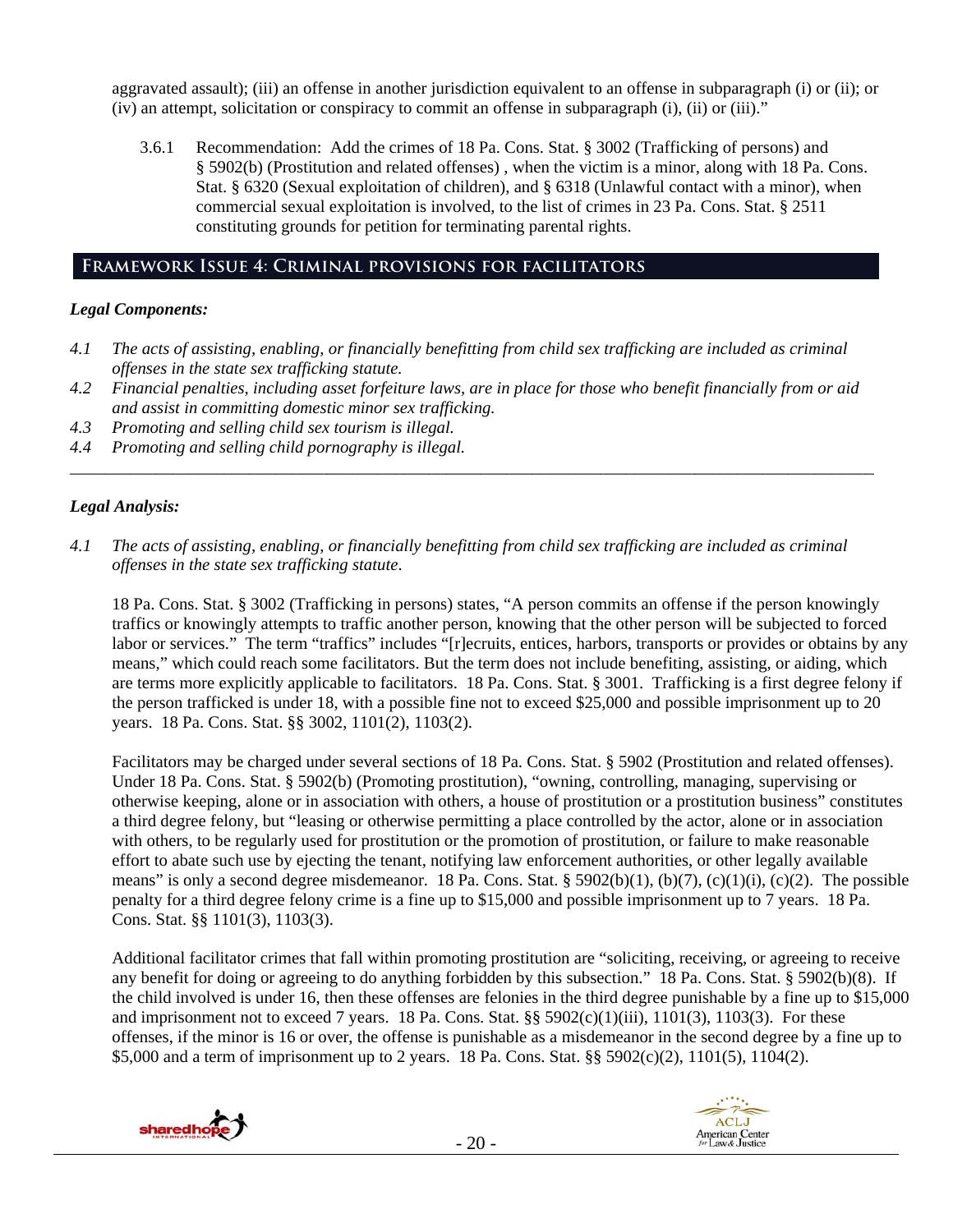- 4.1.1 Recommendation: Raise the severity of the crime of promoting prostitution of a minor under 18 Pa. Cons. Stat. § 5902(b), (c) to align with 18 Pa. Cons. Stat. § 3002 (Trafficking of persons) and refer all cases of promoting prostitution of a minor under 18 to 18 Pa. Cons. Stat. § 3002(a) (Trafficking of persons).
- *4.2 Financial penalties, including asset forfeiture laws, are in place for those who benefit financially from or aid and assist in committing domestic minor sex trafficking.*

If convicted of trafficking of persons under 18 Pa. Cons. Stat. § 3002, facilitators may have assets forfeited pursuant to 18 Pa. Cons. Stat. § 3004, which states,

(a) GENERAL RULE.—The following shall be subject to forfeitures to the Commonwealth, and no property right shall exist in them:

(1) All assets, foreign or domestic:

 (i) Of an individual, entity or organization engaged in planning or perpetrating an act in this Commonwealth which violates section 3002 (relating to trafficking of persons) and all assets, foreign or domestic, affording a person a source of influence over such individual, entity or organization.

 (ii) Acquired or maintained by a person with the intent and for the purpose of supporting, planning, conducting or concealing an act in this Commonwealth which violates section 3002. (iii) Derived from, involved in or used or intended to be used to commit an act in this Commonwealth which violates section 3002.

(2) All assets within this Commonwealth:

 (i) Of an individual, entity or organization engaged in planning or perpetrating an act which violates section 3002.

 (ii) Acquired or maintained with the intent and for the purpose of supporting, planning, conducting or concealing an act which violates section 3002.

 (iii) Derived from, involved in or used or intended to be used to commit an act which violates section 3002.

Lastly, Pennsylvania's Corrupt Organizations statute, 18 Pa. Cons. Stat. § 911, could apply to facilitators since offenses that fall under the definition of racketeering activity include "Chapter 30 (relating to trafficking of persons)" and "Chapter 59 (relating to public indecency) [which includes 18 Pa. Cons. Stat. § 5902 (Prostitution and related offenses)]." 18 Pa. Cons. Stat. §  $911(h)(1)(i)$ . 18 Pa. Cons. Stat. §  $911(b)$  states in part, "(1) It shall be unlawful for any person who has received any income derived, directly or indirectly, from a pattern of racketeering activity in which such person participated as a principal, to use or invest, directly or indirectly, any part of such income, or the proceeds of such income, in the acquisition of any interest in, or the establishment or operation of, any enterprise:  $\dots$  . (3) It shall be unlawful for any person employed by or associated with any enterprise to conduct or participate, directly or indirectly, in the conduct of such enterprise's affairs through a pattern of racketeering activity. (4) It shall be unlawful for any person to conspire to violate any of the provisions of subsections (1), (2) or (3) of this subsection."

If guilty of racketeering, a trafficker may be ordered to "divest himself of any interest direct or indirect, in the enterprise  $\dots$ ." 18 Pa. Cons. Stat. § 911(d)(1)(i).

*4.3 Promoting and selling child sex tourism is illegal*.

Pennsylvania has no provision related to sex tourism.



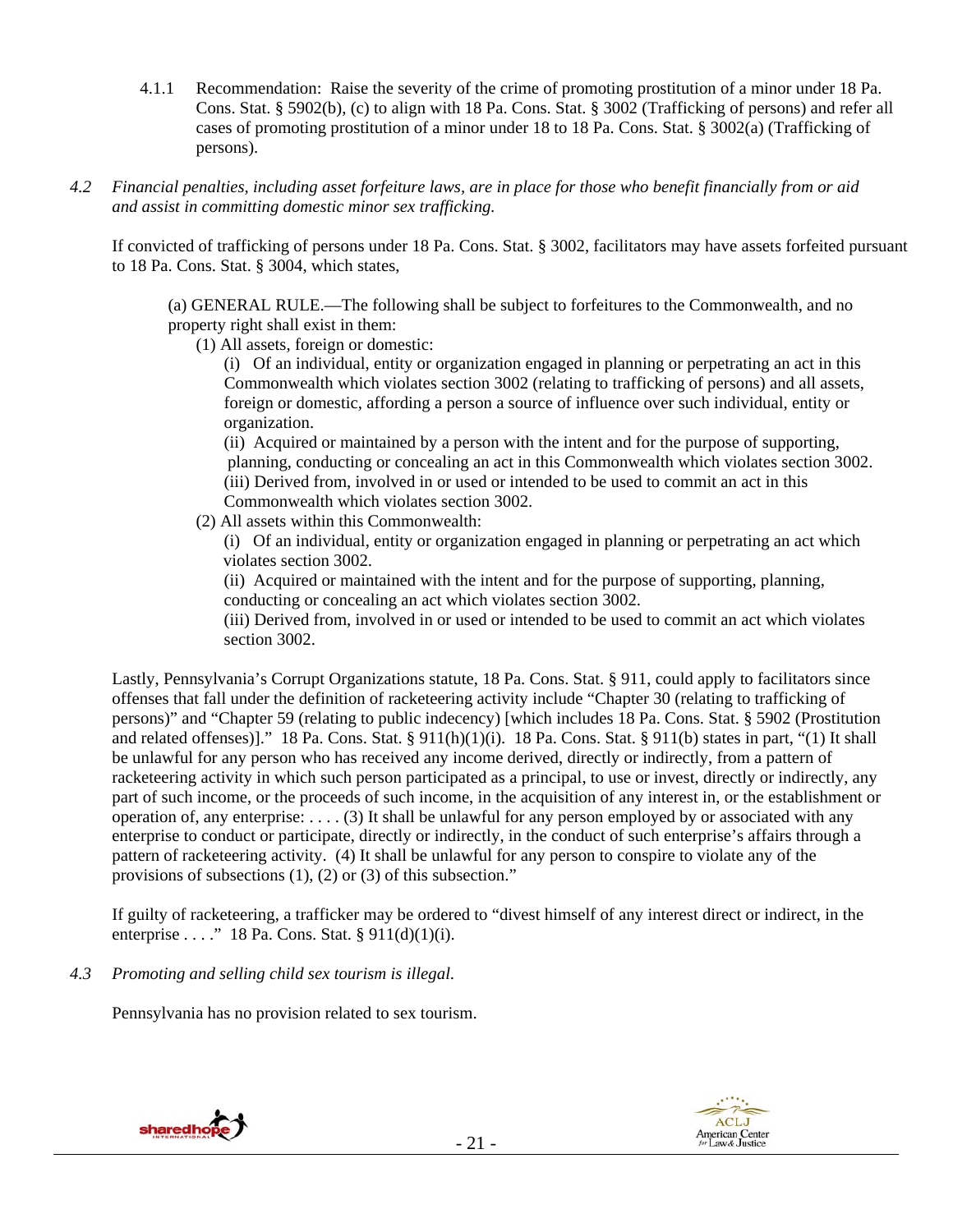4.3.1 Recommendation: Enact a law that prohibits selling or offering to sell travel services that include or facilitate travel for the purpose of engaging in commercial sexual exploitation of a minor, if occurring in Pennsylvania.

# *4.4 Promoting and selling child pornography is illegal*.

The facilitation of child pornography is illegal in Pennsylvania. 18 Pa. Cons. Stat.  $\S 6312(c)(1)$  states, "Any person who knowingly sells, distributes, delivers, disseminates, transfers, displays or exhibits to others, or who possesses for the purpose of sale, distribution, delivery, dissemination, transfer, display or exhibition to others, any book, magazine, pamphlet, slide, photograph, film, videotape, computer depiction or other material depicting a child under the age of 18 years engaging in a prohibited sexual act or in the simulation of such act commits an offense." A first time offender is guilty of a felony in the third degree punishable by a fine up to \$15,000 and a term of imprisonment up to 7 years. 18 Pa. Cons. Stat. §§ 5902(c)(2), 1101(3), 1103(3). A second time offender is guilty of a felony in the second degree punishable by a fine up to \$25,000 and possible imprisonment up to 10 years. 18 Pa. Cons. Stat. §§ 5902(c)(2), 1101(2), 1103(2).



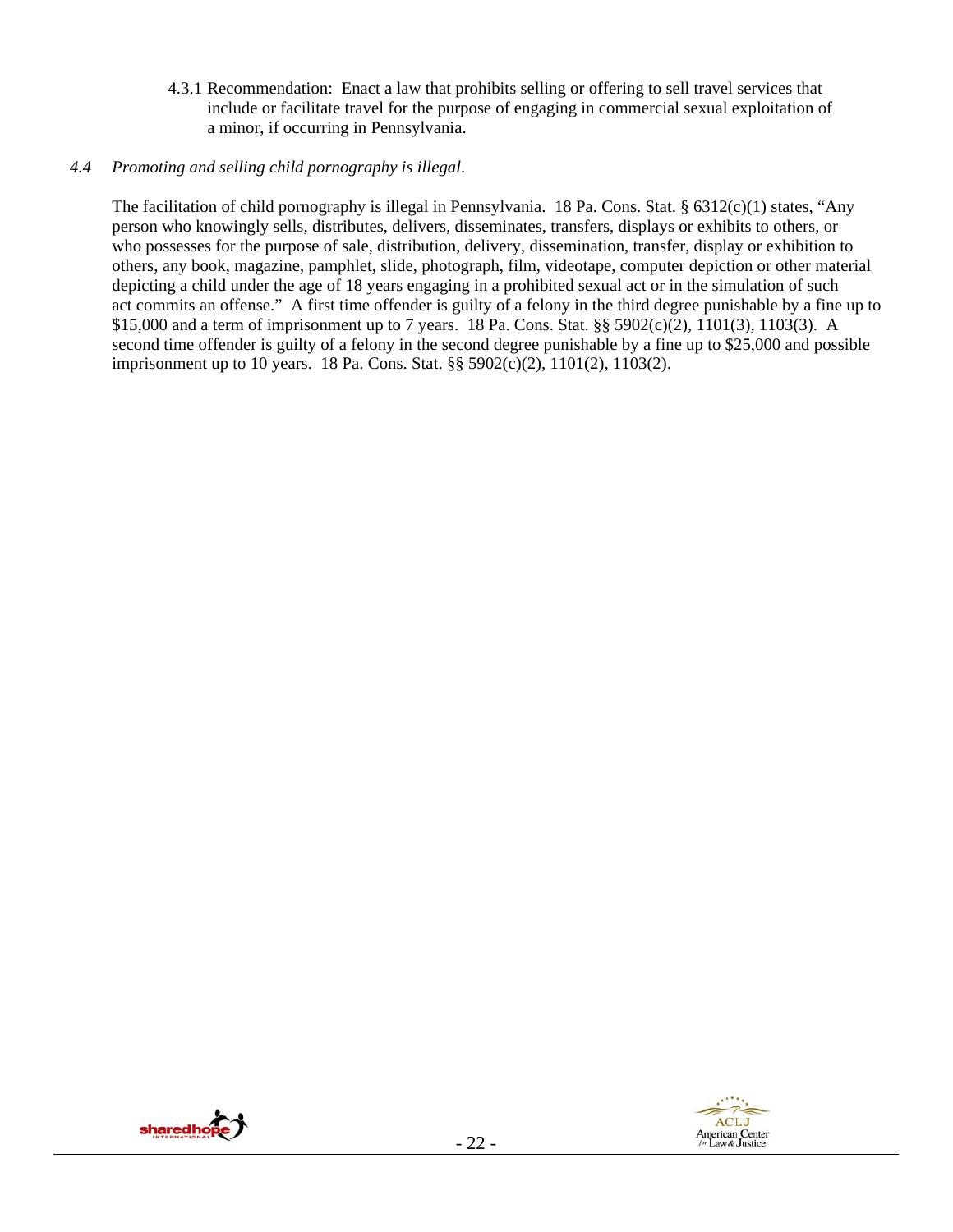# Framework Issue 5: Protective provisions for the child victims

#### *Legal Components:*

- *5.1 A victim of domestic minor sex trafficking or CSEC is defined as a victim for purposes of qualifying for crime victims' compensation and other victim benefits.*
- *5.2 The state sex trafficking statute expressly prohibits a defendant from raising consent of the minor to the commercial sex acts as a defense.*
- *5.3 Prostitution laws apply only to adults, making minors under 18 specifically immune from this offense.*
- *5.4 Commercially sexually exploited children are provided with a child protection response, including specialized shelter and services, and are not detained in juvenile detention facilities.*
- *5.5 Commercial sexual exploitation or sex trafficking is identified as a type of abuse and neglect within child protection statutes.*
- *5.6 The definition of "caregiver" (or similar term) in the child welfare statutes is broad enough to include a trafficker who has custody or control of a child in order to bring a trafficked child into the protection of child protective services.*
- *5.7 Crime victims' compensation is specifically available to a child victim of sex trafficking or CSEC without regard to ineligibility factors.*
- *5.8 Victim-friendly procedures and protections are provided in the trial process for minors under 18.*
- *5.9 Expungement or sealing of juvenile arrest or criminal records resulting from arrests or adjudications for prostitution-related offenses committed as a result of, or in the course of, the commercial sexual exploitation of a minor is available within a reasonable time after turning 18.*
- *5.10 Victim restitution and civil remedies are authorized by law for minor victims of sex trafficking or CSEC.*
- *5.11 Statutes of limitations for civil and criminal actions for child sex trafficking or CSEC offenses are eliminated or lengthened sufficiently to allow prosecutors and victims a realistic opportunity to pursue criminal action and legal remedies.*

*\_\_\_\_\_\_\_\_\_\_\_\_\_\_\_\_\_\_\_\_\_\_\_\_\_\_\_\_\_\_\_\_\_\_\_\_\_\_\_\_\_\_\_\_\_\_\_\_\_\_\_\_\_\_\_\_\_\_\_\_\_\_\_\_\_\_\_\_\_\_\_\_\_\_\_\_\_\_\_\_\_\_\_\_\_\_\_\_\_\_\_\_\_\_* 

## *Legal Analysis:*

*5.1 A victim of domestic minor sex trafficking or CSEC is defined as a victim for purposes of qualifying for crime victims' compensation and other victim benefits.* 

Pennsylvania's Crime Victims Act under 18 Pennsylvania Statutes (Pa. Cons. Stat.) § 11.103 defines a "direct victim" in part as "[a]n individual against whom a crime has been committed or attempted and who as a direct result of the criminal act or attempt suffers physical or mental injury, death or the loss of earnings under this act." For purposes of this statute, a "crime" is "[a]n act which was committed: (1) In this Commonwealth by a person, including a juvenile, without regard to legal exemption or defense which would constitute a crime under the following: . . . . (ii) 18 Pa.C.S. (relating to crimes and offenses)." 18 Pa. Cons. Stat. § 11.103. Since the crimes of trafficking of persons pursuant to 18 Pa. Cons. Stat. § 3002, promoting prostitution pursuant to 18 Pa. Cons. Stat. § 5902, and sexual exploitation of children pursuant to 18 Pa. Cons. Stat. § 6302 all fall within title 18 (Crimes and offenses), commercially sexually exploited minors are included as victims within the Crime Victims Act.

*5.2 The state sex trafficking statute expressly prohibits a defendant from raising consent of the minor to the commercial sex acts as a defense.* 

Trafficking of persons under 18 Pa. Cons. Stat. § 3002 does not refer to a defense based on the minor's consent to the commercial sex act. However, the law does not specifically prohibit a defendant from raising such a defense.



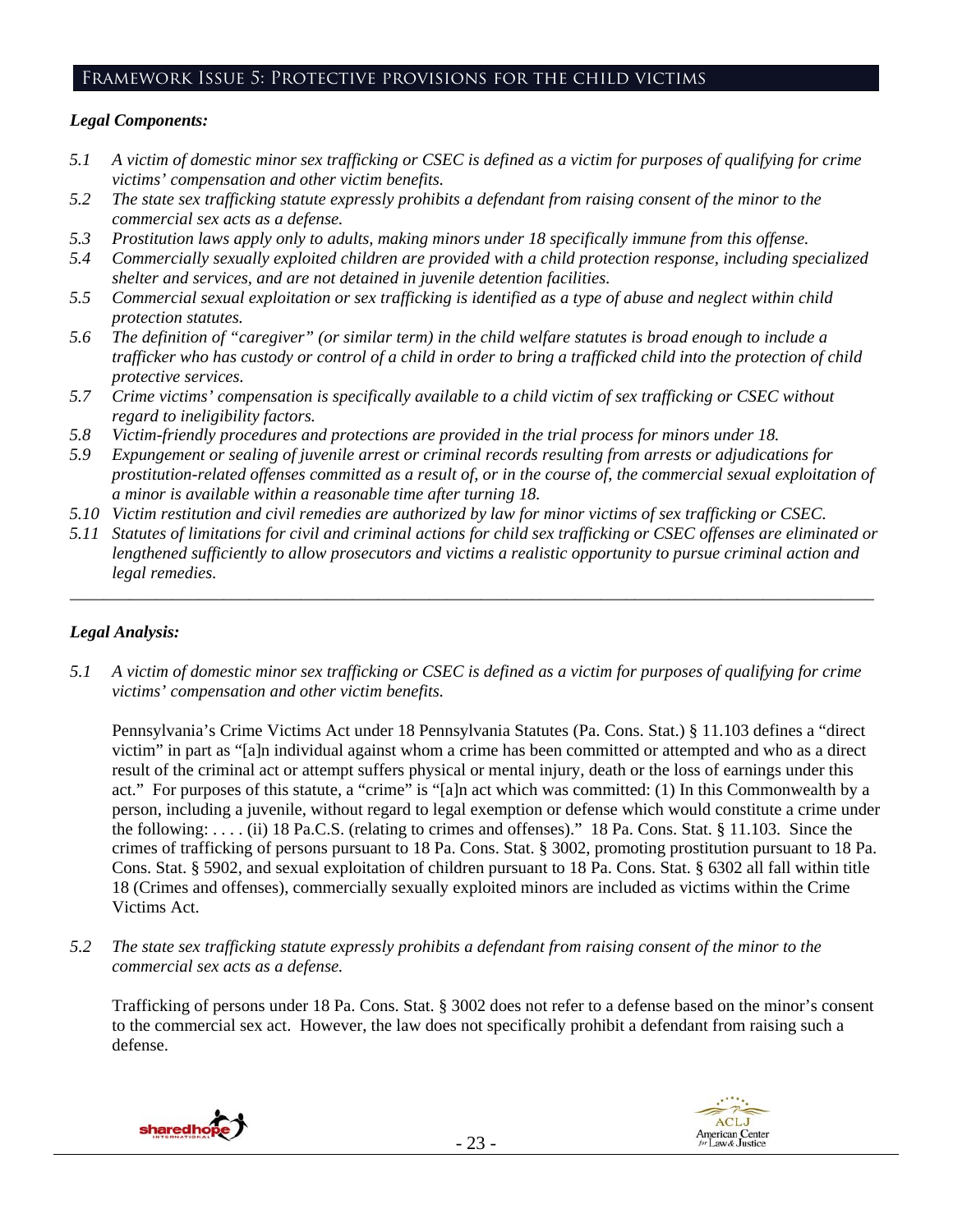5.2.1 Recommendation: Add a provision that specifically prohibits a consent defense in prosecutions under 18 Pa. Cons. Stat. § 3002(a) (Trafficking of persons) where the victim is a minor under 18 and the purpose is for sexual servitude, and under 18 Pa. Cons. Stat. § 5902, § 6318, § 6301, § 6320, § 6312, and § 5903(A)(6) where the sexual offense is commercial in nature and involves minors.

## *5.3 Prostitution laws apply only to adults, making minors under 18 specifically immune from this offense.*

Pennsylvania's prostitution statute under 18 Pa. Cons. Stat. § 5902(a) is age-neutral and so allows for the arrest and prosecution of a minor for the offense of prostitution. Specifically, "A person is guilty of prostitution if he or she: (1) is an inmate of a house of prostitution or otherwise engages in sexual activity as a business; or (2) loiters in or within view of any public place for the purpose of being hired to engage in sexual activity." 18 Pa. Cons. Stat.  $§$  5902(a).

- 5.3.1 Recommendation: Amend 18 Pa. Cons. Stat. § 5902(a) (Prostitution and related offenses) to make the law inapplicable to minors under 18 and refer these cases to 18 Pa. Cons. Stat. § 3002(a).
- *5.4 Commercially sexually exploited children are provided with a child protection response, including specialized shelter and services, and are not detained in juvenile detention facilities.*

A commercially sexually exploited child could be charged with prostitution and face criminal proceedings. However, 42 Pa. Cons. Stat. § 6322(a) (Transfer from criminal proceedings) states in part that, apart from certain exceptions, "if it appears to the court in a criminal proceeding that the defendant is a child, this chapter shall immediately become applicable, and the court shall forthwith halt further criminal proceedings, and, where appropriate, transfer the case to the division or a judge of the court assigned to conduct juvenile hearings, together with a copy of the accusatory pleading and other papers, documents, and transcripts of testimony relating to the case."

In Pennsylvania, law enforcement officers may take a child into custody on various grounds. 42 Pa. Cons. Stat. §  $6324$  states,<sup>26</sup>

A child may be taken into custody:

 (1) Pursuant to an order of the court under this chapter. Prior to entering a protective custody order removing a child from the home of the parent, guardian or custodian, the court must determine that to allow the child to remain in the home is contrary to the welfare of the child. (2) Pursuant to the laws of arrest.

(3) By a law enforcement officer or duly authorized officer of the court if there are reasonable grounds to believe that the child is suffering from illness or injury or is in imminent danger from his surroundings, and that his removal is necessary.

(4) By a law enforcement officer or duly authorized officer of the court if there are reasonable grounds to believe that the child has run away from his parents, guardian, or other custodian. (5) By a law enforcement officer or duly authorized officer of the court if there are reasonable grounds to believe that the child has violated conditions of his probation.

<sup>§ 6324,</sup> which authorizes law enforcement officers to take a child into custody, is suspended only insofar as the Act is inconsistent with Rule 1202, which provides for police officers taking a child into custody." Pa. R.J.C.P. 1800(6). At this time, Rule 1202 of the Pennsylvania Rules of Juvenile Court Procedure is not substantially inconsistent with 42 Pa. Cons. Stat. § 6324.





<sup>&</sup>lt;sup>26</sup> According to a notation in LEXIS, "Pursuant to Pa.R.C.P. No. 1800(6), for purposes of delinquency proceedings, 42 Pa.C.S. § 6324 is suspended where inconsistent with Pa.R.C.P. No. 1202." Pursuant to Rule 1800(6) of the Pennsylvania Rules of Juvenile Court Procedure, "The Act of July 9, 1976, P.L. 586, No. 142, § 2, 42 Pa.C.S.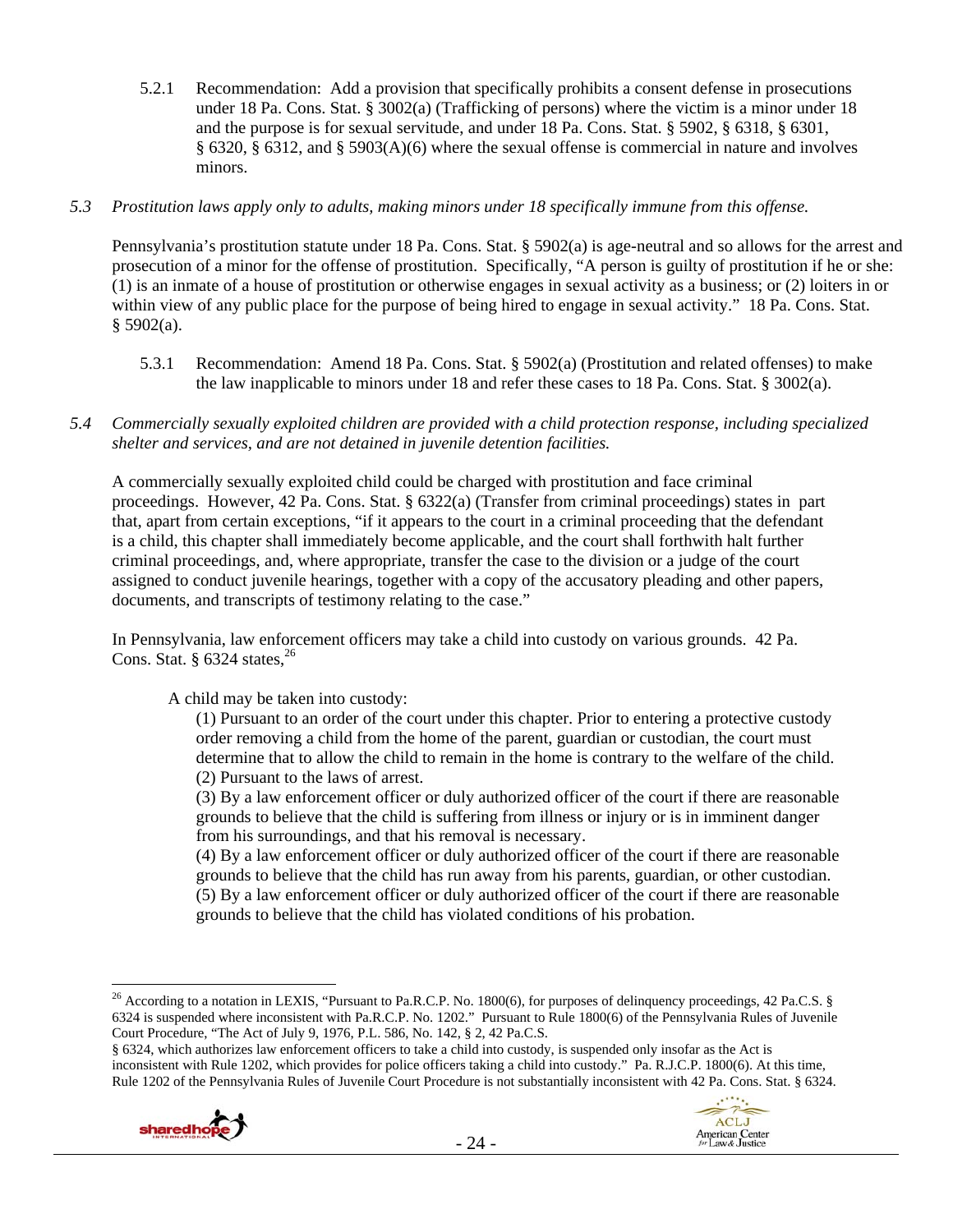Specific provisions govern the detention of a child taken into custody. Under 42 Pa. Cons. Stat. § 6325, "A child taken into custody shall not be detained or placed in shelter care prior to the hearing on the petition unless his detention or care is required to protect the person or property of others or of the child or because the child may abscond or be removed from the jurisdiction of the court or because he has no parent, guardian, or custodian or other person able to provide supervision and care for him and return him to the court when required, or an order for his detention or shelter care has been made by the court pursuant to this chapter."

A court could find a commercially sexually exploited child to be a delinquent if the minor commits, with some exceptions, "an act designated a crime under the law of this Commonwealth, or of another state if the act occurred in that state, or under Federal law, or under local ordinances." 42 Pa. Cons. Stat. § 6302. Since a minor could be charged with prostitution, a court could find a commercially sexually exploited minor to be a delinquent. If a court finds a minor to be a delinquent, pursuant to 42 Pa. Cons. Stat. § 6327(a) he or she may be detained in one of the following places:

(1) A licensed foster home or a home approved by the court.

(2) A facility operated by a licensed child welfare agency or one approved by the court.

(3) A detention home, camp, center or other facility for delinquent children which is under the direction or supervision of the court or other public authority or private agency, and is approved by the Department of Public Welfare.

(4) Any other suitable place or facility, designated or operated by the court and approved by the Department of Public Welfare.

Under no circumstances shall a child be detained in any facility with adults, or where the child is apt to be abused by other children.

Notably, a commercially sexually exploited child may not be detained in jail, and "[i]t is unlawful for any person in charge of or employed by a jail knowingly to receive for detention or to detain in the jail any person whom he has or should have reason to believe is a child unless, in a criminal proceeding, the child has been charged with or has been found guilty of an act set forth in paragraph (2)(i), (ii), (iii) or (v) of the definition of 'delinquent act' in section 6302 (relating to definitions)." 42 Pa. Cons. Stat. § 6327(c). The provisions in § 6302 include murder, certain offenses committed with a deadly weapon, child with certain prior offenses, or certain children found guilty in criminal proceedings.

If a commercially sexually exploited minor was placed on probation for a delinquent offense, a probation officer may take the minor back into custody "if the probation officer has reasonable cause to believe that the health or safety of the child is in imminent danger, or that he may abscond or be removed from the jurisdiction of the court, or when ordered by the court pursuant to this chapter or that he violated the conditions of his probation."  $42$  Pa. Cons. Stat. §  $6304(a)(5)$ .

A commercially sexually exploited child could also be found to be a "dependent child" in 42 Pa. Cons. Stat. § 6302 if the child

(1) is without proper parental care or control, subsistence, education as required by law, or other care or control necessary for his physical, mental, or emotional health, or morals. A determination that there is a lack of proper parental care or control may be based upon evidence of conduct by the parent, guardian or other custodian that places the health, safety or welfare of the child at risk, including evidence of the parent's, guardian's or other custodian's use of alcohol or a controlled substance that places the health, safety or welfare of the child at risk;

. . . (5) while subject to compulsory school attendance is habitually and without justification truant from school;



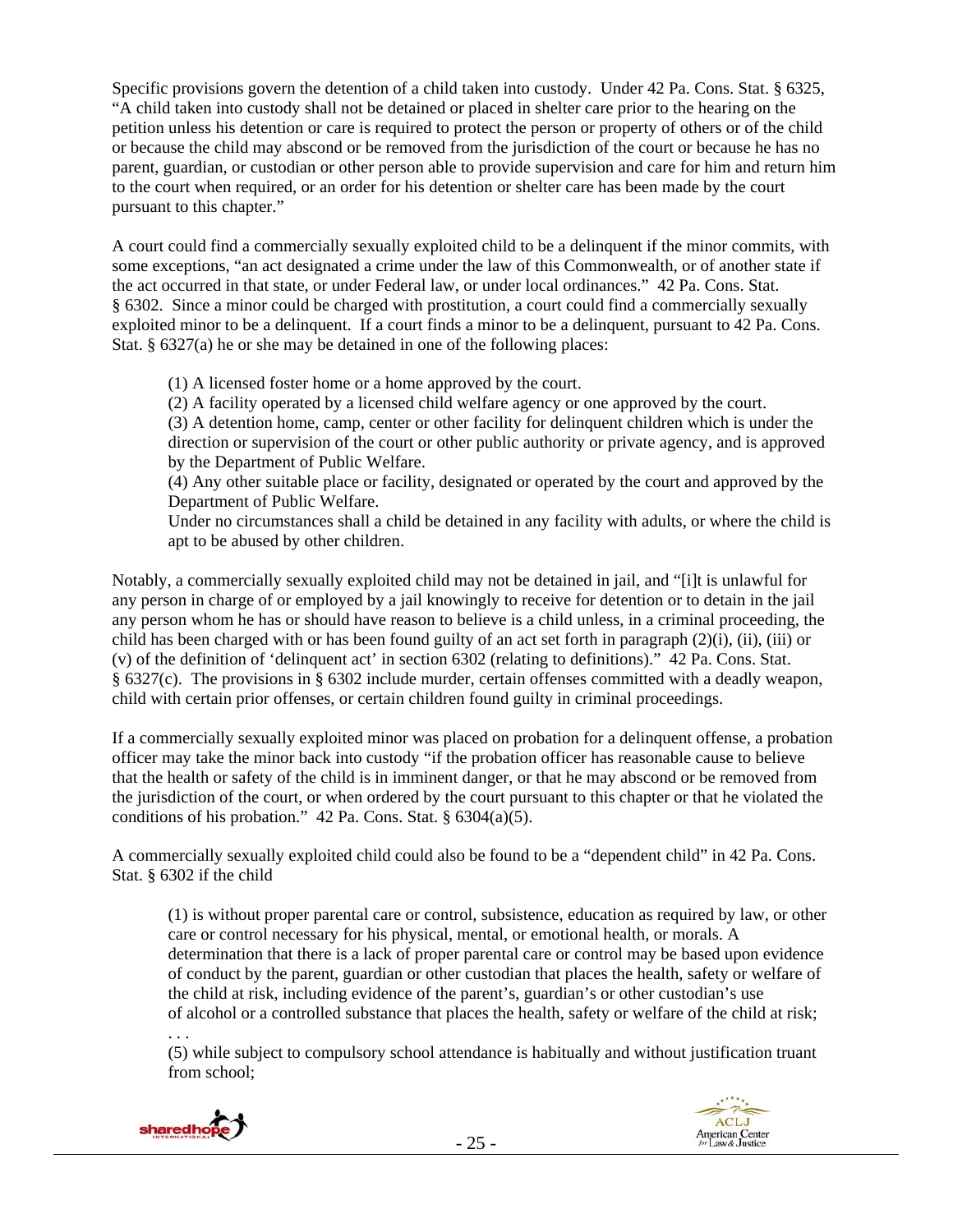If the child is "alleged to be dependent" the child "may be detained or placed only in a Department of Public Welfare approved shelter care facility as stated in subsection (a)(1), (2) and (4), and shall not be detained in a jail or other facility intended or used for the detention of adults charged with criminal offenses, but may be detained in the same shelter care facilities with alleged or adjudicated delinquent children." 42 Pa. Cons. Stat. § 6327(e).

- 5.4.1 Recommendation: Establish a mandatory response law directing any minor involved in prostitution under 18 Pa. Cons. Stat. § 5902 or who is a victim of trafficking of persons for commercial sexual exploitation under 18 Pa. Cons. Stat. § 3002(a) away from the criminal justice system and into a protective system..
- *5.5 Commercial sexual exploitation or sex trafficking is identified as a type of abuse and neglect within child protection statutes.*

Commercial sexual exploitation of a minor is included in the definition of "sexual abuse or exploitation" in 23 Pa. Cons. Stat. § 6303(a), in the chapter on child protective services, which is defined as,

(1) The employment, use, persuasion, inducement, enticement or coercion of a child to engage in or assist another individual to engage in sexually explicit conduct.

(2) The employment, use, persuasion, inducement, enticement or coercion of a child to engage in or assist another individual to engage in simulation of sexually explicit conduct for the purpose of producing visual depiction, including photographing, videotaping, computer depicting and filming.

(3) Any of the following offenses committed against a child:

(i) Rape.

. . . .

- (ii) Sexual assault.
- (iii) Involuntary deviate sexual intercourse.
- (iv) Aggravated indecent assault.
- (v) Molestation.
- (vi) Incest.
- (vii) Indecent exposure.
- (viii) Prostitution.
- (ix) Sexual abuse.
- (x) Sexual Exploitation.

Additionally, under 23 Pa. Cons. Stat. § 6303(b) "child abuse" is defined as including "[a]n act or failure to act by a perpetrator which causes nonaccidental serious mental injury to or sexual abuse or sexual exploitation of a child under 18 years of age." 23 Pa. Cons. Stat.  $\S$  6303(b)(1)(ii).

*5.6 The definition of "caregiver" (or similar term) in the child welfare statutes is broad enough to include a trafficker who has custody or control of a child in order to bring a trafficked child into the protection of child protective services.* 

Under 42 Pa. Cons. Stat. § 6302 (Definitions), "custodian" is defined as a "[a] person other than a parent or legal guardian, who stands in loco parentis<sup>27</sup> to the child, or a person to whom legal custody of the child has

 $\overline{a}$ 27 Case law defines the term "*in loco parentis*" in Chapter 63 as follows: "'The phrase "*in loco parentis*" refers to a person who puts oneself [sic] in the situation of a lawful parent by assuming the obligations incident to the parental relationship without going through the formality of a legal adoption. The status of *in loco parentis* embodies two ideas; first, the assumption of a parental status, and, second, the discharge of parental duties . . . . The rights and liabilities arising out of an *in loco parentis*

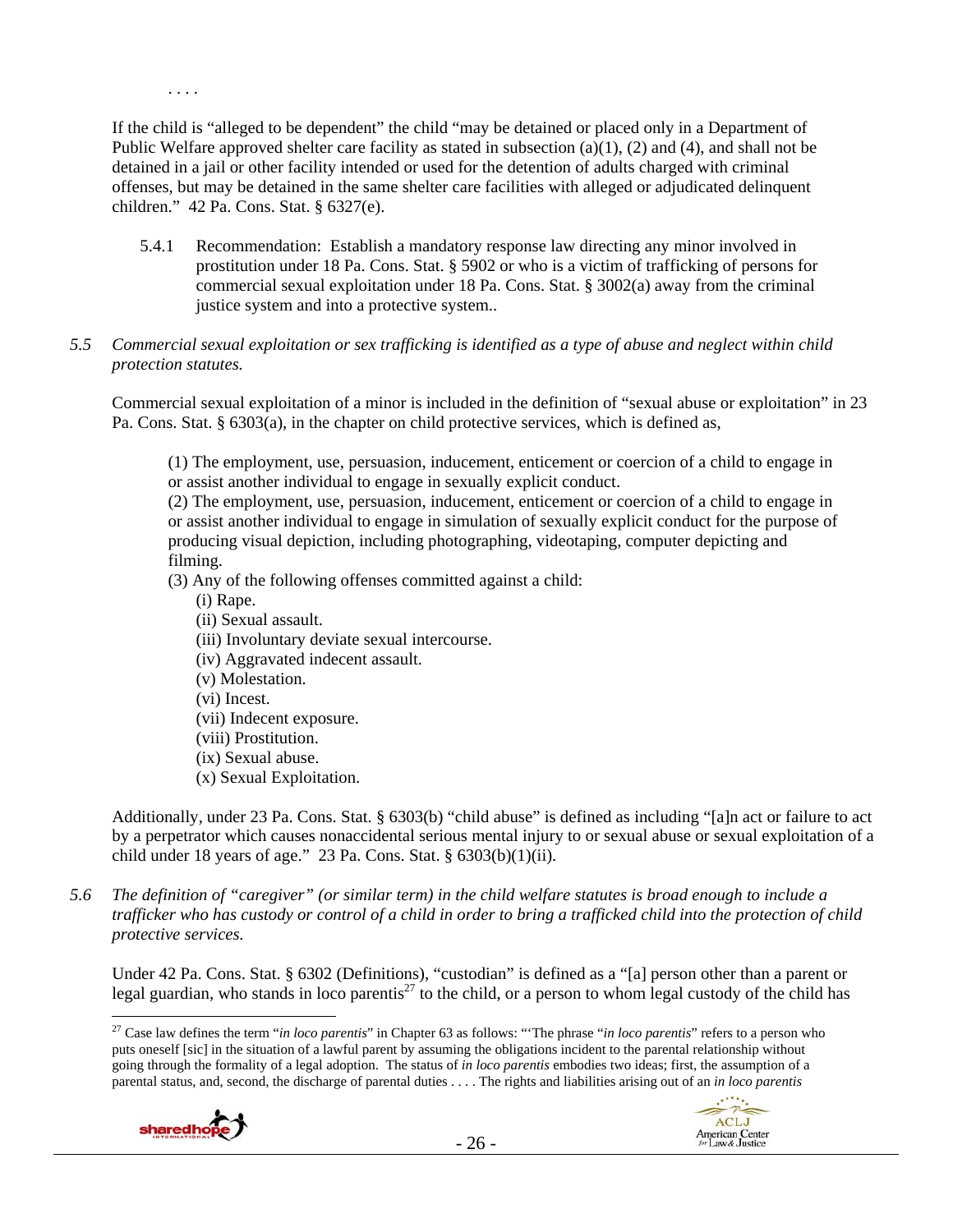been given by order of a court." 42 Pa. Cons. Stat. § 6302. There is a legitimate question as to whether this definition applies to traffickers.

Additionally, 23 Pa. Cons. Stat. § 6303 (Definitions), which provides definitions for the code chapter on "child protective services," includes in the definition of "perpetrator" "a person responsible for the welfare of a child." The term "person responsible for the child's welfare" is further defined to include "a person who provides permanent or temporary care, supervision, mental health diagnosis or treatment, training or control of a child in lieu of parental care, supervision and control." 23 Pa. Cons. Stat. § 6303. This definition is possibly broad enough to include a trafficker.

## *5.7 Crime victims' compensation is specifically available to a child victim of sex trafficking or CSEC without regard to ineligibility factors.*

A sexually exploited child will likely qualify as a victim for crime victims' compensation in Pennsylvania. Specifically, "persons eligible for compensation" include "a direct victim." 18 Pa. Cons. Stat. § 11.701(a)(1). For purposes of this statute, a "direct victim" is defined in part as "[a]n individual against whom a crime has been committed or attempted and who as a direct result of the criminal act or attempt suffers physical or mental injury, death or the loss of earnings under this act." 18 Pa. Cons. Stat. § 11.103. For purposes of this statute, a "crime" is "[a]n act which was committed: (1) In this Commonwealth by a person, including a juvenile, without regard to legal exemption or defense which would constitute a crime under the following: . . . . (ii) 18 Pa. Cons. Stat. (relating to crimes and offenses)." 18 Pa. Cons. Stat. § 11.103. Since the crimes of trafficking of persons under 18 Pa. Cons. Stat. § 3002, promoting prostitution under 18 Pa. Cons. Stat. § 5902(b), and sexual exploitation of children under 18 Pa. Cons. Stat. § 6320 all fall within Title 18 (Crimes and offenses), then commercially sexually exploited minors are covered under Pennsylvania's Crime Victims Act.

However, if the commercially sexually exploited child is regarded as "criminally responsible for the crime upon which a claim is based or an accomplice," the child may be ineligible for compensation. 18 Pa. Cons. Stat. § 11.701(b). Additionally, a victim may be ineligible for crime victims' compensation if the case was not immediately reported to the police under 18 Pa. Cons. Stat. § 11.707, which states, "(a) REQUIREMENTS.— No award shall be made unless it is determined by a preponderance of the evidence that: . . . . (3) The crime was promptly reported to the proper authorities. In no case may an award be made if the record shows that the report was made more than 72 hours after the occurrence of the crime unless: (i) the victim is under 18 years of age at the time of the occurrence of the crime and the alleged offender is the victim's parent or a person responsible for the victim's welfare, an individual residing in the same home as the victim or a paramour of the victim's parent; or (ii) the Office of Victims' Services finds the delay to have been justified, consistent with bureau regulations."

Also, to receive an award, the Office of Victims' Services in the Pennsylvania Commission on Crime and Delinquency must determine that "[t]he direct victim, intervenor or claimant has fully cooperated with all law enforcement agencies and the Office of Victims' Services unless the Office of Victims' Services finds the noncompliance to have been justified consistent with Office of Victims' Services regulations." 18 Pa. Cons. Stat. § 11.707(a)(4). Due to the trauma victims of commercial sexual exploitation have undergone, they frequently do not immediately cooperate with the police, and thus victims could become ineligible for funds.

Even if the victim clears the hurdles to obtain victims' compensation, the commercially sexually exploited minor could have the amount of the award reduced if the Office of Victims' Services determines that "the direct victim or intervenor, because of conduct, contributed to the infliction of the injury." 18 Pa. Cons. Stat.

relationship are, as the words imply, exactly the same as between parent and child.'" *In re* D.M.*,* 995 A.2d 371, 378 (2010) (alteration in the original) (citations omitted) (quoting Peters v. Costello*,* 891 A.2d 705, 710 (2005)).



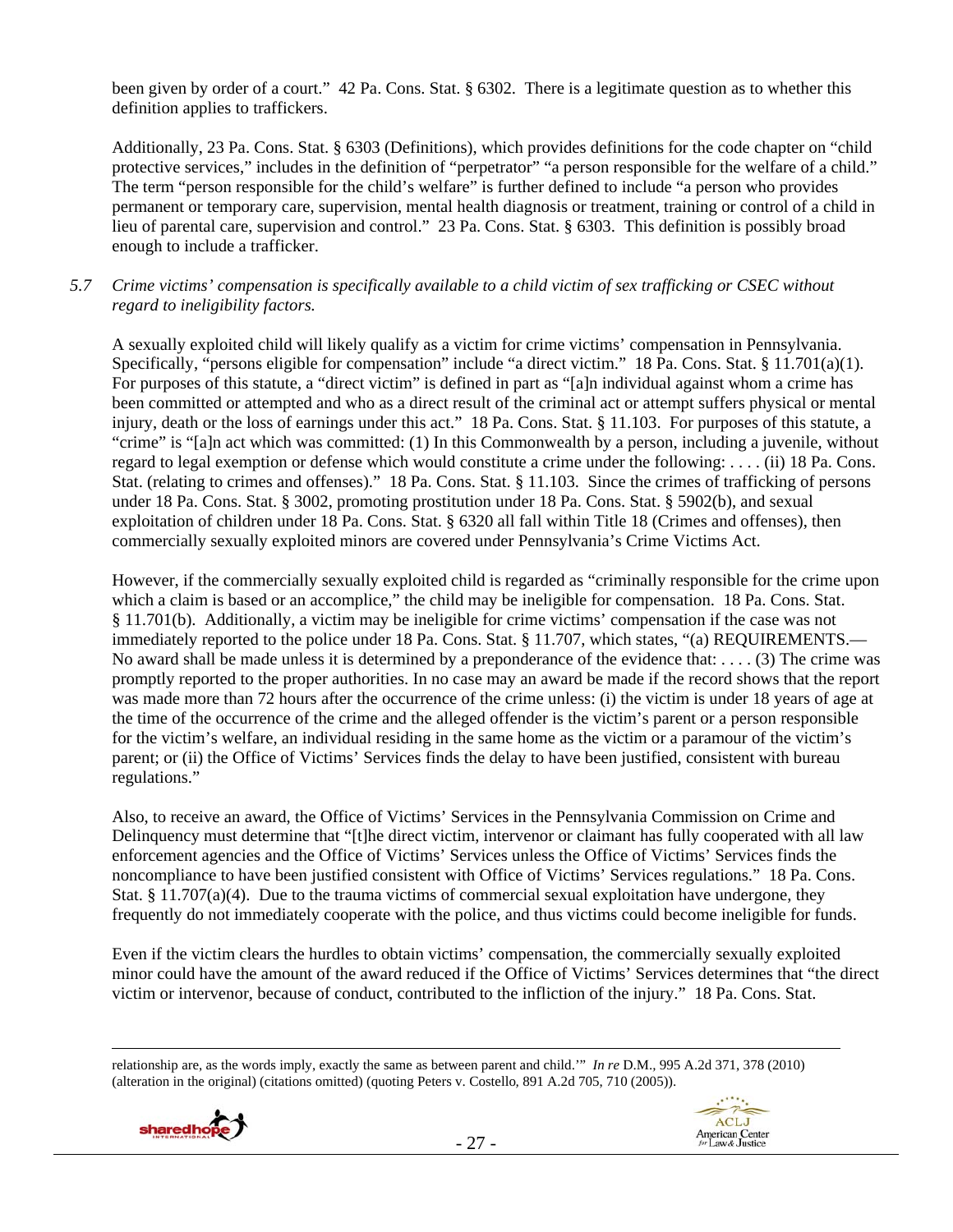$§$  11.707(f)(1). This provision, however, does include a provision stating that "[i]f the crime involved is rape or sexual assault, the conduct of the direct victim shall not be considered." 18 Pa. Cons. Stat. § 11.707(f)(2).

5.7.1 Recommendation: Amend the crime victims' compensation rules to stipulate an exception to the ineligibility factors contained in 18 Pa. Cons. Stat. § 11.701(b) and § 11.707 for minor victims of sexual offenses under 18 Pa. Cons. Stat. § 5902, § 6318, § 6301, § 6320, § 6312, and § 5903(A)(6) where the sexual offense is commercial in nature and for minor victims of trafficking of persons under 18 Pa. Cons. Stat. § 3002 when the purpose is for sexual servitude.

#### *5.8 Victim-friendly procedures and protections are provided in the trial process for minors under 18.*

Child victims under 16 are entitled to certain victim-friendly criminal justice procedures. 42 Pa. Cons. Stat. § 5982. 42 Pa. Cons. Stat. § 5985(a)<sup>28</sup> (Testimony by contemporaneous alternative method) states that the court may allow "the testimony of the child victim or child material witness be taken under oath or affirmation in a room other than the courtroom and transmitted by a contemporaneous alternative method" or "may order that the child victim's or child material witness's testimony be recorded for presentation in court by any method that accurately captures and preserves the visual images, oral communications and other information presented during such testimony" under 42 Pa. Cons. Stat. § 5984.1(a) (Recorded testimony).<sup>29</sup>

Additionally, "in a prosecution involving a child victim of sexual or physical abuse, unless the court otherwise orders, the name of the child victim shall not be disclosed by officers or employees of the court to the public, and any records revealing the name of the child victim will not be open to public inspection." 42 Pa. Cons. Stat. § 5988(a).

Statutes providing protections to victims of sexual crimes, including 18 Pa. Cons. Stat. § 3104 (Evidence of victim's sexual conduct), § 3105 (Prompt complaint), which does not require prompt reporting for prosecution, and § 3107 (Resistance not required), do not protect victims of commercial sexual exploitation. These statutes generally prevent introducing a victim's past sexual conduct, which could negatively affect a jury's view of the victim, allow an extended time for prosecuting the crime, since victims often do not come forward quickly, and do not require that the victim resist the defendant's advances. 18 Pa. Cons. Stat. §§ 3104(a), 3105, 3107. These statutes only apply to chapter 31 offenses within title 18 of the Pennsylvania Consolidated Statutes, which include 18 Pa. Cons. Stat. § 3121 (Rape), § 3122.1 (Statutory sexual assault), § 3123 (Involuntary deviate sexual intercourse), § 3124.1 (Sexual assault), § 3124.2 (Institutional sexual assault), § 3125 (Aggravated indecent assault), § 3126 (Indecent assault), and § 3127 (Indecent exposure). 18 Pa. Cons. Stat. § 3002 (Trafficking of persons), § 5902 (Prostitution and related offenses), and § 6320 (Sexual exploitation of children) are located in other chapters. Therefore, victims of these crimes do not benefit from these protections.

<sup>&</sup>lt;sup>29</sup> 42 Pa. Cons. Stat. § 5984.1(b) states, "(b) DETERMINATION.—Before the court orders the child victim or the child material witness to testify by recorded testimony, the court must determine, based on evidence presented to it, that testifying either in an open forum in the presence and full view of the finder of fact or in the defendant's presence will result in the child victim or child material witness suffering serious emotional distress that would substantially impair the child victim's or child material witness's ability to reasonably communicate."



<sup>&</sup>lt;sup>28</sup> In 1994, the Pennsylvania Supreme Court held 42 Pa. Cons. Stat. § 5985 violated the confrontation clause of Art. 1 § 9 of the Pennsylvania Constitution. Commonwealth v. Louden, 638 A.2d 953 (Pa. 1994). The statute was subsequently amended in 1996 and in 2004. It does not appear that a case has either upheld or overturned the statute since the amendments. In 1998, a proposed amendment to the Pennsylvania Constitution allowing the legislature to enact laws regarding the manner of children's testimony was held to violate the state constitution. Commonwealth v. Wilson, 707 A.2d 1114, 1121 n.2 (Pa. 1998) (Newman, J., dissenting) (citing Bergdoll v. Kane, 694 A.2d 1155 (Pa. 1997)); *See* Pa. Const., art. XI, § 1 (explaining that two amendments may not be proposed in one question on the ballot). It has not been re-proposed since. The Pennsylvania Supreme Court stated of 42 Pa. Cons. Stat. § 5985 in 1998, "[I]t is apparent that the use of videotaped depositions and closed-circuit television as testimony continues to be an unresolved issue."  $Id$ .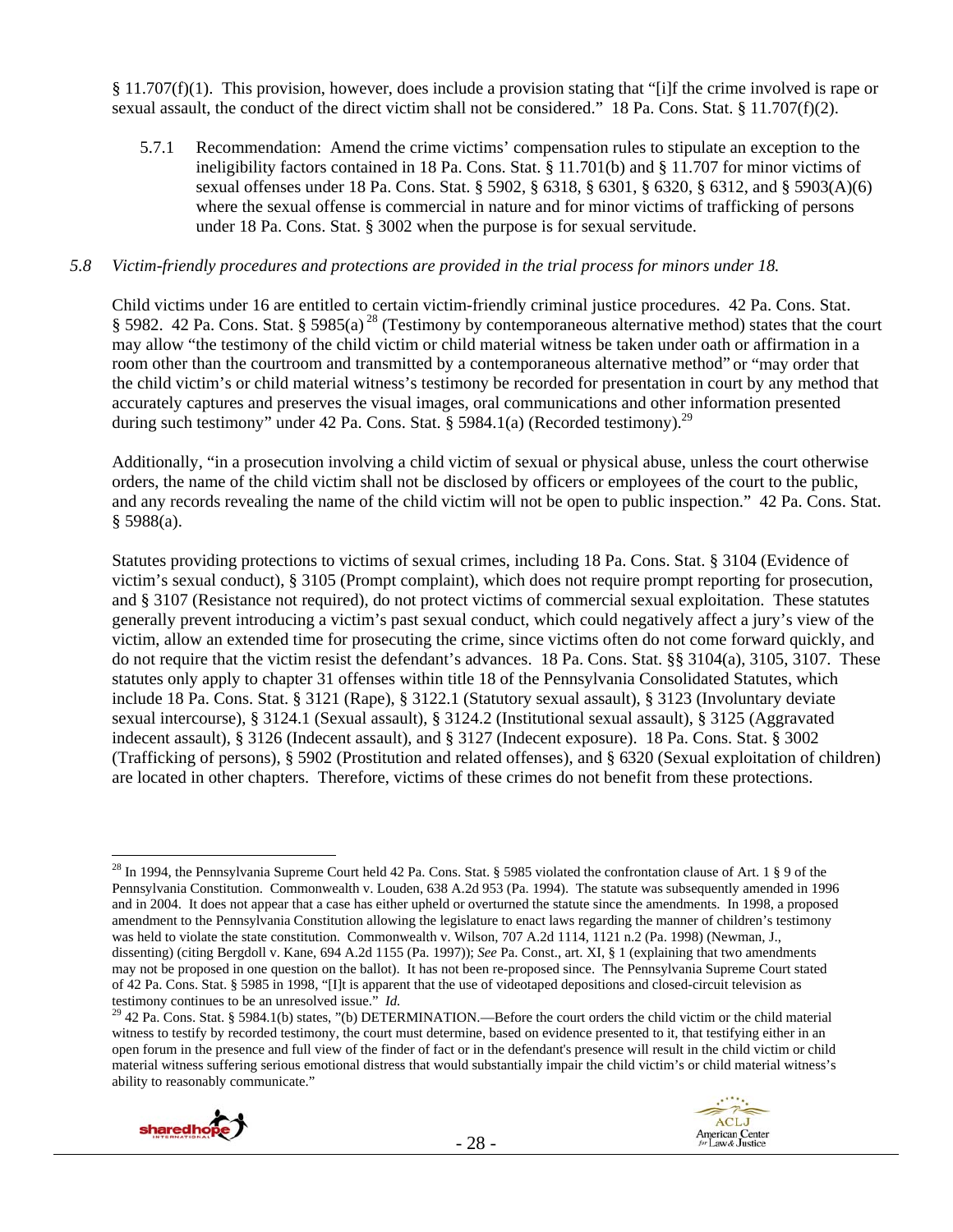- 5.8.1 Recommendation: Extend victim protections to minor victims under 18 Pa. Cons. Stat. § 3002(a) (Trafficking of persons), § 5902 (Prostitution and related offenses), and § 6320 (Sexual exploitation of children).
- *5.9 Expungement or sealing of juvenile arrest or criminal records resulting from arrests or adjudications for prostitution-related offenses committed as a result of, or in the course of, the commercial sexual exploitation of a minor is available within a reasonable time after turning 18.*

Offenses a minor committed while a victim of commercial sexual exploitation can be expunged pursuant to 18 Pa. Cons. Stat. § 9123, which states in subsection (a),

(a) EXPUNGEMENT OF JUVENILE RECORDS.—Notwithstanding the provisions of section 9105 (relating to other criminal justice information) and except upon cause shown, expungement of records of juvenile delinquency cases wherever kept or retained shall occur after 30 days' notice to the district attorney, whenever the court upon its motion or upon the motion of a child or the parents or guardian finds:

 (1) a complaint is filed which is not substantiated or the petition which is filed as a result of a complaint is dismissed by the court;

(2) six months have elapsed since the final discharge of the person from supervision under a consent decree and no proceeding seeking adjudication or conviction is pending;

(3) five years have elapsed since the final discharge of the person from commitment, placement, probation or any other disposition and referral and since such final discharge, the person has not been convicted of a felony, misdemeanor or adjudicated delinquent and no proceeding is pending seeking such conviction or adjudication; or

 (4) the individual is 18 years of age or older, the attorney for the Commonwealth consents to the expungement and a court orders the expungement after giving consideration to the following factors:

(i) the type of offense;

 (ii) the individual's age, history of employment, criminal activity and drug or alcohol problems;

(iii) adverse consequences that the individual may suffer if the records are not expunged; and

(iv) whether retention of the record is required for purposes of protection of the public safety.

## *5.10 Victim restitution and civil remedies are authorized by law for minor victims of sex trafficking or CSEC.*

If the perpetrator is prosecuted as a trafficker under 18 Pa. Cons. Stat. § 3002, the commercially sexually exploited victim will be entitled to restitution. 18 Pa. Cons. Stat. § 3003(a) states that "[a] person convicted of an offense under this chapter shall, in addition to any other remedy deemed appropriate by the court, be sentenced to pay the victim restitution, including the greater of: (1) the gross income or value to the person to whom the labor or services were performed by the victim; or (2) the value of the victim's labor based on the minimum wage of this Commonwealth."

Additionally, a commercially sexually exploited child victim could receive restitution "for any crime wherein property has been stolen, converted or otherwise unlawfully obtained, or its value substantially decreased as a direct result of the crime, or wherein the victim<sup>30</sup> suffered personal injury directly resulting from the crime." 18

<sup>&</sup>lt;sup>30</sup> "Victim" is defined in the Crime Victim's Act, codified at 18 Pa. Cons. Stat. § 11.103. The definition of victim included in 18 Pa. Cons. Stat. § 1106(h) cites "section 479.1 of the act of April 9, 1929 (P.L. 177, No. 175), known as the Administrative Code of 1929." 18 Pa. Cons. Stat. § 1106(h). This statute has been repealed and replaced by the Crime Victim's Act, also known as "the act of November 24, 1998, P.L. 822, No. 111." *Restitution for injuries to person or property—18 Pa. Cons. Stat. § 1106*, ONECLE, http://law.onecle.com/pennsylvania/crimes-and-offenses/00.011.006.000.html (last visited July 14, 2011); 1998 Pa. Laws 111; 18 Pa. Cons. Stat. § 11.103. *See* Section 5.1 for a definition of "victim" as defined in the Crime Victim's Act.

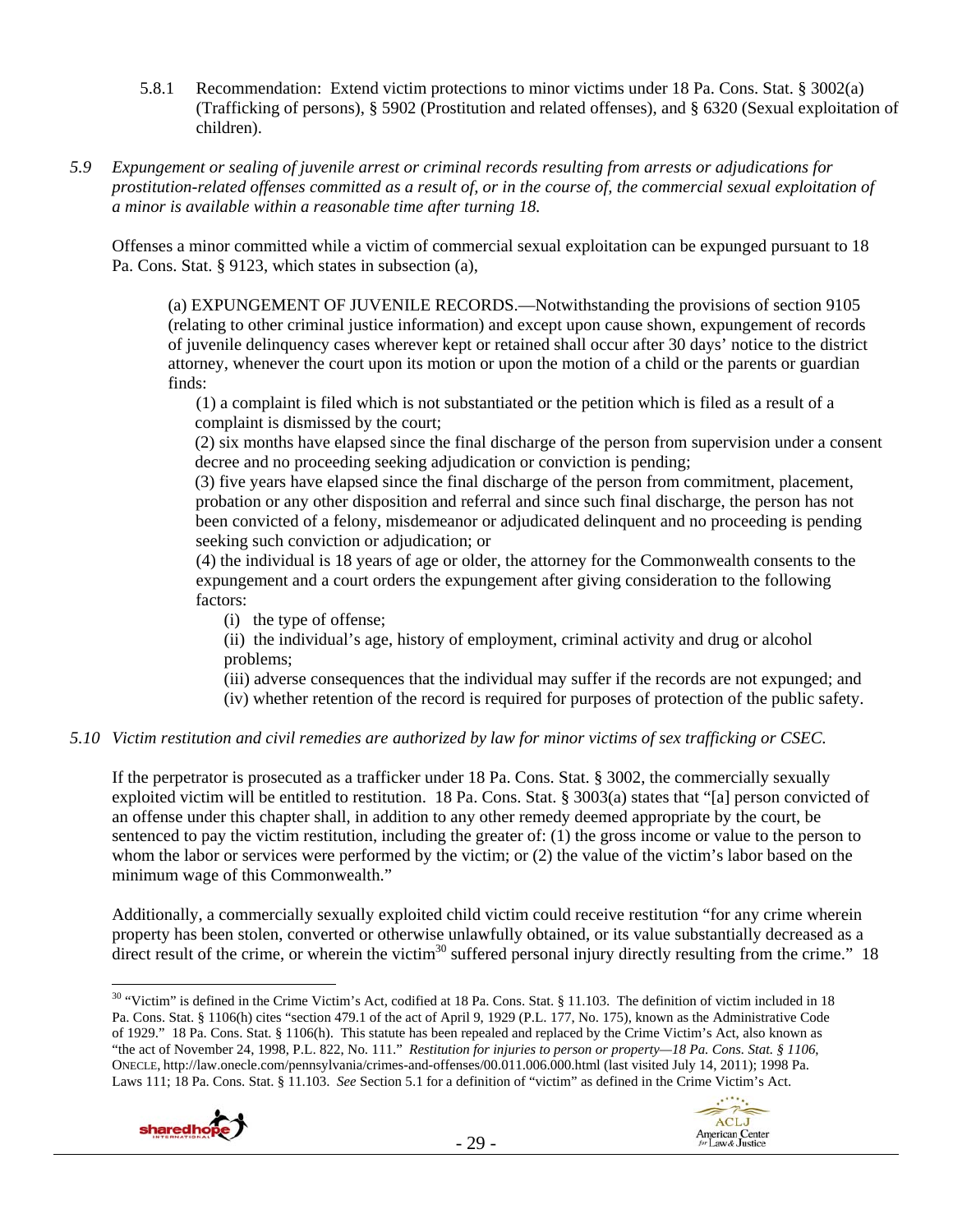Pa. Cons. Stat. § 1106(a). "Personal injury" is defined as "[a]ctual bodily harm, including pregnancy, directly resulting from the crime." 18 Pa. Cons. Stat. § 1106(h).

18 Pa. Cons. Stat. § 3003(b) (Restitution for offenses) states, "Nothing in this section shall be construed to preclude any other remedy at law or in equity."

*5.11 Statutes of limitations for civil and criminal actions for child sex trafficking or CSEC offenses are eliminated or lengthened sufficiently to allow prosecutors and victims a realistic opportunity to pursue criminal action and legal remedies.* 

A commercially sexually exploited minor must bring a civil action against the offender in a definitive time, but that length of time could be extended under 42 Pa. Cons. Stat. § 5533(b) in cases where force is involved. Specifically, 42 Pa. Cons. Stat. § 5533(b) states in part,

(1) (i) If an individual entitled to bring a civil action is an unemancipated minor at the time the cause of action accrues, the period of minority shall not be deemed a portion of the time period within which the action must be commenced. Such person shall have the same time for commencing an action after attaining majority as is allowed to others by the provisions of this subchapter.

 (ii) As used in this paragraph, the term "minor" shall mean any individual who has not yet attained 18 years of age.

(2) (i) If an individual entitled to bring a civil action arising from childhood sexual abuse is under 18 years of age at the time the cause of action accrues, the individual shall have a period of 12 years after attaining 18 years of age in which to commence an action for damages regardless of whether the individual files a criminal complaint regarding the childhood sexual abuse.

(ii) For the purposes of this paragraph, the term "childhood sexual abuse" shall include, but not be limited to, the following sexual activities between a minor and an adult, provided that the individual bringing the civil action engaged in such activities as a result of forcible compulsion or by threat of forcible compulsion which would prevent resistance by a person of reasonable resolution:

 (A) sexual intercourse, which includes penetration, however slight, of any body part or object into the sex organ of another;

- (B) deviate sexual intercourse, which includes sexual intercourse per os or per anus; and
- (C) indecent contact, which includes any touching of the sexual or other intimate parts of

the person for the purpose of arousing or gratifying sexual desire in either person.<sup>31</sup>

This cause of action requires "forcible compulsion;" however, that term is defined broadly.

With respect to criminal statutes of limitation, "major sexual offenses" have a statute of limitations of 12 years, and the list of offenses includes sexual abuse of children under 18 Pa. Cons. Stat. § 6312 but does not include other commercial sexual exploitation offenses. 42 Pa. Cons. Stat. § 5552(B.1). The general limit is two years. 42 Pa. Cons. Stat. § 5552(a). However, the time period for bringing criminal actions is extended for "[a]ny sexual offense committed against a minor who is less than 18 years of age any time up to the later of the period of limitation provided by law after the minor has reached 18 years of age or the date the minor reaches 50 years of age." 42 Pa. Cons. Stat.  $\S$  5552(c)(3). For purposes of this provision, "sexual offense" includes corruption of minors under 18 Pa. Cons. Stat. § 6301, sexual abuse of children under 18 Pa. Cons. Stat. § 6312(b), and sexual exploitation of children under 18 Pa. Cons.

<sup>31 18</sup> Pa. Con. Stat. § 3101 (Relating to definitions) defines "forcible compulsion" for 42 Pa. Cons. Stat. § 5533(b) as "[c]ompulsion by use of physical, intellectual, moral, emotional or psychological force, either express or implied. The term includes, but is not limited to, compulsion resulting in another person's death, whether the death occurred before, during or after sexual intercourse."

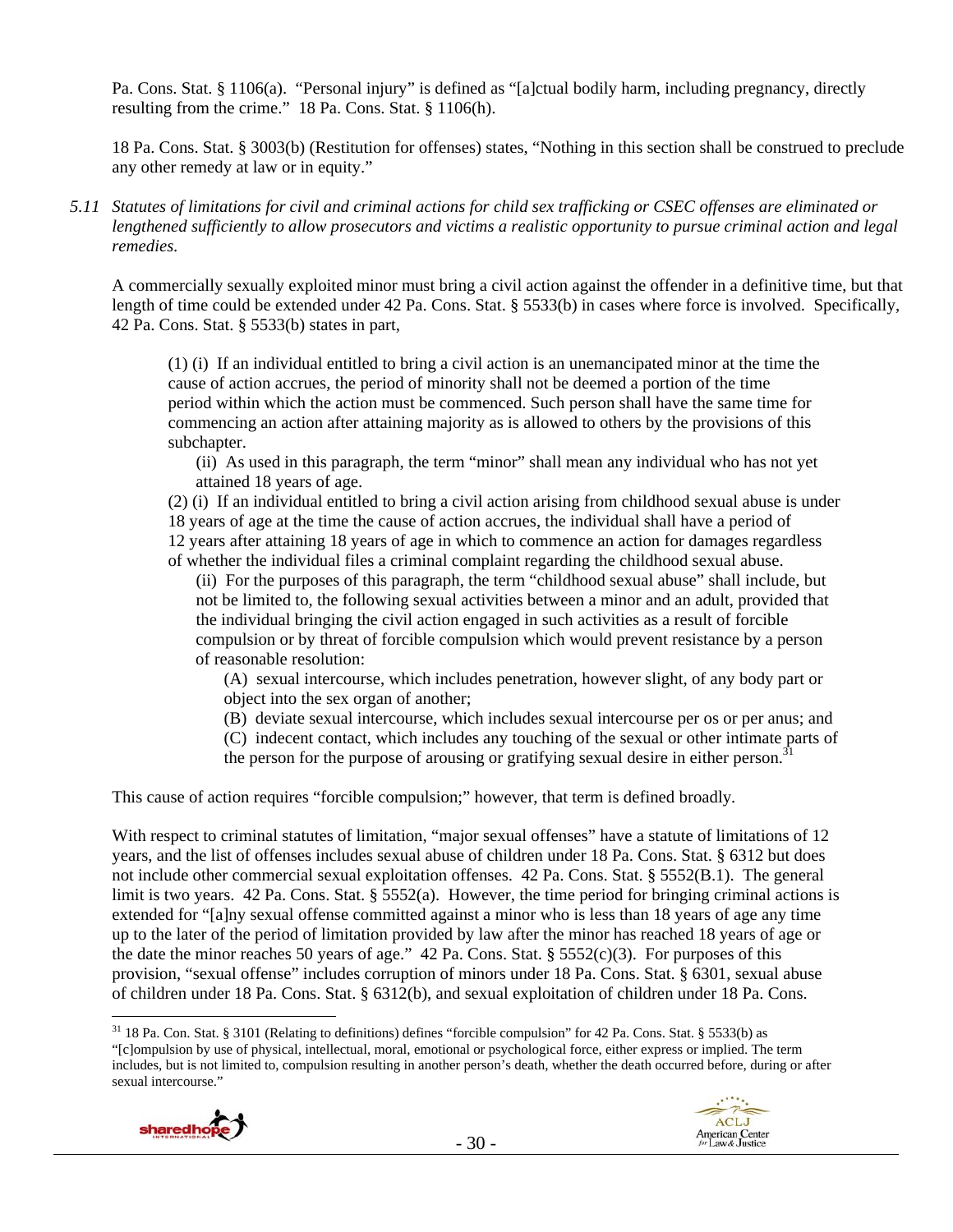Stat. § 6320. Under subsection (b), the prosecution of "major offenses" "must be commenced within five years" from the time the crime was committed. For the purposes of this provision, "major offense" includes promoting prostitution under 18 Pa. Cons. Stat. § 5902(b), criminal attempt under 18 Pa. Cons. Stat. § 901, criminal solicitation under 18 Pa. Cons. Stat. § 902, and corrupt organizations under 18 Pa. Cons. Stat. § 911. While some commercial sexual exploitation offenses, such as sexual exploitation of a minor, are included in these lists, notably absent are the trafficking of persons statute codified at 18 Pa. Cons. Stat. § 3002 and the living off prostitutes and patronizing prostitution provisions codified at 18 Pa. Cons. Stat. § 5902(d), (e).

- 5.11.1 Recommendation: Add 18 Pa. Cons. Stat. § 3002(a) (Trafficking of persons) and § 5902(d), (e) (Prostitution) to the list of crimes constituting "major sexual offenses" that are given extended statutes of limitations under 42 Pa. Cons. Stat. § 5552(B.1).
- 5.11.2 Recommendation: Amend 42 Pa. Cons. Stat. § 5533(b) to permit the extended statute of limitations for civil actions for childhood sexual abuse by victims of commercial sexual exploitation without proof of "forcible compulsion."

## Framework Issue 6: Criminal justice tools for investigation and prosecution **pro**

## *Legal Components:*

- *6.1 Training on human trafficking and domestic minor sex trafficking for law enforcement is statutorily mandated.*
- *6.2 Single party consent to audiotaping is permitted in law enforcement investigations.*
- *6.3 Domestic minor sex trafficking investigations may use wiretapping to investigate the crime.*
- *6.4 Using a law enforcement decoy posing as a minor to investigate buying or selling of commercial sex acts is not a defense to soliciting, purchasing, or selling sex with a minor.*
- *6.5 Using the Internet to investigate buyers and traffickers is a permissible investigative technique.*
- *6.6 Law enforcement and child welfare agencies are mandated to promptly report missing and recovered children. \_\_\_\_\_\_\_\_\_\_\_\_\_\_\_\_\_\_\_\_\_\_\_\_\_\_\_\_\_\_\_\_\_\_\_\_\_\_\_\_\_\_\_\_\_\_\_\_\_\_\_\_\_\_\_\_\_\_\_\_\_\_\_\_\_\_\_\_\_\_\_\_\_\_\_\_\_\_\_\_\_\_\_\_\_\_\_\_\_\_\_\_\_\_*

## *Legal Analysis:*

*6.1 Training on human trafficking and domestic minor sex trafficking for law enforcement is statutorily mandated.*

Training on domestic minor sex trafficking does not appear to be required for law enforcement in Pennsylvania. Training on the sexual assault collection program pursuant to 35 Pa. Cons. Stat. § 10172.3, crime victims' compensation program pursuant to 18 Pa. Cons. Stat. § 11.212, and training on electronic surveillance techniques pursuant to 18 Pa. Cons. Stat. § 5724 are required and might include aspects related to domestic minor sex trafficking.

- 6.1.1 Recommendation: Add training on human trafficking and domestic minor sex trafficking to the trainings required on the sexual assault collection program under 35 Pa. Cons. Stat. § 10172.3, Crime Victims Act under 18 Pa. Cons. Stat. § 11.212, and on electronic surveillance techniques under 18 Pa. Cons. Stat. § 5724.
- *6.2 Single party consent to audiotaping is permitted in law enforcement investigations.*

Pennsylvania law requires both parties to consent to audio-taping. Those who intentionally intercept wire, electronic, or oral communications are guilty of third degree felonies. 18 Pa. Cons. Stat. § 5703. An exception exists "where all parties to the communication have given prior consent to such interception." 18 Pa. Cons. Stat. § 5704(4).

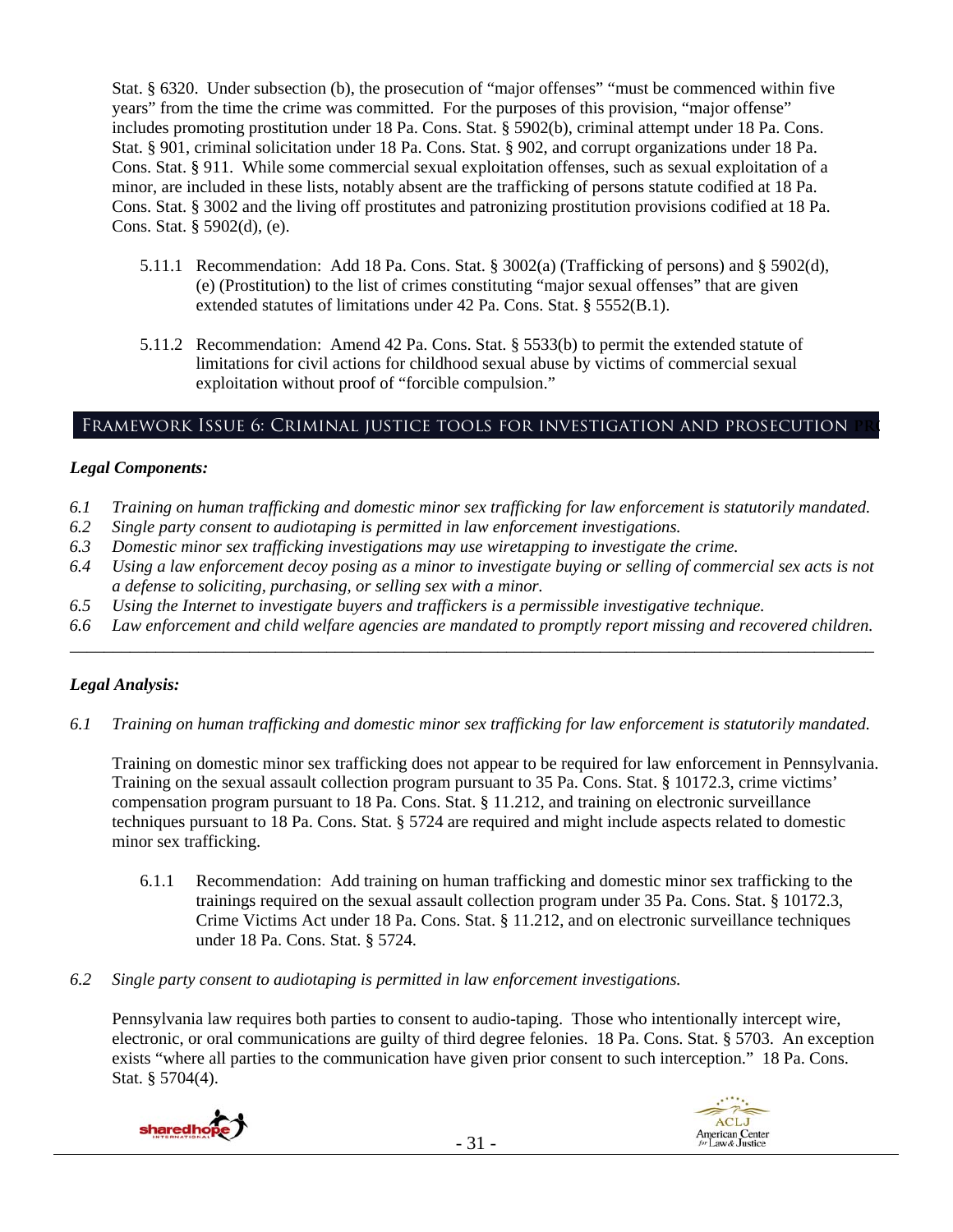Notably, 18 Pa. Cons. Stat. § 5704 also provides an exception for offenses related to corrupt organizations under 18 Pa. Cons. Stat. § 911, trafficking of persons under 18 Pa. Cons. Stat. § 3002, and unlawful contact with a minor under 18 Pa. Cons. Stat. § 6318. 18 Pa. Cons. Stat. §§ 5704(2), 5708(1). 18 Pa. Cons. Stat. § 5704(2) states,

It shall not be unlawful and no prior court approval shall be required under this chapter for: . . . .

(2) Any investigative or law enforcement officer or any person acting at the direction or request of an investigative or law enforcement officer to intercept a wire, electronic or oral communication involving suspected criminal activities, including, but not limited to, the crimes enumerated in section  $5708<sup>32</sup>$  (relating to order authorizing interception of wire, electronic or oral communications), where:

(i) (Deleted by amendment).

(ii) one of the parties to the communication has given prior consent to such interception. However, no interception under this paragraph shall be made unless the Attorney General or a deputy attorney general designated in writing by the Attorney General, or the district attorney, or an assistant district attorney designated in writing by the district attorney, of the county wherein the interception is to be made, has reviewed the facts and is satisfied that the consent is voluntary and has given prior approval for the interception . . . ;

 (iii) the investigative or law enforcement officer meets in person with a suspected felon and wears a concealed electronic or mechanical device capable of intercepting or recording oral communications. However, no interception under this subparagraph may be used in any criminal prosecution except for a prosecution involving harm done to the investigative or law enforcement officer. This subparagraph shall not be construed to limit the interception and disclosure authority provided for in this subchapter; or

(iv) the requirements of this subparagraph are met. If an oral interception otherwise authorized under this paragraph will take place in the home of a nonconsenting party, then, in addition to the requirements of subparagraph (ii), the interception shall not be conducted until an order is first obtained from the president judge, or his designee who shall also be a judge, of a court of common pleas, authorizing such in-home interception, based upon an affidavit by an investigative or law enforcement officer that establishes probable cause for the issuance of such an order. No such order or affidavit shall be required where probable cause and exigent circumstances exist. For the purposes of this paragraph, an oral interception shall be deemed to take place in the home of a nonconsenting party only if both the consenting and nonconsenting parties are physically present in the home at the time of the interception.

*6.3 Domestic minor sex trafficking investigations may use wiretapping to investigate the crime.* 

Certain specified law enforcement officers may make a written application for "an order authorizing the interception of a wire, electronic or oral communication by the investigative or law enforcement officers or agency having responsibility for an investigation involving suspected criminal activities when such interception may provide evidence of the commission of any of the following offenses, or may provide evidence aiding in the apprehension of the perpetrator or perpetrators of any of the following offenses," which includes 18 Pa. Cons. Stat. § 911 (Corrupt organizations), 18 Pa. Cons. Stat. § 3002 (Trafficking of persons), 18 Pa. Cons. Stat. § 5902 (Prostitution and related offenses) ("where such offense is dangerous to life, limb or property and punishable by imprisonment for more than one year"), and 18 Pa. Cons. Stat. § 6318 (Unlawful contact with minor). 18 Pa. Cons. Stat. § 5708(1), (2).

 $\overline{a}$ <sup>32</sup> Crimes falling under 18 Pa. Cons. Stat. § 5708 include 18 Pa. Cons. Stat. § 911 (Corrupt organizations), § 3002 (Trafficking of persons), § 5902 (Prostitution and related offenses) ("where such offense is dangerous to life, limb or property and punishable by imprisonment for more than one year"), and § 6318 (Unlawful contact with minor). 18 Pa. Cons. Stat. § 5708(1), (2).

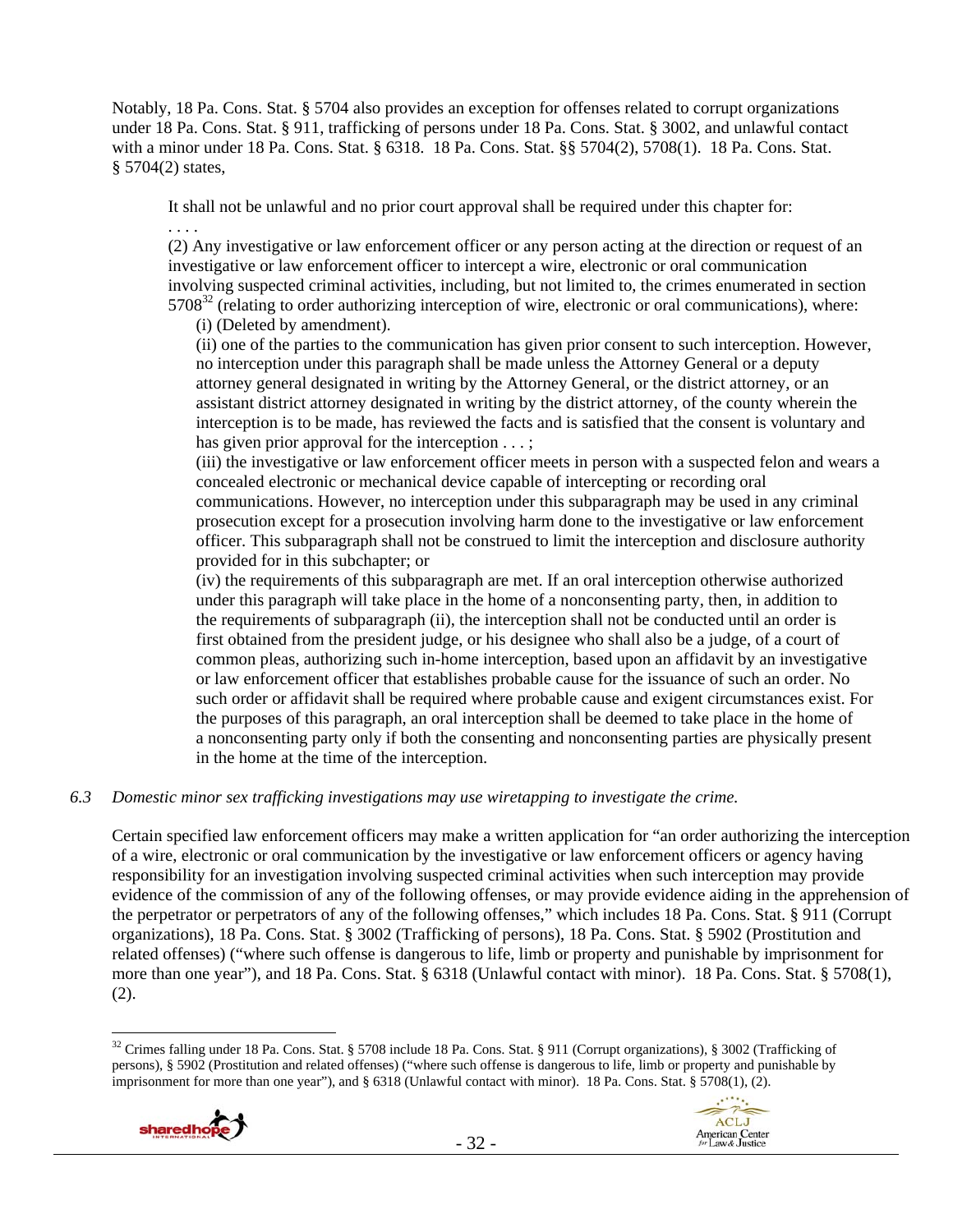In emergency situations for the same offenses, 18 Pa. Cons. Stat. § 5713(a) would apply. "Whenever, upon informal application by the Attorney General or a designated deputy attorney general authorized in writing by the Attorney General or a district attorney or an assistant district attorney authorized in writing by the district attorney of a county wherein the suspected criminal activity has been, is or is about to occur, a judge determines there are grounds upon which an order could be issued pursuant to this chapter, and that an emergency situation exists with respect to the investigation of an offense designated in section 5708 (relating to order authorizing interception of wire, electronic or oral communications), and involving conspiratorial activities characteristic of organized crime or a substantial danger to life or limb, dictating authorization for immediate interception of wire, electronic or oral communications before an application for an order could with due diligence be submitted to him and acted upon, the judge may grant oral approval for such interception without an order, conditioned upon the filing with him, within 48 hours thereafter, of an application for an order which, if granted, shall recite the oral approval and be retroactive to the time of such oral approval. Such interception shall immediately terminate when the communication sought is obtained or when the application for an order is denied, whichever is earlier. In the event no application for an order is made, the content of any wire, electronic or oral communication intercepted shall be treated as having been obtained in violation of this subchapter." 18 Pa. Cons. Stat. § 5713(a).

*6.4 Using a law enforcement decoy posing as a minor to investigate buying or selling of commercial sex acts is not a defense to soliciting, purchasing, or selling sex with a minor.* 

18 Pa. Cons. Stat. § 6318 (Unlawful contact with minor) permits a law enforcement decoy to investigate situations of commercial sexual exploitation of children. 18 Pa. Cons. Stat. § 6318(a) states, "A person commits an offense if he is intentionally in contact with a minor, or a law enforcement officer acting in the performance of his duties who has assumed the identity of a minor, for the purpose of engaging in an activity prohibited under any of the following, and either the person initiating the contact or the person being contacted is within this Commonwealth: . . . . (3) Prostitution as defined in section 5902 (relating to prostitution and related offenses). (4) Obscene and other sexual materials and performances as defined in section 5903 (relating to obscene and other sexual materials and performances). . . . 6) Sexual exploitation of children as defined in section 6320 (relating to sexual exploitation of children)." Other CSEC offenses are silent on this investigative technique.

6.4.1 Recommendation: Amend the various CSEC crimes to specifically allow law enforcement to investigate these offenses through the use of decoys.

## *6.5 Using the Internet to investigate buyers and traffickers is a permissible investigative technique.*

Pennsylvania's statutes allow using the Internet for investigations in certain offenses related to human trafficking under 18 Pa. Cons. Stat. § 6318 (Unlawful contact with a minor). This statute gives concurrent jurisdiction to the attorney general and district attorney to prosecute when "any crime arising out of the activity prohibited by this section when the person charged with a violation of this section contacts a minor through the use of a computer, computer system or computer network." 18 Pa. Cons. Stat. § 6318(B.1). Under this statute, "A person commits an offense if he is intentionally in contact with a minor, or a law enforcement officer acting in the performance of his duties who has assumed the identity of a minor, for the purpose of engaging in an activity prohibited under any of the following, and either the person initiating the contact or the person being contacted is within this Commonwealth: . . . . (3) Prostitution as defined in section 5902 (relating to prostitution and related offenses). (4) Obscene and other sexual materials and performances as defined in section 5903 (relating to obscene and other sexual materials and performances). . . . (6) Sexual exploitation of children as defined in section 6320 (relating to sexual exploitation of children)." 18 Pa. Cons. Stat. § 6318(a). Therefore, because 18 Pa. Cons. Stat. § 6318(B.1) allows prosecution by various levels of state government, this section allows undercover officers to use computers for investigations. Subsection (c) defines "contacts" as "[d]irect or indirect contact or communication by any means, method or device, including contact or communication in